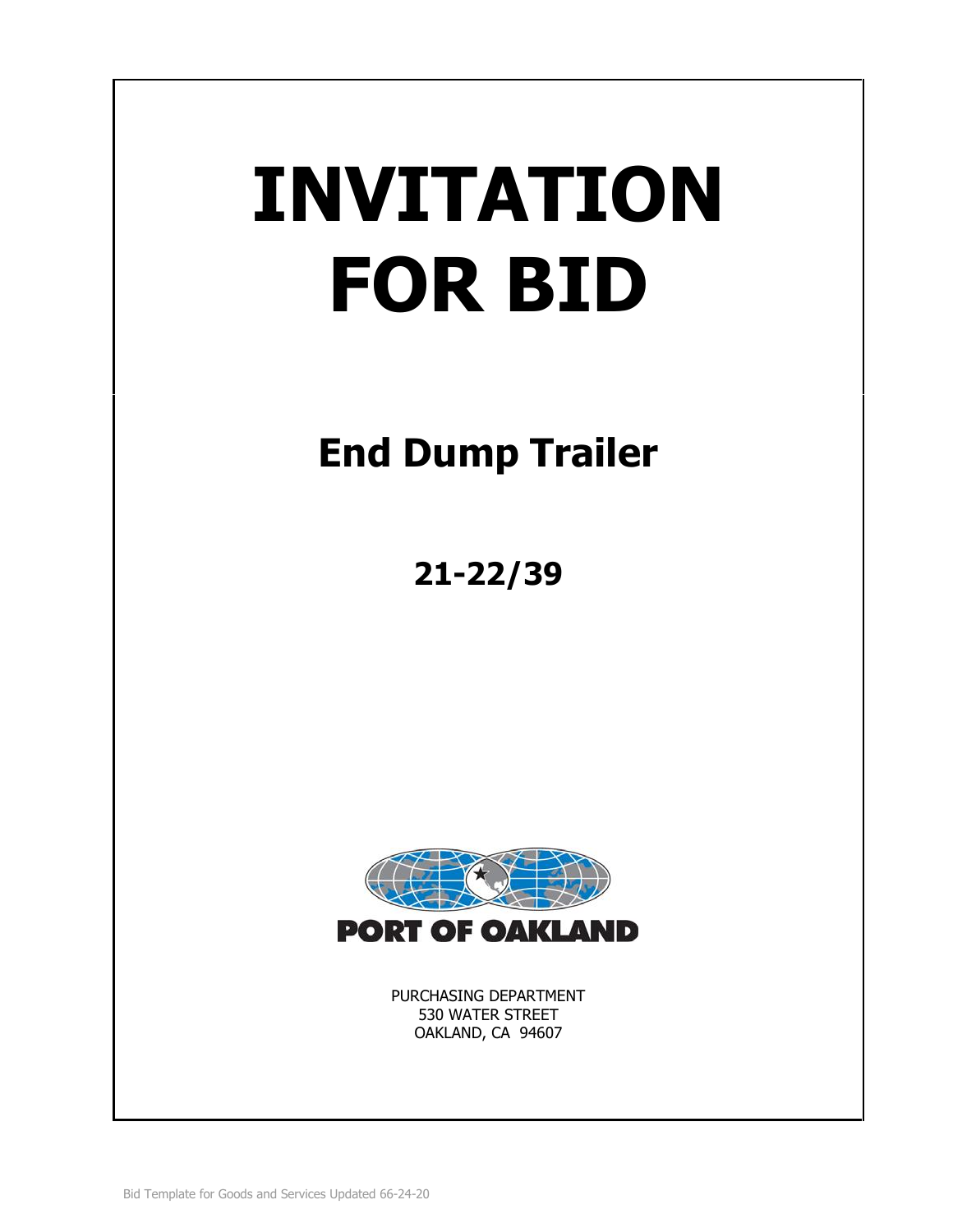

# **INVITATION FOR BID**

#### **Bid No. 21-22/39 – End Dump Trailer**

The Port of Oakland ("Port"), Oakland, California, through the Purchasing Department, is hereby soliciting competitive bids for the above-mentioned project. The successful bidder ("Bidder") will be required to furnish all labor, material, equipment, supplies, applicable taxes, insurance, bonding (if applicable), permits, and licenses to complete this project.

# **General Bid Information**

| <b>Bid Title</b>                     | End Dump Trailer                                                                                                                                                                                                           |
|--------------------------------------|----------------------------------------------------------------------------------------------------------------------------------------------------------------------------------------------------------------------------|
| <b>Bid Type</b>                      | Goods                                                                                                                                                                                                                      |
| <b>Bid Number</b>                    | 21-22/39                                                                                                                                                                                                                   |
| <b>Bid Issued</b>                    | March 10, 2022                                                                                                                                                                                                             |
| <b>Issuing Department</b>            | Fleet                                                                                                                                                                                                                      |
| <b>Pre-bid Meeting</b>               | N/A                                                                                                                                                                                                                        |
| <b>Scheduled Publication</b><br>Date | March 11, 2022                                                                                                                                                                                                             |
| <b>Bid Due Date</b>                  | April 7, 2022 until 2:00 p.m. Bids received after the time and<br>date stated shall be returned unopened to the Bidder. All timely<br>submitted Bids are opened at the Submittal Address 15 minutes<br>after they are due. |

# **Instructions for Submitting Bids**

| <b>Submittal Address</b>                         | Port of Oakland (Second Floor, Purchasing Department)<br>Attn: Nickulaus Sioson<br>530 Water Street<br>Oakland, CA 94607                                                                                                                                          |  |
|--------------------------------------------------|-------------------------------------------------------------------------------------------------------------------------------------------------------------------------------------------------------------------------------------------------------------------|--|
| <b>Submittal Copies</b>                          | One (1) Original                                                                                                                                                                                                                                                  |  |
| <b>Submittal Envelope</b><br><b>Requirements</b> | Bids must be sealed and have the following information clearly<br>marked and visible on the outside of the envelope:<br><b>Bid Number and Title</b><br>$\bullet$<br>Name of Your Company<br>$\bullet$<br>Address<br>$\bullet$<br><b>Phone Number</b><br>$\bullet$ |  |
| <b>Late Submittals</b>                           | Bids received after the time and date stated in the Bid Due Date<br>section shall be returned unopened to the Bidder.                                                                                                                                             |  |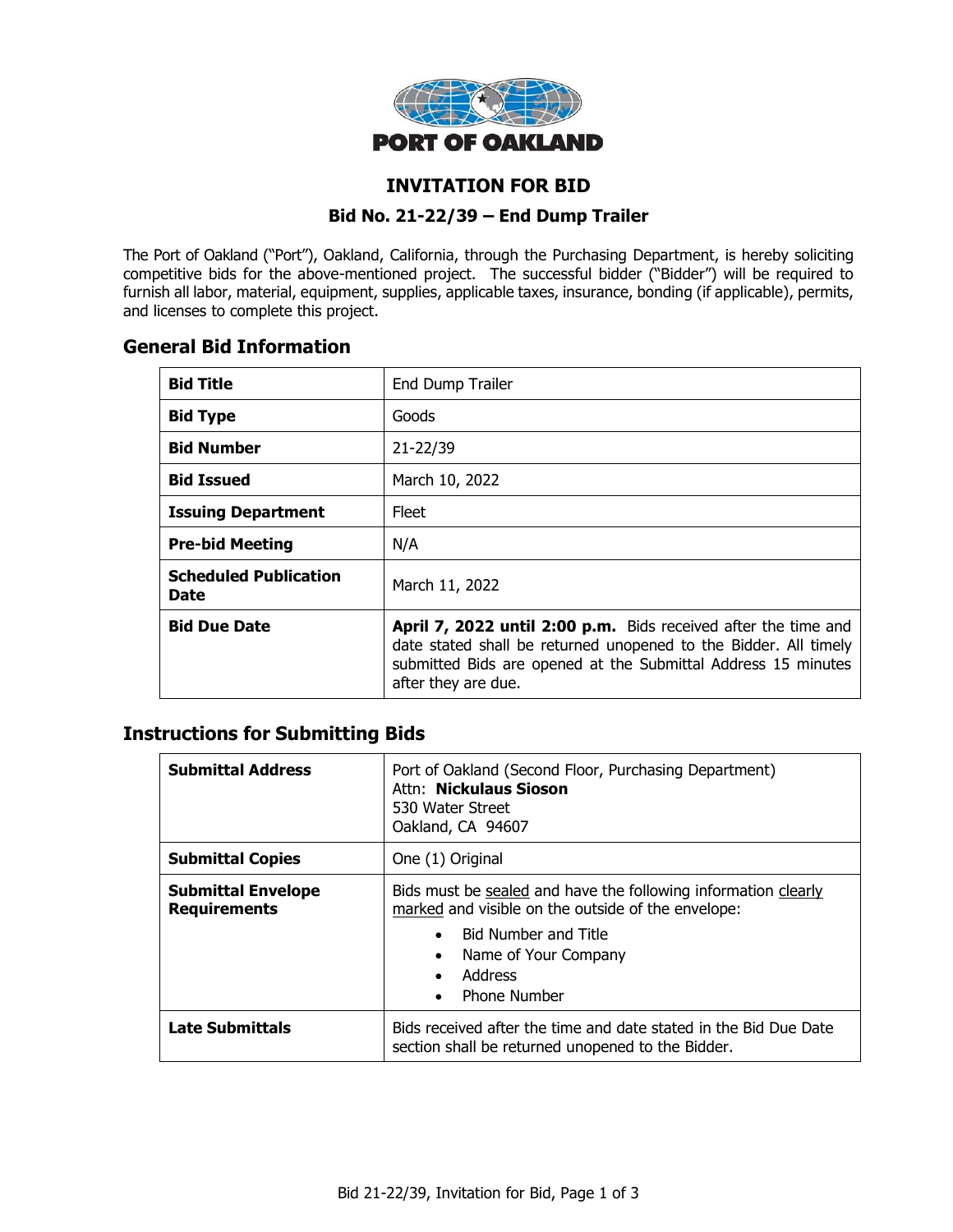# **How to Obtain Bid Documents**

| Location                     | <b>Address</b>                                                                                                                                                                                               |  |
|------------------------------|--------------------------------------------------------------------------------------------------------------------------------------------------------------------------------------------------------------|--|
| Website                      | http://www.portofoakland.com/business/bids-rfps/                                                                                                                                                             |  |
|                              | navigate to the Port of Oakland's main website at:<br>0r<br>http://www.portofoakland.com/, then click on "Bids/RFPs" from the<br>banner on the top of the page, and then scroll down to download<br>the Bid. |  |
| <b>Purchasing Department</b> | Please call Nickulaus Sioson at (510) 627-1140 or email<br>nsioson@portoakland.com for any issues downloading<br>Bid<br>document from Port website or to request an email copy.                              |  |

Bid documents may be obtained from the location(s) indicated in the table below:

# **Questions about the Bid or Request for Information**

Questions and or Requests for Information (RFI) must be submitted in writing and can be submitted by email as follows:

| <b>Primary Contact</b>       | Nickulaus Sioson                                                                                                                                                                                                                                                                                                                                                  |  |
|------------------------------|-------------------------------------------------------------------------------------------------------------------------------------------------------------------------------------------------------------------------------------------------------------------------------------------------------------------------------------------------------------------|--|
|                              | Email: nsioson@portoakland.com                                                                                                                                                                                                                                                                                                                                    |  |
| <b>Question/RFI Due Date</b> | March 23, 2022 until 4:00 p.m.                                                                                                                                                                                                                                                                                                                                    |  |
|                              | Please submit questions as soon as possible. No questions<br>regarding the specifications will be responded to after the above<br>date. All pertinent questions will be responded to and answered in<br>writing no later than the Response Date listed below.                                                                                                     |  |
| <b>Response Date</b>         | March 28, 2022                                                                                                                                                                                                                                                                                                                                                    |  |
|                              | All pertinent questions will be responded to via addendum<br>emailed to all prospective Bidders and placed on the Port's website.<br>Bidders who did not receive a copy of the addendum should<br>download it from the Port's website. See the "How to Obtain Bid<br>Documents" section for our web address. All addenda must be<br>acknowledged on the Bid Form. |  |

# **Full Opportunity**

The Port's policy prohibits discrimination or preferential treatment because of race, color, religion, sex, national origin, ancestry, age (over 40), physical or mental disability, cancer-related medical condition, a known genetic pre-disposition to a disease or disorder, veteran status, marital status, or sexual orientation. It is the policy of the Port of Oakland to encourage and facilitate full and equitable opportunities for small local businesses to participate in its contracts for the provision of goods and services. It is further the Port's policy that no discrimination shall be permitted in small local business participation in Port contracts or in the subcontracting of Port contracts. The successful Bidder shall comply with the Port's Non-Discrimination and Small Local Business Utilization Policy.

**Title VI Solicitation Notice:** The Port of Oakland, in accordance with the provisions of Title VI of the Civil Rights Act of 1964 (78 Stat. 252, 42 U.S.C. §§ 2000d to 2000d-4) and the Regulations, hereby notifies all bidders that it will affirmatively ensure that any contract entered into pursuant to this advertisement, disadvantaged business enterprises will be afforded full and fair opportunity to submit bids in response to this invitation and will not be discriminated against on the grounds of race, color, or national origin in consideration for an award.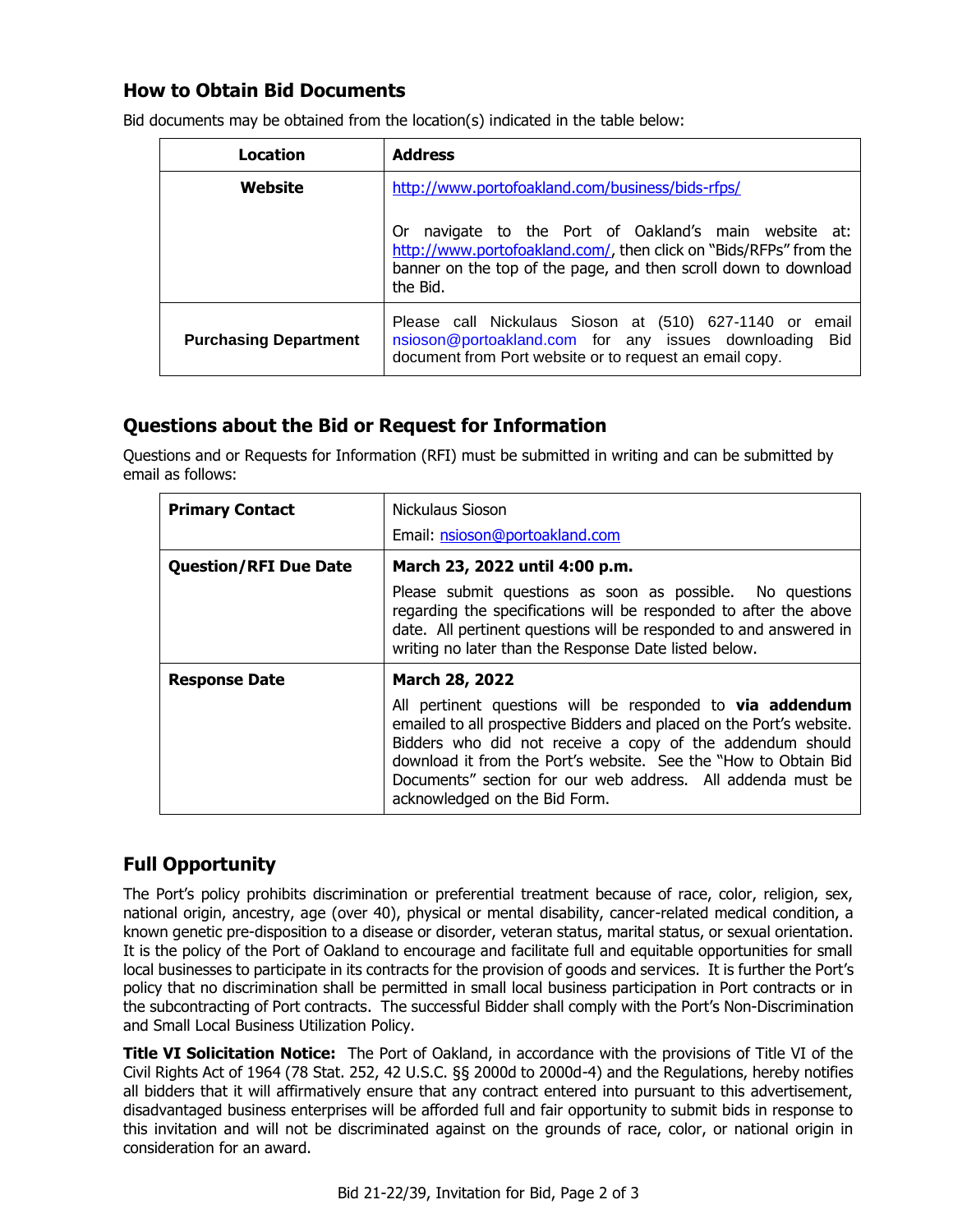The Port reserves the right to reject any or all Bids, to waive any irregularities or informalities not affected by law, to evaluate the Bids submitted, and to award the Contract (or Purchase Order) according to the Bid which best serves the interests of the Port.

John Banisadr, Purchasing Manager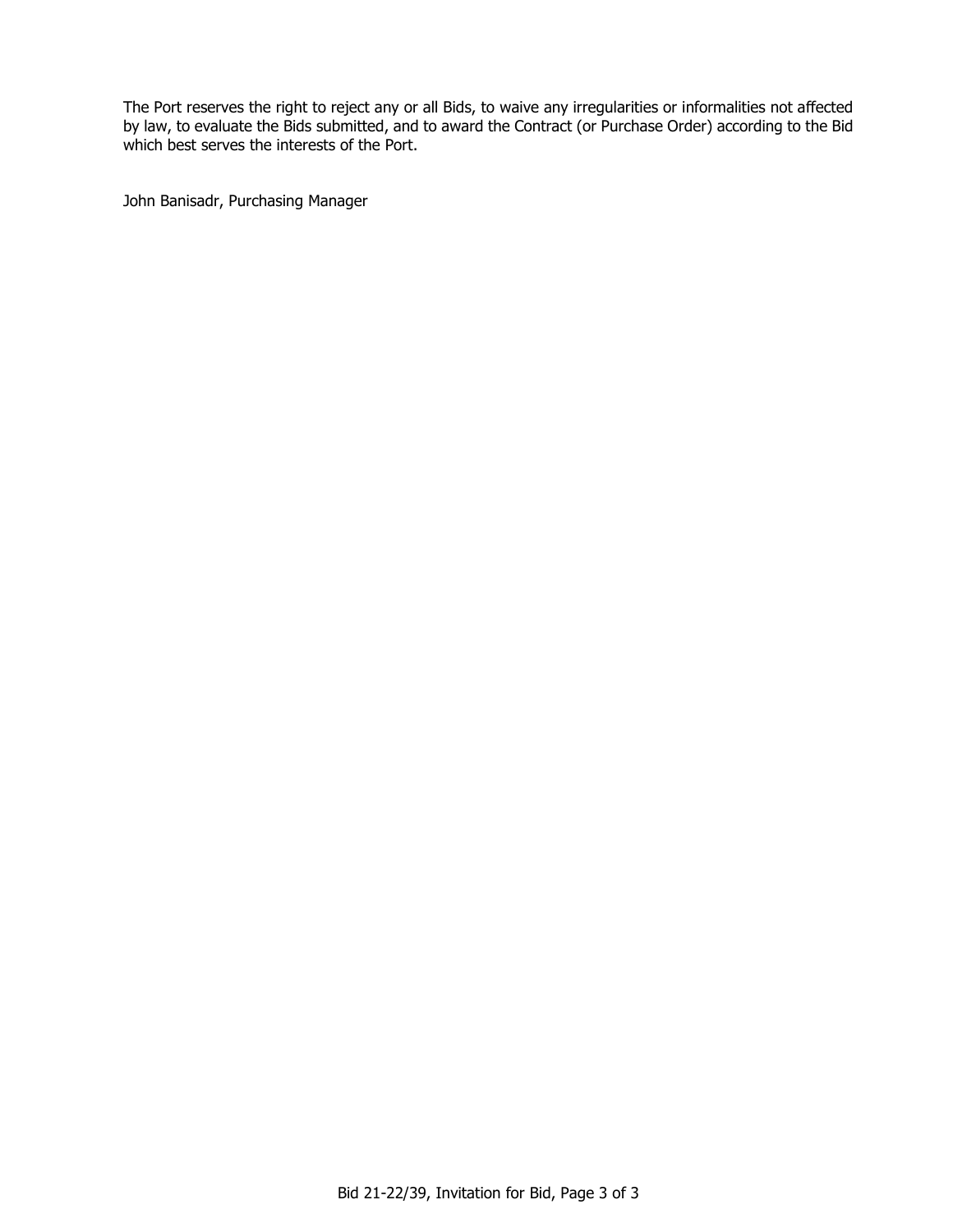# **Attachments:**

| Title |                                                                                                                | Must Be Returned with Your<br><b>Bid</b>    |
|-------|----------------------------------------------------------------------------------------------------------------|---------------------------------------------|
| 1     | Instruction to Bidders                                                                                         | No                                          |
| 2     | <b>Bid Form</b>                                                                                                | Yes                                         |
| 3     | Standard Purchase Order Terms and Conditions                                                                   | No                                          |
| 4     | Supplier Insurance Requirements                                                                                | No                                          |
| 5     | Non-Collusion Declaration                                                                                      | Yes                                         |
| 6     | City of Oakland City Charter §728 Living Wage<br><b>Information</b><br>A. Employer Self-Evaluation for Port of | No<br>(Required prior to entering           |
|       | Oakland Living Wage<br>B. Certificate of Compliance—Living Wage                                                | into contract with the Port of<br>Oakland.) |
| 7     | Statement of Living Wage Requirements                                                                          | Yes                                         |
| 8     | Statement of Equal Employment Opportunity                                                                      | Yes                                         |

# **Enclosures**

| <b>Title</b> |                              | Must Be Returned with Your<br><b>Bid</b> |
|--------------|------------------------------|------------------------------------------|
| A            | <b>Product Specification</b> | No                                       |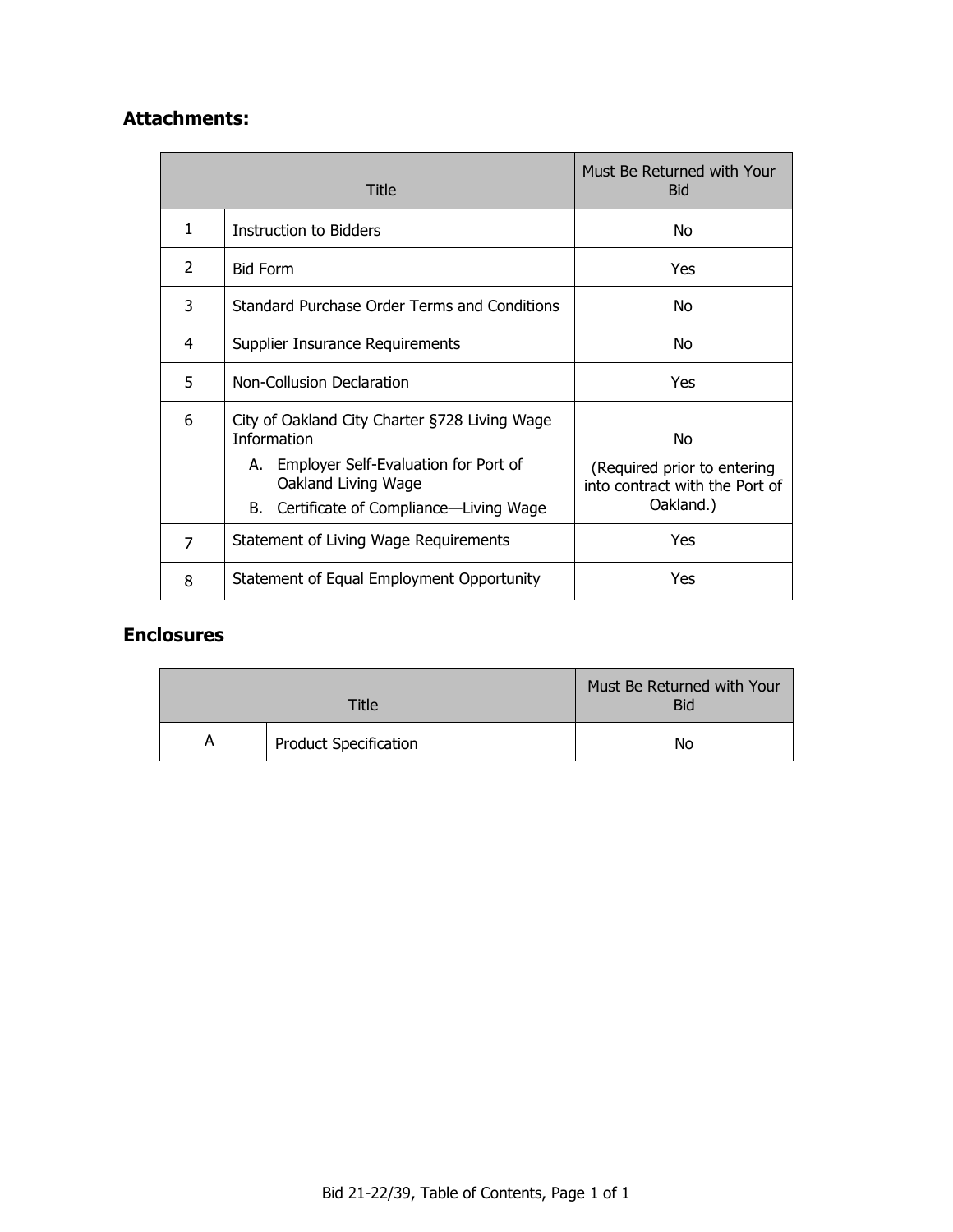



#### **Bid Submission:**

The submission of a Bid shall be considered conclusive evidence that the Bidder has fully investigated and understands all conditions related to the Bid. The Bidder has read and become familiar with all of the Bid Documents, Attachments, Enclosures, and any Contract or Agreements. No claim for adjustment of the provisions of the Agreement shall be honored on the grounds that the Bidder was not fully informed as to its terms or any of these conditions. No verbal interpretation provided to any Bidder as to the meaning or consequence of any portion of the Bid, the Bid Documents or the Contract or Agreement shall be considered binding on the Port. No Bids shall receive consideration by the Port unless made in accordance with the following instructions:

- 1. Port's Legal Name and Jurisdiction: The Port of Oakland (the "Port") is legally known as the **City of Oakland, a Municipal Corporation, Acting by and through its Board of Port Commissioners**. The Port is an independent department of the City of Oakland. The Port has exclusive control and management of all Port facilities and properties. Port facilities and properties consist of marine terminals, a railway intermodal terminal and container storage areas (collectively, the "Seaport"); the Oakland International Airport (the "Airport"); and commercial and industrial land and properties (collectively, "Commercial Real Estate"); and other recreational land, other land, undeveloped land, and water areas, all located in Oakland, CA. The Port issues Purchase Orders under the name Port of Oakland.
- 2. Definition of Bidder: The terms "Bidder", "Consultant", "Contractor", "Respondent", "Seller", "Supplier", and "Vendor" whenever appearing in this Invitation for Bid or any attachments, are used interchangeably to refer to the company or firm submitting a Bid in response to this Invitation for Bid.
- 3. Deadline for Receipt of Bids and Multiple Bids: Bids must be sealed and delivered to the Submittal Address listed in the Invitation to Bid no later than the time specified in the invitation. The Port will place a clock ("Clock") in a conspicuous location at the place designated for submittal of Bids. For purposes of determining the time that a Bid is submitted, the Clock shall be controlling (unless at the time of the receipt the Clock malfunctions, then the Port's clock on its network phone system shall be controlling). The Port suggests that Bids be hand delivered to the Submittal Address in order to ensure their timely receipt. Any Bids mailed via an express mail service, US Postal Service, or other courier service shall not be considered timely received until date and time stamped by the controlling Clock. Any Bids received after the time stated (regardless of the cause of the delay, including whether caused by the express mail service, US Postal Services, other courier service, or the Port's mail handling personnel) shall not be opened and shall be returned, sealed, to the Bidder. No person, Bidder, firm, or corporation shall be allowed to make or file or be interested in more than one Bid unless alternate Bids are specifically called for. A person, firm, or corporation that has submitted a sub-proposal to a Bidder, or that has quoted prices of materials to a Bidder, is not thereby disqualified from submitting a sub-proposal or quoting prices to other Bidders or make a Prime Bid.
- 4. Bidder's Conference: If applicable, a mandatory bidder's conference (Pre-bid Meeting) will be held on the date specified in the Invitation for Bid, for the purpose of acquainting all prospective Bidders with the bid documents. It is imperative that all prospective Bidders attend this conference. The Pre-bid Meeting is mandatory (when indicated) for any party submitting a Bid. If a Bidder fails to attend the Pre-bid Meeting, any Bid submitted by that Bidder will be rejected and returned unopened by the Port. Following this meeting, a site review may be conducted to acquaint Bidders with the site.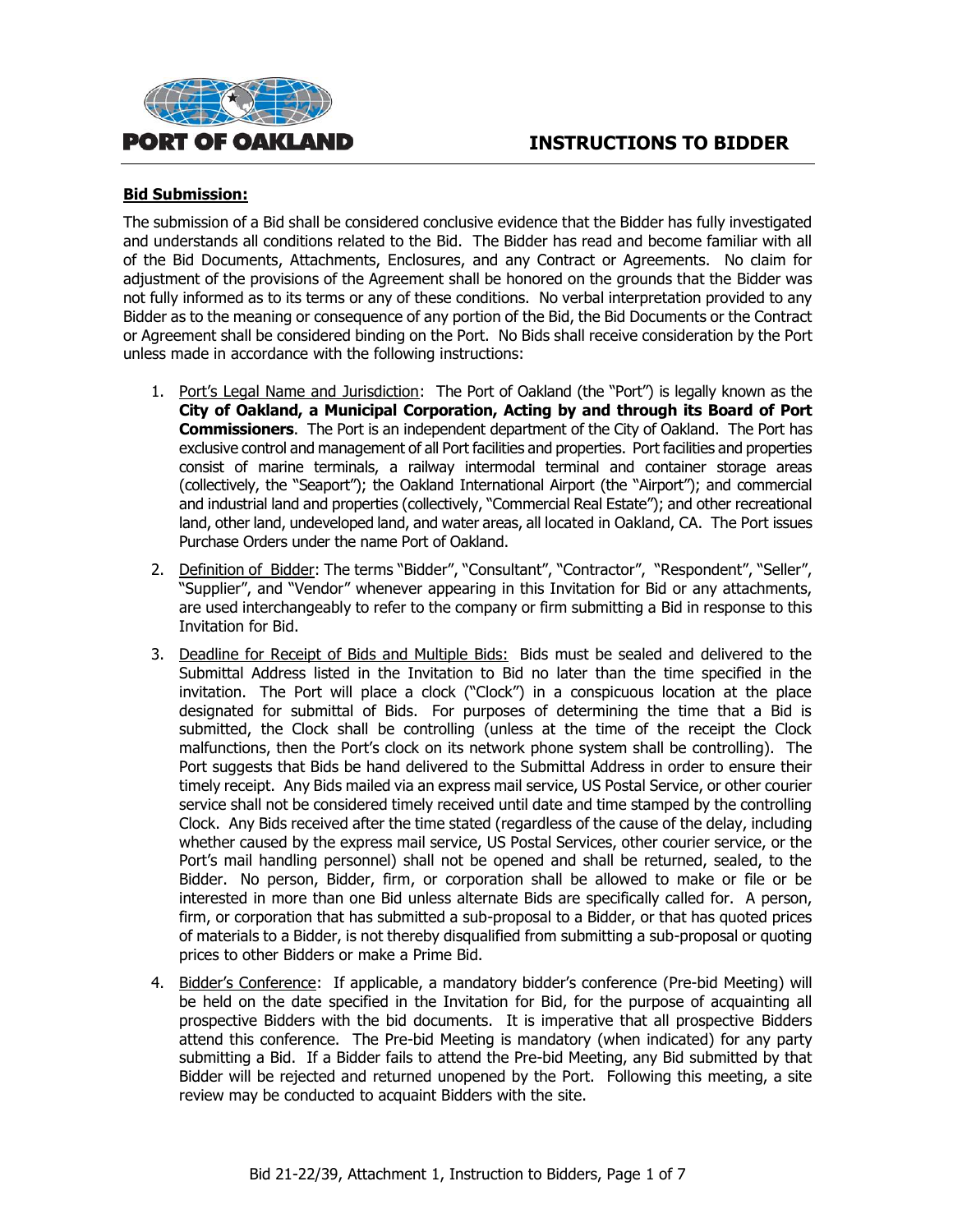- 5. Requests for Information: Any questions relative to the Bid should be in writing and directed to the designee specified in the Invitation for Bid and by the deadline for receipt of questions.
- 6. Bid Information: The information contained in this Bid is provided for the convenience of the Bidders. The Port does not represent or warrant the accuracy of any financial or statistical information contained in this Bid. In addition, any information contained in any other documents issued by the Port, about the Port, may only be relied upon by a Bidder at its sole risk. It is the responsibility of the Bidder and other interested parties to assure themselves that the information in this Bid packet is accurate and complete. The Port and the Board of Port Commissioners, and its employees and advisors, will have no liability arising out of the inaccuracy of any such information.
- 7. Bid Forms: Bids must be made on forms provided by the Port, unless otherwise specified. All items on the form should be filled out. Numbers should be stated in figures and written, and the signatures of all individuals must be in long hand. The completed form should be without interlineations, alterations, or erasures. Discrepancies between multiplication of units of work and unit prices will be resolved in favor of the unit prices. Discrepancies between the indicated sum of any column of numerals and the correct sum thereof will be resolved in favor of the correct sum. In case of conflict between words and numerals, the words shall govern.
- 8. Execution of Forms: Each Bid must give the full business address of the Bidder and must be signed by the Bidder with his or her usual signature. Bids by partnerships must furnish the full names of all partners and must be signed in the partnership name by a general partner with authority to bind the partnership in such matters. Bids by corporations must be signed with the legal name of the corporation, followed by the signature and designation of the president, secretary, or other person authorized to bind the corporation in this matter. The name of each person signing shall also be typed or printed below the signature. When requested by the Port, satisfactory evidence of the authority of the officer signing on behalf of the corporation or partnership shall be furnished. A Bidder's failure to properly sign required forms may result in rejection of the Bid. When applicable, Bids must include the Bidder's California State Contractor's license number and expiration date.
- 9. Joint Venture Agreements: Any Bidder that is a Joint Venture shall include, as part of its Bid, a copy of the Bidder's Joint Venture Agreement, executed and in force, and the Joint Venture agreement may not be modified after the submission to the Port, prior to selection of the Bidder by the Port or thereafter without the written consent of the Port. Any Joint Venture acknowledges that each of the partners of the joint venture is jointly and severally liable under this Agreement, and has provided the Port with a true and accurate copy of the Bidder's Joint Venture Agreement.
- 10. Bid Bond/Bid Security: If this box  $\Box$  is checked, a Bid Security (or Bid Bond) is required with your Bid. The Bid should be accompanied by a Cashier's Check or Bidder's Bond for an amount not less than ten percent (10%) of the Total Bid Price. The cashier's check shall be made payable to the "Port of Oakland" or Bid Bond shall be made payable to the "City of Oakland, a Municipal Corporation Acting by and through its Board of Port Commissioners ("Port")". The Bid Bond accompanying the Bid shall be secured by an admitted surety company, licensed in the State of California, satisfactory to the Port. The Cashier's Check or Bond shall be given as a guarantee that the Bidder will enter into the Contract (or Purchase Order) if awarded the work, and in the case of refusal or failure to enter into the Contract (or Purchase Order) within twenty (20) calendar days after notification of the award of the Contract (or Purchase Order), the Port shall have the right to award to another Bidder. If the Bidder fails or refuses to timely enter into the Contract (or Purchase Order), the Port reserves the right to declare the Bid Bond forfeited and to pursue all other remedies in law or equity relating to such breach including, but not limited to, seeking recovery of damages for Breach of Contract. Failure to provide Bid Security, or Bid Security in the proper amount, will result in rejection of the Bid.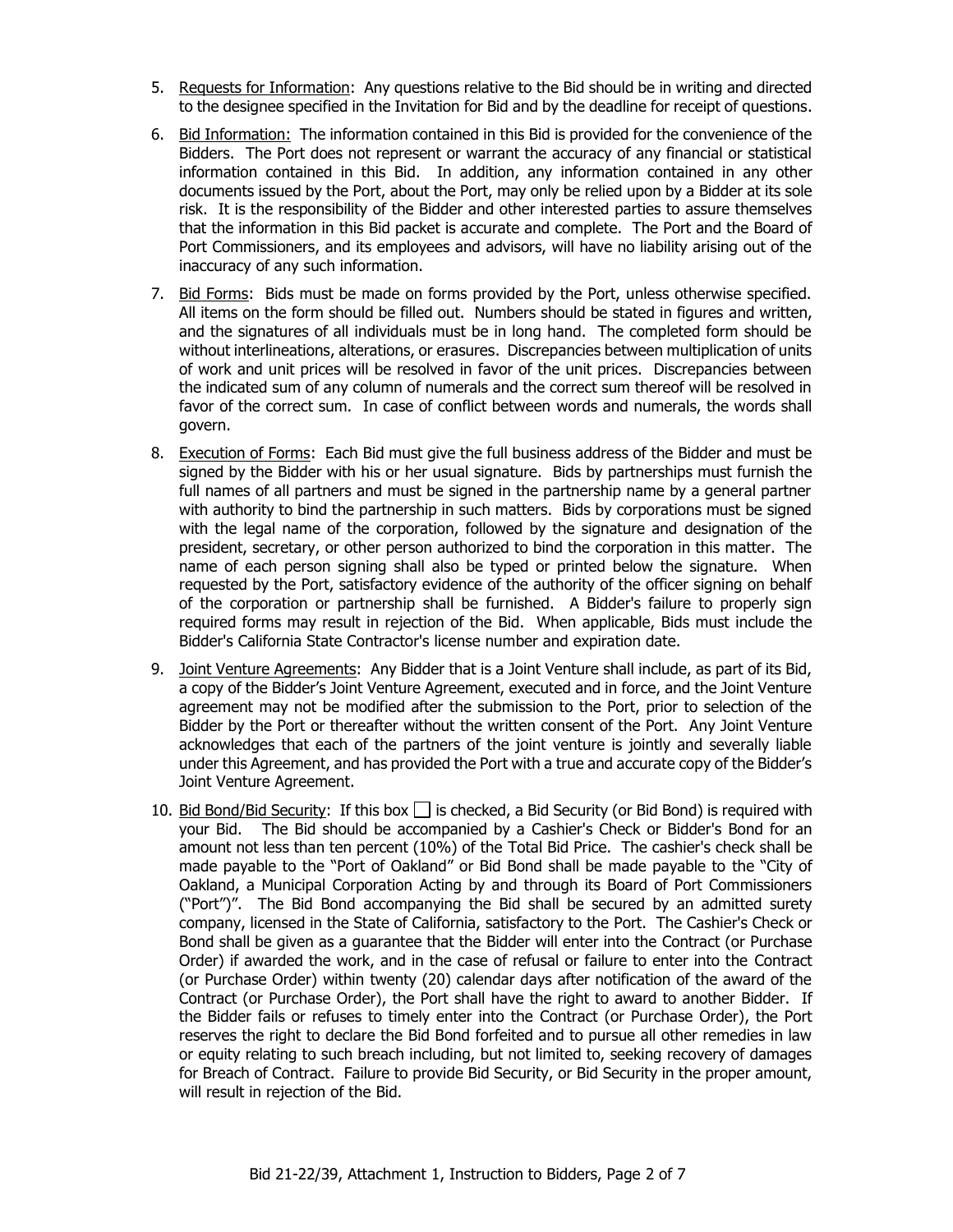- 11. Withdrawal of Bid: Bids may be withdrawn by the Bidders prior to the time fixed for the opening of Bids, but may not be withdrawn after the opening of Bids.
- 12. Responsible Bidder: A Responsible Bidder is defined as a Bidder who has demonstrated the attribute of trustworthiness, as well as quality, fitness, capacity, and experience to satisfactorily perform the work or provide the goods. The Port may conduct such investigation as the Port deems necessary to assist in the evaluation of any Bid and to establish the responsibility, qualifications, and financial ability of Bidders. The Port shall have the right to communicate directly with Bidder's surety regarding Bidder's guaranty. The Port will be the sole determinate of whether a Bidder is considered a Responsible Bidder.
- 13. Evidence of Responsibility: Upon the request of the Port, a Bidder shall submit promptly to the Port satisfactory evidence showing the Bidder's financial resources, the Bidder's experience in the type of work being required (or goods needed) by the Port, the Bidder's organization and workforce available for the performance of the work and any other required evidence of the Bidder's qualifications to perform the proposed work or supply of goods. The Port may consider such evidence before making its decision awarding a Contract (or Purchase Order). Failure to submit evidence of a Bidder's responsibility to perform the proposed work (or goods needed) may result in rejection of the Bid. The Port may check any client reference provided by the Bidder to determine if the Bidder has the experience necessary to provide the goods or perform the services, and to determine the lowest responsive, responsible Bidder.
- 14. Addenda: Any addenda issued during the time of bidding shall become a part of the drawings and specifications issued to Bidders for the preparation of their Bids, and shall constitute a part of the Contract Documents. All addenda shall be numbered and dated and shall be acknowledged by the Bidder on the Bid Form. No addendum will be issued on such requests received later than five (5) calendar days before the scheduled opening of the Bids.
- 15. Minor Informalities, Rejection of Bids and Award of Contract: The Port reserves the right to waive any non-substantial or immaterial irregularities in the Bid and the right to accept or reject any and all Bids, or to accept or reject any portion or combination thereof, or award on the basis of Bid Elements or Total Bid Price, when to do so is in its own best interest. If an award is made, the Port will recommend a Contract (or Purchase Order) be awarded within sixty (60) calendar days after opening of Bids to the lowest responsive, responsible Bidder complying with the requirements of the Contract Documents, subject to the Board of Port Commissioner's approval (if required). The time for awarding the Contract (or Purchase Order) may be extended by the Port with the consent of the lowest responsible Bidder. If the Port does not recommend a Contract (or a Purchase Order) to be awarded to the lowest responsive, responsible Bidder, then the Bid will be cancelled.
- 16. Action by the Board of Port Commissioners: If action by the Board of Port Commissioners is required, the Board of Port Commissioners may approve or reject the Port's recommendation for award with the lowest responsive responsible Bidder, or may reject all Bids. If all Bids are rejected, the Board of Port Commissioners may direct staff to negotiate with any Bidder or call for new Bids.
- 17. Performance Bond: If this box  $\Box$  is checked and your Bid exceeds \$25,000, a Performance Bond is required prior to issuance of a Contract (or Purchase Order). The successful Bidder shall be required to submit the Performance Bond as specified in the Contract Documents. The required Bond shall be calculated on the maximum Total Bid Price. A Bidder's failure to submit the Bond requested shall result in rejection of their Bid and forfeit of their Bid Security.
- 18. Execution of Contract: The successful Bidder shall, within twenty (20) calendar days of Notice of Award of the contract, sign and deliver to the Port, without exception, the executed Port Contract (or Purchase Order) along with the Bonds and any evidence of insurance required by the Contract Documents. In the event the Bidder to whom an award is made fails or refuses to execute the Contract (or Purchase Order) within twenty (20) calendar days from the date of receiving notification that the Contract (or Purchase Order) has been awarded to the Bidder, or fails to provide the required bond and evidence of insurance, the Port may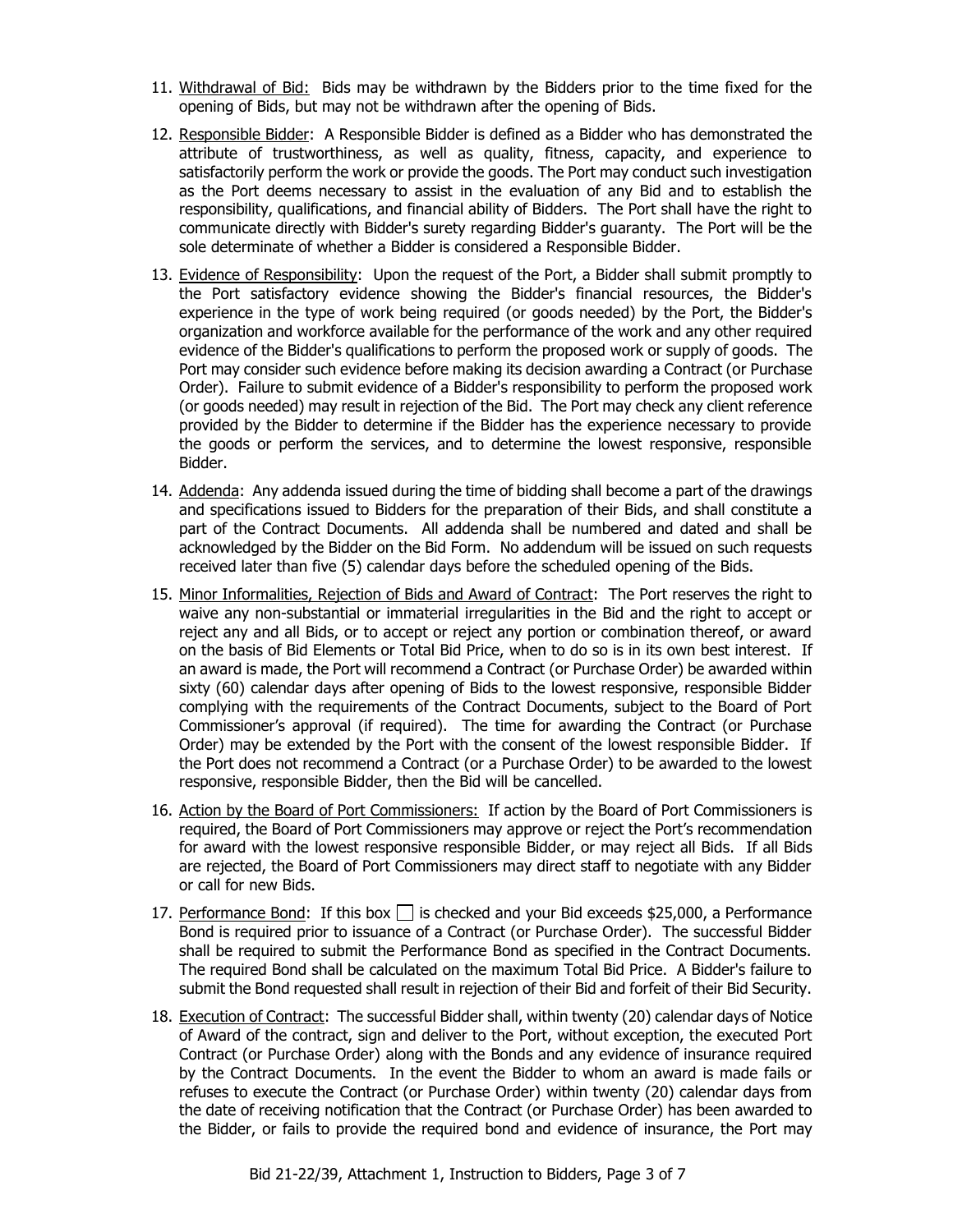declare the Bidder's Bid Security or bond forfeited as damages caused by the failure of the Bidder to enter into the Contract (or Purchase Order), and may award the work to the next lowest responsive, responsible Bidder, or may reject all Bids and, at its sole discretion, call for new Bids.

- 19. Form of Contract: If this box  $\Box$  is checked, the Bidder selected by the Port will be required to execute, without exception, a Contract in form and substance substantially similar to that included in the Bidding package. The Contract and other documents are subject to the approval of the Port and its legal counsel.
- 20. Standard Purchase Order Terms and Conditions: The Port's Standard Purchase Order Terms and Conditions apply to all purchases (unless specifically noted in the Bid package). A copy of the Port's Standard Purchase Order Terms and Conditions is included in this Bid package. By submitting a Bid, Bidder agrees to the Port's Standard Purchase Order Terms and Conditions.
- 21. Drawings and Specifications: If this box  $\Box$  is checked, each Bidder shall be required to return to the Port all drawings and specifications in an un-mutilated condition and without any marks or annotations. All drawings, specifications and other documents used or prepared during the project shall be the exclusive property of the Port.
- 22. Taxes: Taxes shall be included in the Total Bid Price at the current Alameda County uniform local sales and use tax rate.
- 23. Bid Exceptions: All exceptions to the plans and specifications which are taken in response to this Bid must be stated clearly. The taking of Bid exceptions or providing false, incomplete or unresponsive statements may result in the disqualification of the Bid.
- 24. Discounts: Any discounts which the Bidder desires to provide the Port must be stated clearly on the Bid Form itself so that the Port can calculate properly the net cost of the Bid. Offers of discounts or additional services not delineated on the Bid Form will not be considered by the Port in the determination of the lowest responsive, responsible Bidder.
- 25. Quantities: The quantities shown are approximate. The Port reserves the right to increase or decrease quantities as desired.
- 26. Prices: Bidders must quote prices Free on Board (F.O.B). Destination; the Port, unless otherwise noted. Prices should be stated in the units specified and Bidders should quote each item separately.
- 27. Samples: On request, samples of the products being supplied shall be furnished to the Port at no cost to the Port.
- 28. Special Brand Names: In describing any item, the use of a manufacturer or special brand, except in those instances where the product is designated to match others in use on a particular public improvement either completed or in the course of completion, does not restrict bidding to that manufacturer or special brand (unless specifically noted), but is intended only to indicate quality and type of item desired. Bidders may furnish any material, product, thing or service of comparable quality or utility. If a Bidder is requesting substitution of "or equal" item, the make and grade of the article on which the Bid is submitted must be stated in the Bid Form and illustrations and catalogue information submitted. The Port has the sole right to make all decisions on products and supplier selection of "or equal" substitutes.
- 29. Container Costs and Delivery: All costs for containers shall be borne by the Bidder. All products shall conform to the provisions set forth in the Federal, County, State, and City laws for their production, handling, processing and labeling. Packages shall be so constructed to ensure safe transportation to point of delivery.
- 30. Bid Negotiations: A Bid response to any specific item of this Bid Document with terms such as "negotiable", "will negotiate" or similar, will be considered as non-compliance with that specific term.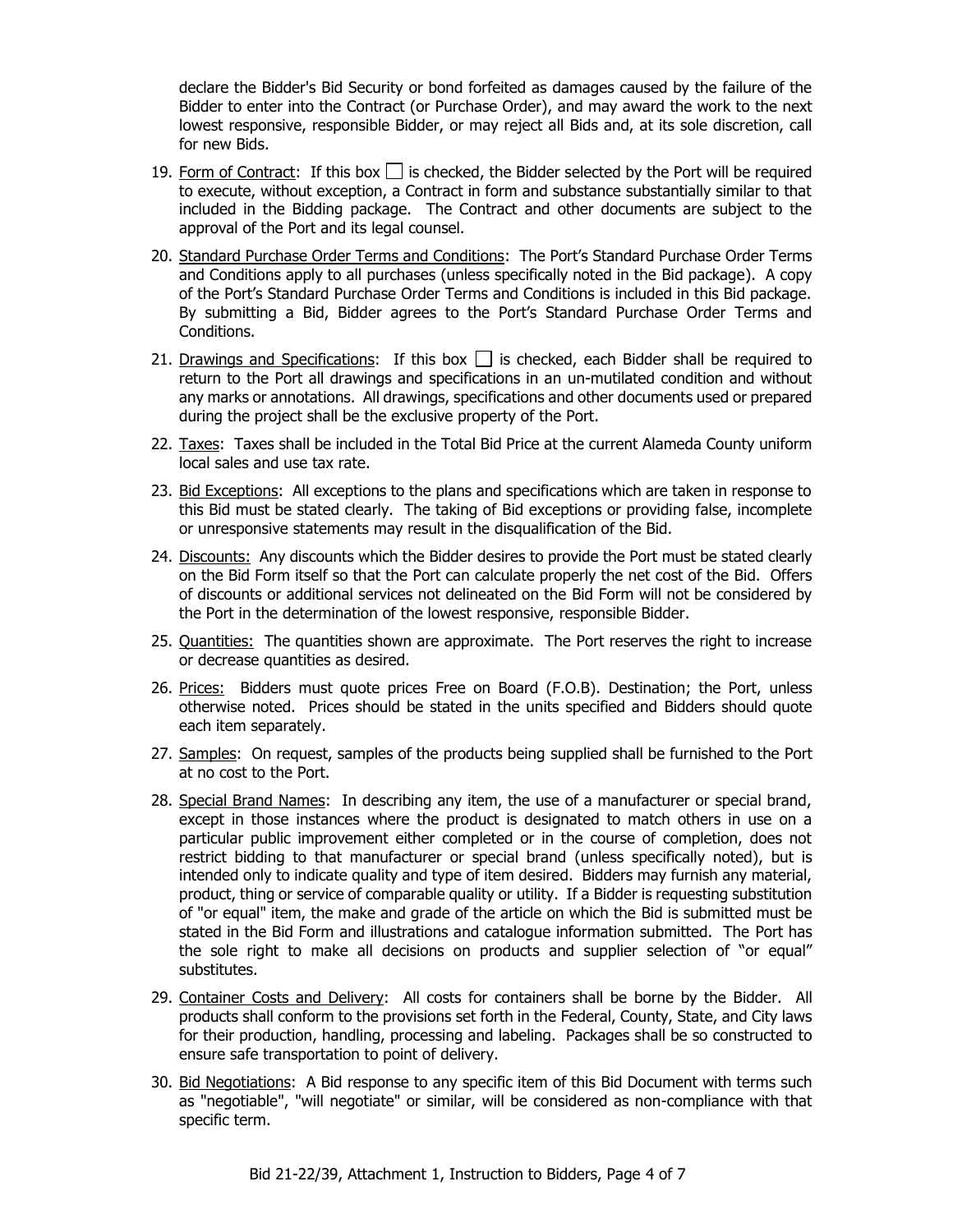- 31. Purchases by Other Public Agencies, the Port, and Additional Quantities: Bidder agrees to extend identical prices and services under the same terms and conditions to other public agencies and the Port (known as "Piggybacking"). Other public agencies may piggyback on this contract for the goods/services and purchase directly from Bidder without additional competitive processes. Each participating agency will execute its own Contract with the Bidder for its requirement and payment will be made directly by the participating agency. Following any initial purchase(s) by the Port, additional quantities of the goods/services listed herein, may be purchased to replace or supplement existing purchases.
- 32. Prevailing Law: In the event of any conflict or ambiguity between these instructions and State or Federal law or regulations, the latter shall prevail. Additionally, all equipment to be supplied or services to be performed under the Bid shall conform to all applicable requirements of Local, State and Federal laws, including, but not limited to, California Labor Code.
- 33. Governing Law and Venue: The Bid Documents, Specifications and related matters shall be governed by and construed in accordance with the laws of the State of California. Legal actions relating to the Bid Documents, Specifications and related matters shall only be brought in the Federal or State Courts of Alameda County, California, to which jurisdiction Bidder irrevocably submits.
- 34. Living Wage Policy: On March 5, 2002, the voters in the City of Oakland passed Measure I, adding to the City Charter Section 728 ("§728") entitled "Living Wage and Labor Standards at Port-assisted Businesses." §728 requires Port Aviation and Maritime businesses that meet specified minimum threshold requirements to pay all nonexempt employees a Living Wage rate established by City Ordinance and adjusted annually based on the Consumer Price Index for the San Francisco, Oakland and San Jose area. (See the enclosed §728 for the current living wage rates.) Specifically, §728 applies to Port contractors and financial assistance recipients with the Aviation or Maritime divisions that have contracts worth more than \$50,000 and that employ more than 20 employees who spend more than 25% of their time on Port-related work. §728 also provides covered employers with incentives to provide health benefits to employees, establishes a worker retention policy, requires covered employers to submit quarterly payroll reports and requires covered employers to allow Port representatives access to payroll records in order to monitor compliance and labor organization representatives access to workforces during non-work time and on non-work sites. Covered employers are responsible for complying with the provisions of §728 from the date the covered contract is entered into. When a Contract (or Purchase Order) is awarded, the Bidder will be required to fill out the following forms included in the Bid packet:
	- Employer Self-Evaluation for Port of Oakland Living Wage Form
	- Certificate of Compliance—Living Wage

Do not include these forms with your Bid. Only after a Contract (or Purchase Order) is issued does the successful Bidder need to return these forms to the Social Responsibility Division. Bidders shall acknowledge the Port's Living Wage Policy and compliance by submitting the "Statement Living Wage Requirements" (included in the Bid packet) with their Bid.

For more information on the Living Wage Policy, see the enclosed forms or call Kimberly Wilson in the Port of Oakland's Social Responsibility Division at (510) 627-1390.

35. Non-Discrimination Policy: The Port of Oakland prohibits discrimination or preferential treatment because of race, color, religion, sex, national origin, ancestry, age (over 40), physical or mental disability, cancer-related medical condition, a known genetic predisposition to a disease or disorder, veteran status, marital status, or sexual orientation. Each Bidder must adhere to the Port's Non-Discrimination Policy by providing the enclosed "Statement of Equal Employment Opportunity" with their Bid.

In addition, the Port has a Non-Discrimination and Small Local Business Utilization Policy to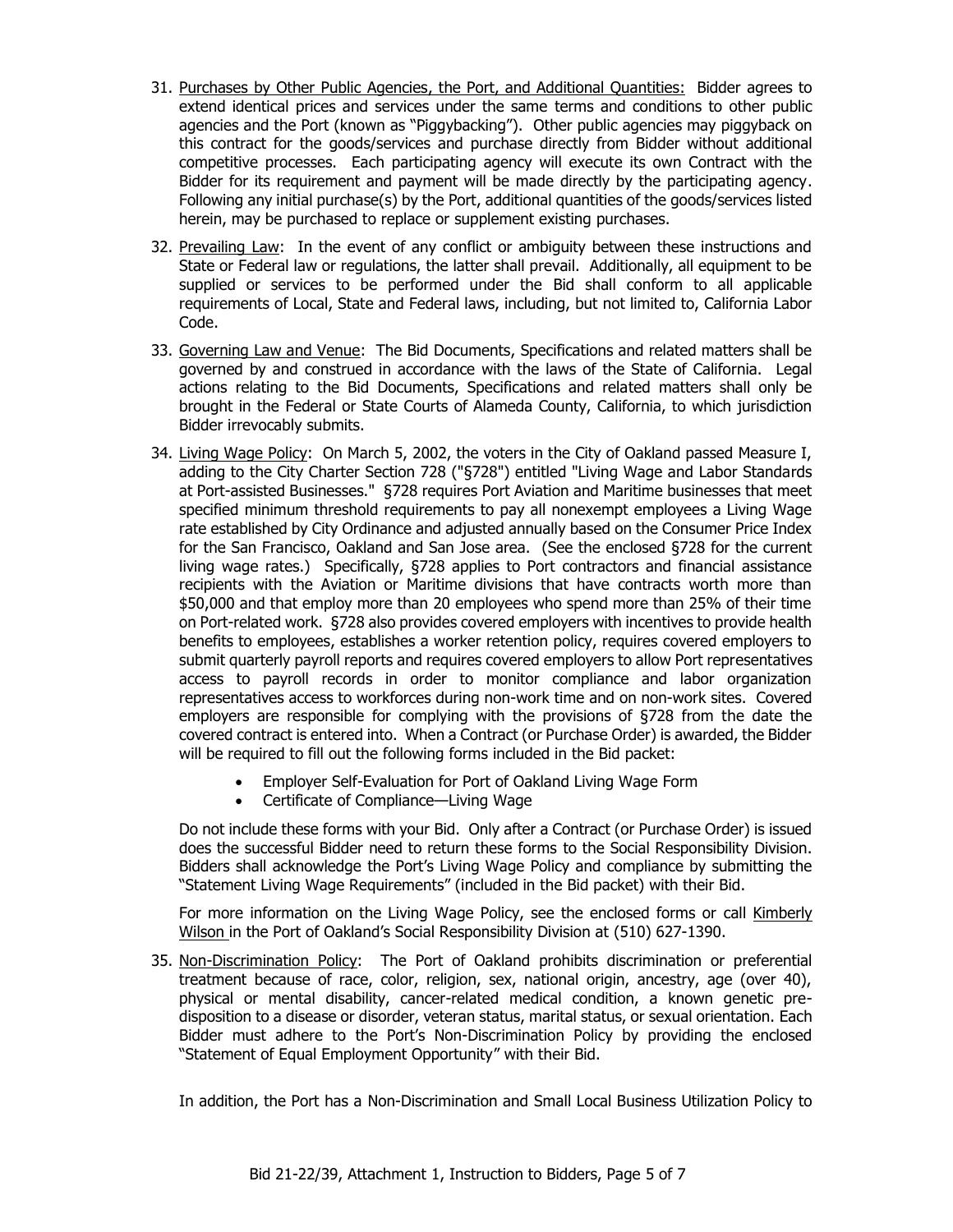encourage the use of small and local business. The entire Non-Discrimination and Small Local Business Utilization Policy is available at:

[http://www.portofoakland.com/files/PDF/responsibility/NDSLBUP\\_00810.pdf](http://www.portofoakland.com/files/PDF/responsibility/NDSLBUP_00810.pdf)

A copy of the Port-certified Small and Local Business Enterprises can also be downloaded at:

[http://srd.portofoakland.com/.](http://srd.portofoakland.com/)

- 36. Examination of Work Site: If applicable, before submitting a Bid, Bidders shall visit the site of the proposed work and shall fully inform themselves of all conditions in and about the work site, the building or buildings, if any, and any work that may have been done thereon. However, no Bidder shall visit the site without prior authorization by the Port.
- 37. Licenses: Each Bidder, and their subcontractors, if any, must possess all appropriate and required licenses (including a California Contractor's License, if applicable) or other permits to perform the work or provide the goods as identified in this Bid packet. Upon request, each Bidder shall furnish the Port with evidence demonstrating possession of the required licenses or permits. Failure to submit such evidence to the Port's satisfaction may result in rejection of the Bid.
- 38. Public Records Act: Under the Public Records Act (Gov. Code § 6250 et seq.), the Port may be obligated to make available to the public the submitted Bids and all correspondence and written questions submitted during the Bid process. Any trade secrets or proprietary financial information, which a Bidder believes should be exempted from disclosure, shall be specifically identified and marked as "CONFIDENTIAL". Blanket-type identification by designating whole pages or sections shall not be permitted and shall be invalid. The specific information must be clearly identified as such. The Port reserves the right to independently determine whether any document is subject to disclosure and to make such information available to the extent required by applicable law, restriction or notice to Respondent.
- 39. Protest Procedures:Any Bidder that has timely submitted a responsive bid that contends or claims that the Port's proposed award of the subject contract fails to comply with the Port's rules and regulations or with law must file a protest in accordance with the provisions set forth below:
	- 1. Any protest must be submitted in writing to Daria Edgerly, Secretary of the Board, and received by the Port no later than 5:00 p.m. by the third (3rd) business day following the date of Bid opening.
		- 2. The protest must include the name, address and telephone number of the person representing the protesting party.
		- 3. The initial protest document must contain a complete statement of the basis for the protest, including in detail, all grounds for protest including referencing the specific portion of the solicitation document that forms the basis for the protest, and including without limitation all facts, supporting documentation, legal authorities and argument in support of the grounds for the protest. Any matters not set forth in the written protest shall be deemed waived. All factual contentions must be supported by competent, admissible and credible evidence.

Any protest not conforming to the foregoing shall be rejected by the Port without recourse.

40. Conflicts of Interest: By submitting a Bid, the Bidder represents that it is familiar with Section 1090 and Section 87100 et seq. of the California Government Code, and that it does not know of any facts that constitute a violation of said sections in connection with its Bid. Bidder also represents that its Bid has completely disclosed to the Port all facts bearing upon any possible interests, direct or indirect, which Bidder believes any member of the Port, or other officer, agent or employee of the Port or any department presently has, or will have, in any agreement arising from this Bid, or in the performance thereof, or in any portion of the profits there under. Willful failure to make such disclosure, if any, shall constitute ground for rejection of the Bid or termination of any agreement by the Port for cause. Bidder agrees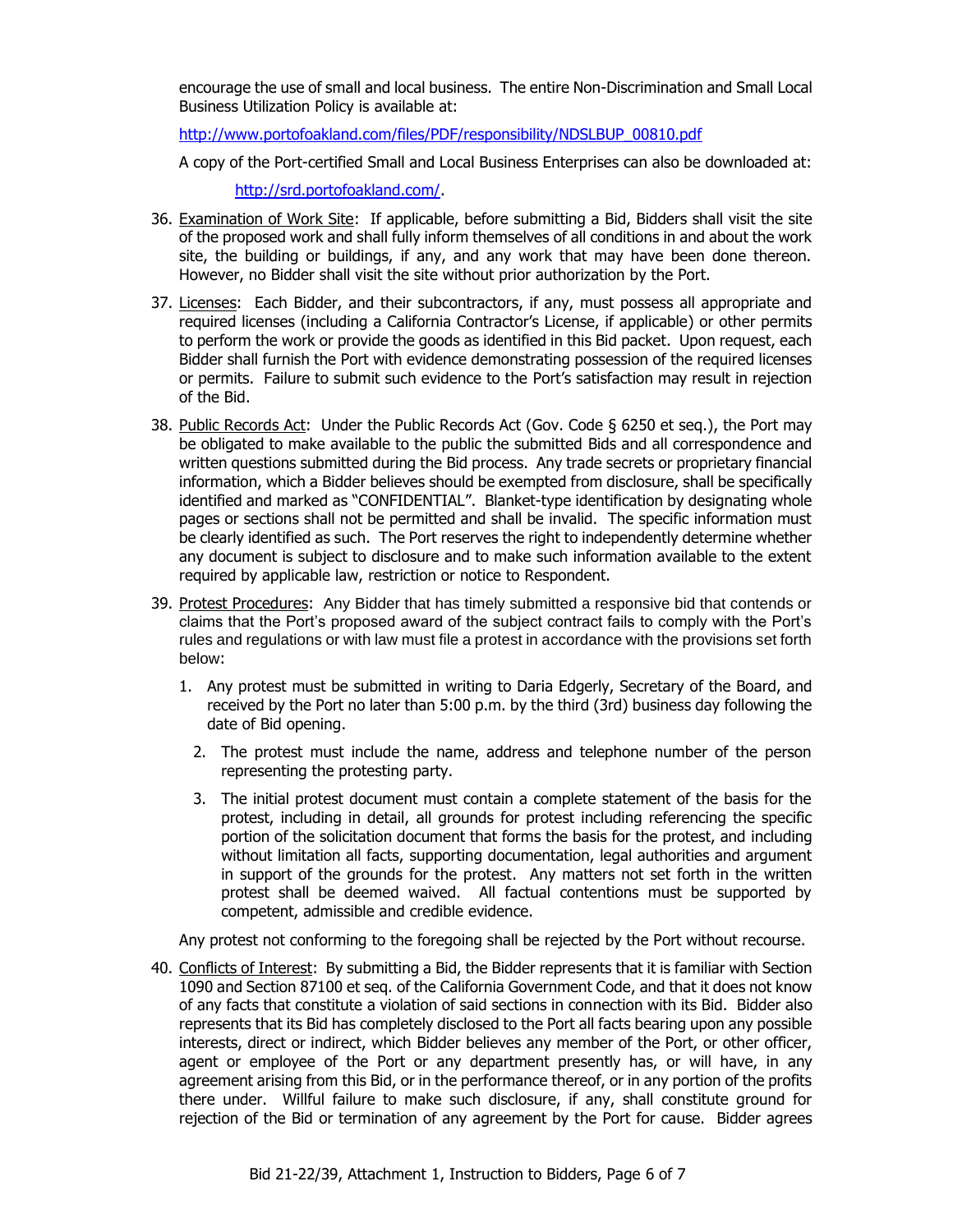that if it enters into a Contract (or Purchase Order) with the Port, it will comply with all applicable conflict of interest codes adopted by the City of Oakland and Port of Oakland and their reporting requirements.

41. Bidder's Relationship: The Bidder's relationship to the Port shall be that of independent contractor and shall not be deemed to be that of an officer, agent, or employee of the Port.

End of Section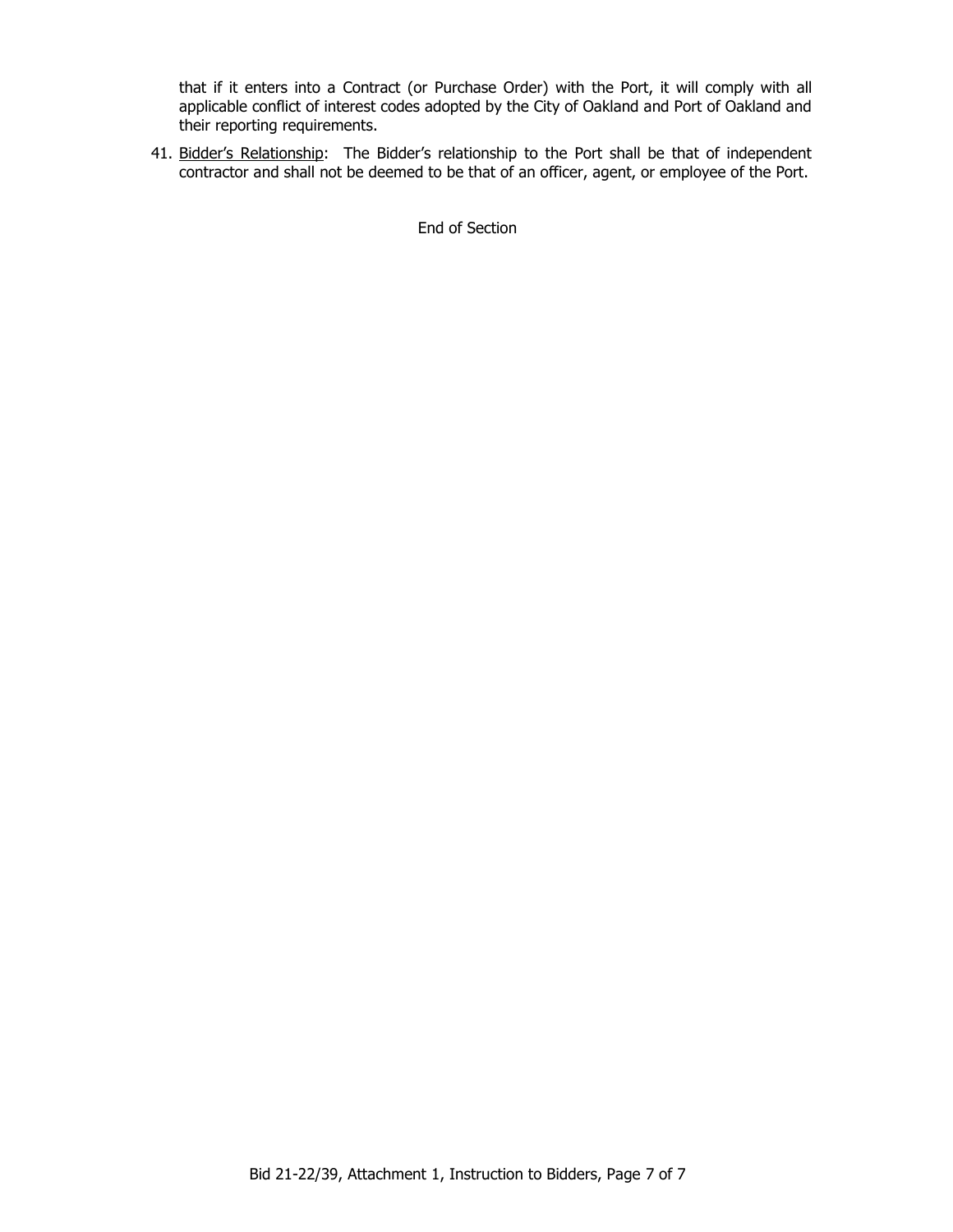

# **Bid No.: 21-22/39 - End Dump Trailer BID FORM (Page 1 of 5)**

The undersigned having carefully examined the location of the proposed work, the local conditions of the place where the work or services is to be done, the Invitation for Bid, the Instructions to Bidders, the Standard Purchase Order Terms and Conditions, the Supplier Insurance Requirements, all Bid Documents, including the Specifications and all of the contract documents for this project, and any Attachments, Addenda, Enclosures, and the Port of Oakland's sample Contract (if applicable), proposes to perform the work or provide the goods, including all of its component parts, and to furnish any and all required labor, materials, equipment, insurance, permit, bonding, transportation and services required for this project or delivery of goods and services in strict conformity with the Plans and Specifications prepared, including any Addenda, within the time specified for the lump sum price (including all taxes) of:

#### **Total Bid Price (Including all Taxes)**

| Total Bid Price of: \$ |                                                    | (Numeric amount) |
|------------------------|----------------------------------------------------|------------------|
|                        |                                                    | (Written amount) |
|                        | Written amount prevails if any discrepancy exists. |                  |

### **Agreement Terms**

- 1. If awarded the Contract (or Purchase Order), the undersigned hereby agrees to sign said Contract (or Purchase Order), and furnish the necessary Performance Bond (if applicable), and Insurance within twenty (20) calendar days after the Notice of the Award of this Contract (or Purchase Order) and agrees to commence work within ten (10) calendar days after any verbal or written Notice to Proceed is issued by the Port.
- 2. The undersigned has checked carefully all the above figures and understands that the Port will not be responsible for any errors or omissions on the part of the undersigned in making up this Bid.
- 3. The Port of Oakland reserves the right to reject any or all Bids, to waive any irregularities or informalities not affected by law, to evaluate the Bids submitted and to award the Contract (or Purchase Order) according to the Bid which best serves the interests of the Port.
- 4. All pages of this Bid Form must be completed and signed in ink. The Bid will be awarded to the lowest responsive, responsible Bidder(s).

| Bidder's Name: |  | .<br>nitiais |
|----------------|--|--------------|
|----------------|--|--------------|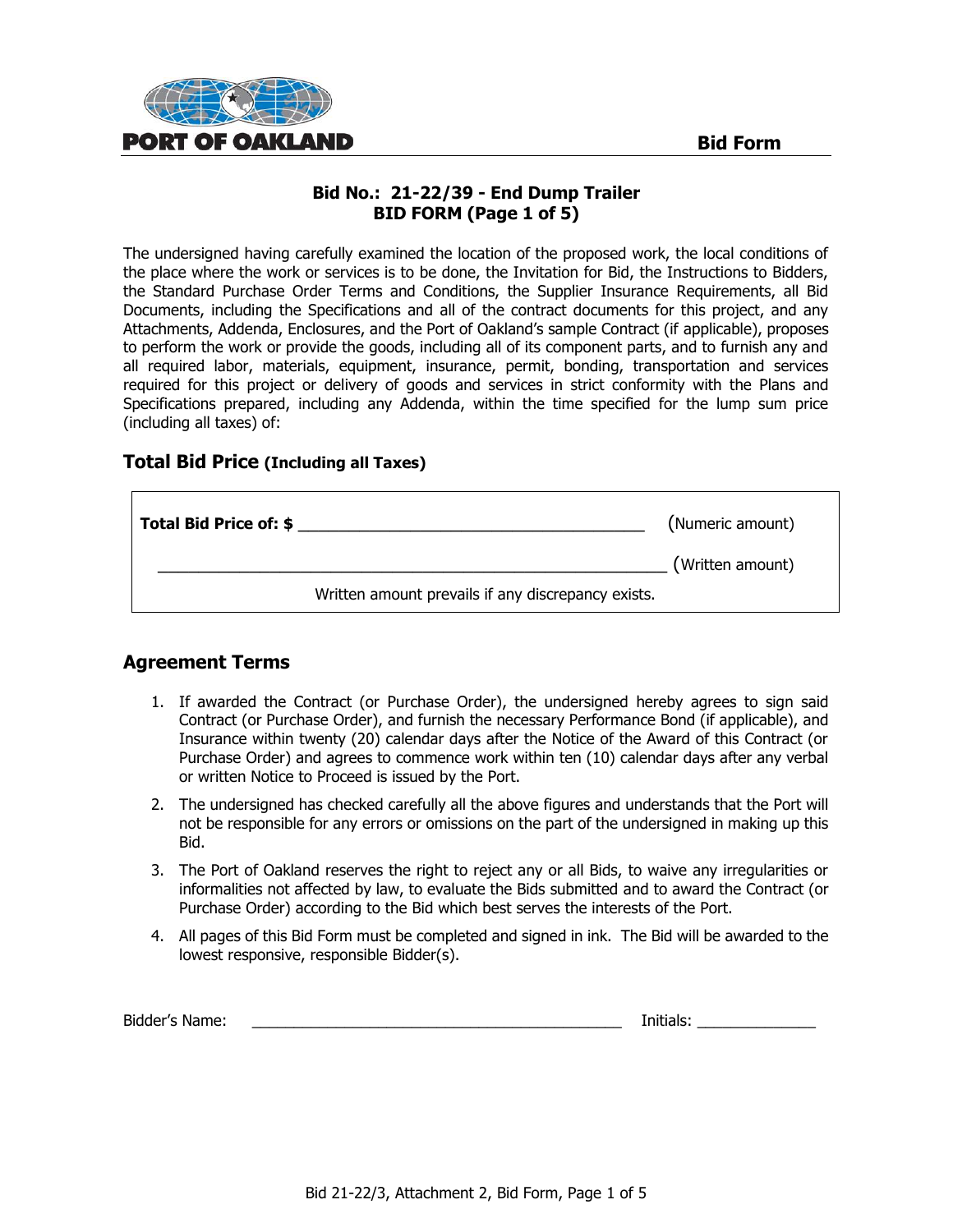#### **Bid No.: 21-22/39 - End Dump Trailer BID FORM (Page 2 of 5)**

# **A. Detail Cost Summary:**

| <b>Item</b>                                                  | <b>Description</b>                                                                       | <b>Taxable</b> | <b>QTY</b>    | <b>Unit Price</b> | <b>Total Price</b> |
|--------------------------------------------------------------|------------------------------------------------------------------------------------------|----------------|---------------|-------------------|--------------------|
| $\mathbf{1}$                                                 | <b>New End Dump Trailer or Equivalent or Better</b><br>Notes:                            | Yes            |               | \$                | \$                 |
| $\overline{2}$                                               | Maintenance Manual (if applicable) – Printed form, CD, or Thumb<br><b>Drive</b>          | Yes            | 1             | \$                | \$                 |
|                                                              |                                                                                          |                |               | Subtotal          | \$                 |
|                                                              | DMV Registration Fee/Permits (Taxable $\Box$ YES $\Box$ NO)                              |                |               | \$                |                    |
|                                                              | Tire Fees (Taxable $\Box$ YES $\Box$ NO)                                                 |                |               | $\frac{1}{2}$     |                    |
| Delivery and Shipping Charges (Taxable $\Box$ YES $\Box$ NO) |                                                                                          |                | $\frac{1}{2}$ |                   |                    |
| $\_$ (Taxable $\Box$ YES $\Box$ NO) $\_$                     |                                                                                          |                | $\frac{1}{2}$ |                   |                    |
| Sales Tax for Taxable items only (Oakland, CA at 10.25%)     |                                                                                          |                | $\frac{1}{2}$ |                   |                    |
|                                                              | (Write this figure in the Total Bid Price on the Bid Form, Attachment 2) Total Bid Price |                |               |                   | \$                 |

**DELIVERY SCHEDULE**: \_\_\_\_\_\_\_\_\_\_\_\_\_\_\_\_\_\_\_ Delivery required on or before **December 30, 2022.** If you are able to meet the stated date, then write in the date; otherwise, indicate the number of days after receipt of a Purchase Order the equipment will be delivered to the Port.

| <b>Bidder's Name:</b> | Date:  |  |
|-----------------------|--------|--|
| <b>Company Name:</b>  | Title: |  |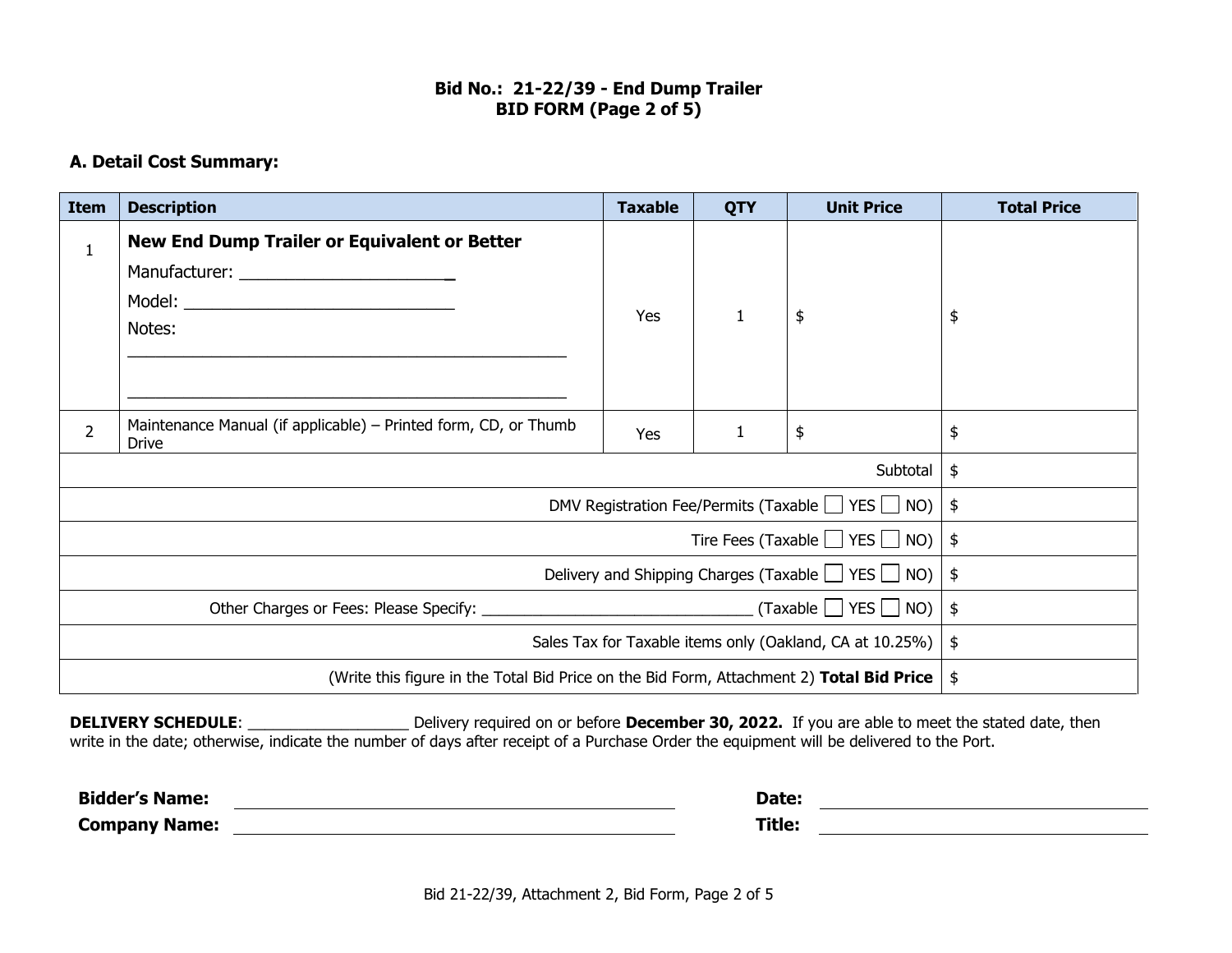#### **Bid No.: 21-22/39 - End Dump Trailer BID FORM (Page 3 of 5)**

By submitting a bid, Bidder hereby certifies the following information (by checking the box below):

| $ $ $ $ YES $ $ $ $ NO | End Dump Trailer is New, and Bid Price is valid for 60 days                                                                                                                                                                                                                                                                              |
|------------------------|------------------------------------------------------------------------------------------------------------------------------------------------------------------------------------------------------------------------------------------------------------------------------------------------------------------------------------------|
| $ $ $ $ YES $ $ $ $ NO | A copy of the manufacturer's detailed specification including warranty and support information have been included in this bid.                                                                                                                                                                                                           |
| $\Box$ YES $\Box$ NO   | Bidder confirms it has sourced trailer from the Manufacturer or through Manufacturer Authorized Channels only, in accordance<br>with all applicable laws and policies at the time of purchase.                                                                                                                                           |
| $ $ $ $ YES $ $ $ $ NO | If bidding an equivalent or better end dump trailer, bidder has reviewed listed specification of the end dump trailer for<br>comparison and a detailed specification sheet is included in this bid for the Port to review. The Port will be the sole determinant<br>if the product meets the Port's operational needs and specification. |

In the event there are questions pertaining to the validity of the products, the Port of Oakland reserves the right to verify the origin of the end dump trailer with the manufacturer. In the event the products have been acquired from unauthorized channels, the Port of Oakland further reserves the right to return the products for a full refund.

**Bidder's Name: Title:**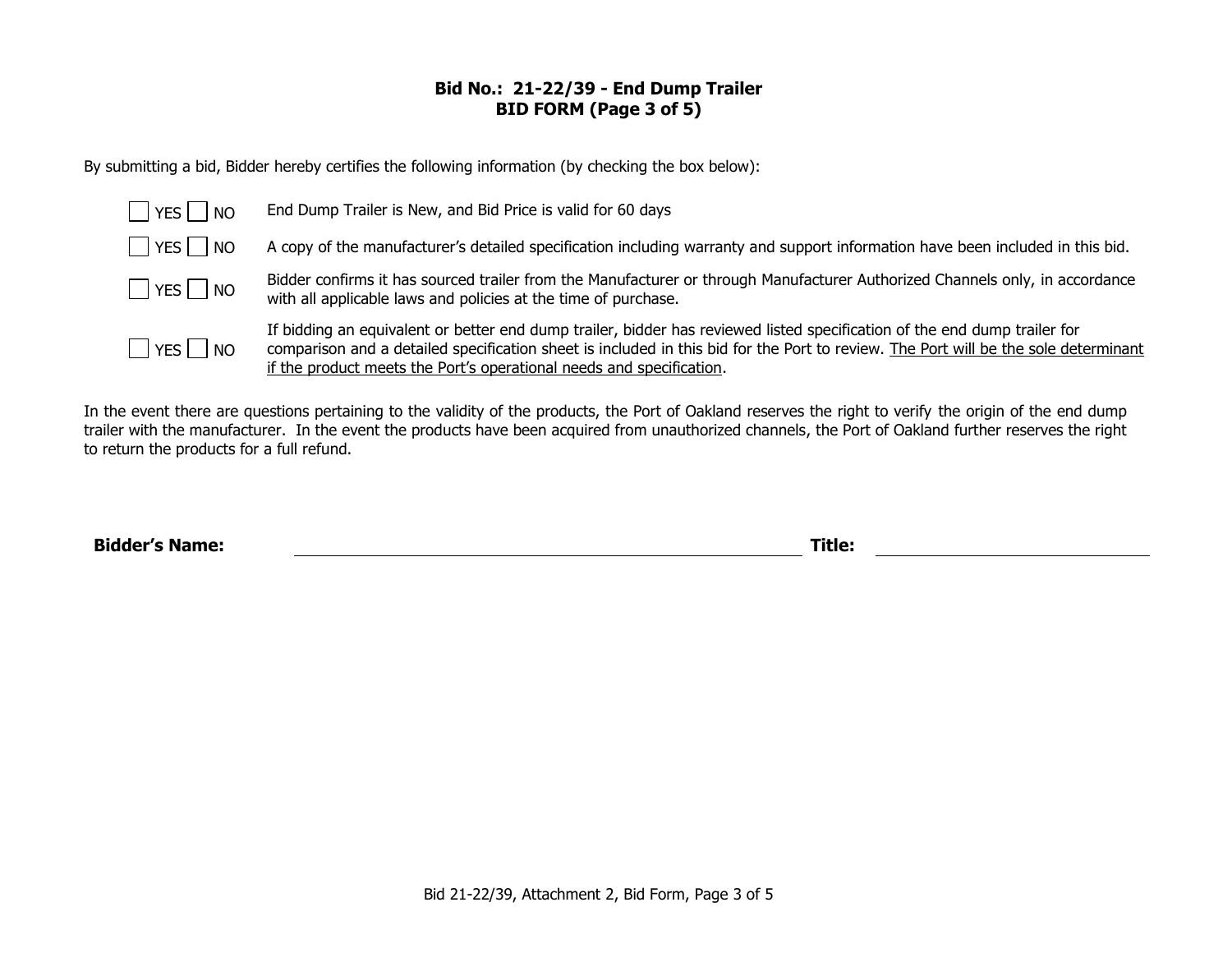#### **Bid No.: 21-22/39 - End Dump Trailer BID FORM (Page 4 of 5)**

#### **Agreement Terms Continued**

- 1. The undersigned has checked carefully all the above figures and understands that the Port will not be responsible for any errors or omissions on the part of the undersigned in making up this Bid.
- 2. The Port of Oakland reserves the right to reject any or all Bids, to waive any irregularities or informalities not affected by law, to evaluate the Bids submitted and to award the Contract (or Purchase Order) according to the Bid which best serves the interests of the Port.
- 3. All pages of this Bid Form must be completed and signed in ink. The Bid will be awarded to the lowest responsive, responsible Bidder(s).

# **Bid Bond/Bid Security**

If applicable (see the Instructions to Bidders), each Bid shall be accompanied by a cashier's check payable to the "Port of Oakland", or a Bidder's bond executed by an admitted surety insurer, licensed to do business in the State of California as a surety, made payable to the "City of Oakland, a Municipal Corporation Acting by and through its Board of Port Commissioners ("Port")" in an amount not less than ten percent (10%) of the maximum amount of the Total Bid Price. The check or Bid Bond shall be given as a guarantee that the Bidder to whom the Contract (or Purchase Order) is awarded shall execute the contract documents and shall provide the required Performance Bond as specified therein within twenty (20) calendar days after the Notification of the Award of the Contract (or Purchase Order).

**Amount** – Bidders must enclose an amount of not less than ten (10) percent of the entire Bid as either:

|                                                                                                                                        | <u> 1980 - Johann Stoff, die besteht is die Stoff von der Stoff von der Stoff von der Stoff von der Stoff von de</u> |
|----------------------------------------------------------------------------------------------------------------------------------------|----------------------------------------------------------------------------------------------------------------------|
|                                                                                                                                        |                                                                                                                      |
| Addenda Acknowledgement                                                                                                                |                                                                                                                      |
| The following addenda are acknowledged in this Bid: _____________________________<br>(Indicate the addenda numbers that you received.) |                                                                                                                      |
|                                                                                                                                        |                                                                                                                      |
|                                                                                                                                        |                                                                                                                      |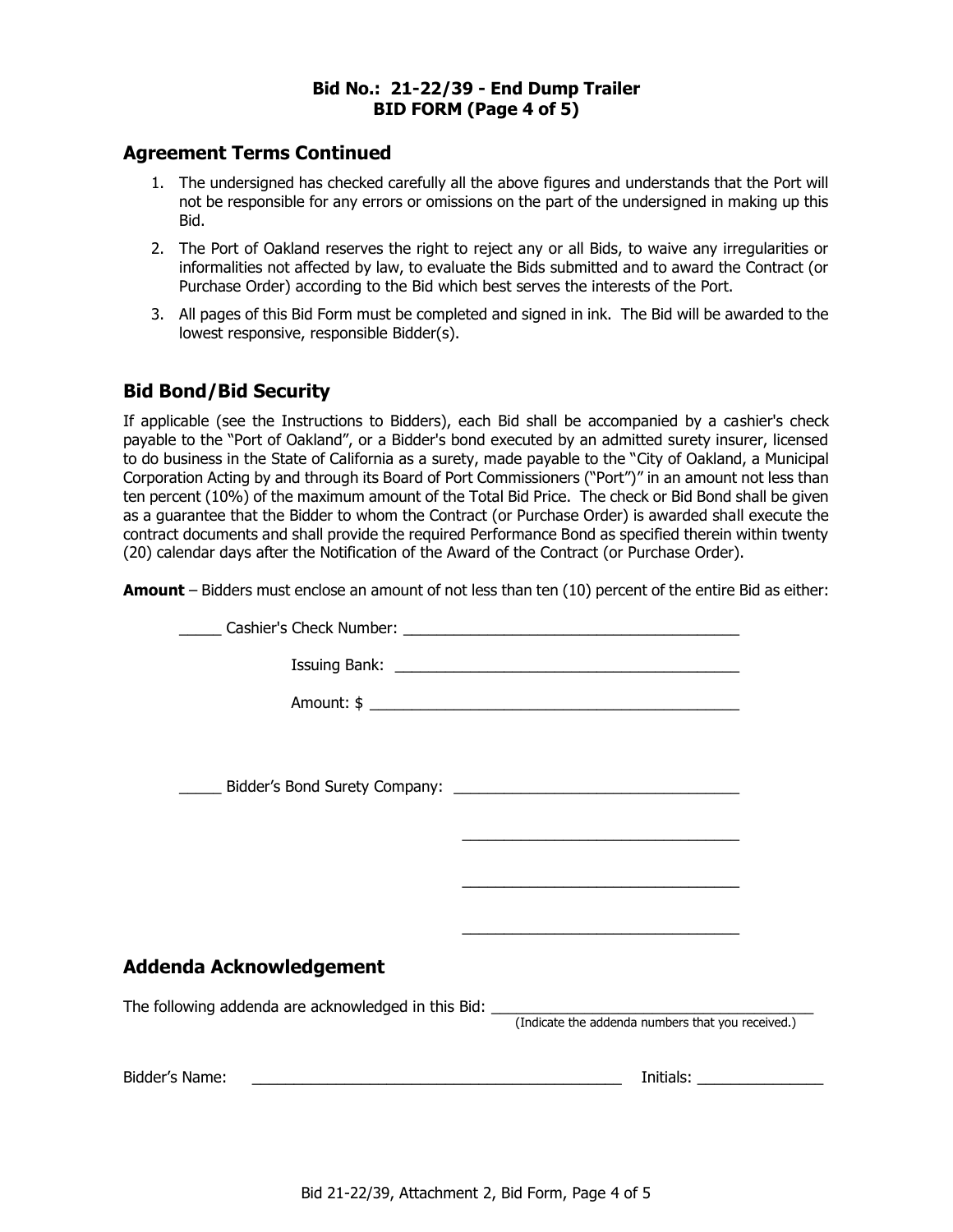#### **Bid No.: 21-22/39 - End Dump Trailer BID FORM (Page 5 of 5)**

#### **Client References**

In order for the Port to determine if your firm is a Responsible Bidder (see the Instructions to Bidders), Bidder is to provide the names, addresses, and contact information for three (3) current client references. Please make sure all contact information is current. By providing such information you authorize the Port to contact such clients.

| Line | Company Name and Contact | Address | Phone and Email |
|------|--------------------------|---------|-----------------|
|      |                          |         |                 |
|      |                          |         |                 |
|      |                          |         |                 |

# **Bidder Information and Signatures**

|                     | (If Corporation by Chairman, President or VP. If Partnership by Partner.)                                         |  |                                                    |
|---------------------|-------------------------------------------------------------------------------------------------------------------|--|----------------------------------------------------|
| Printed Name:       |                                                                                                                   |  |                                                    |
| Attested By $(*)$ : | (If Corporation, by Chairman, President, Vice President, Secretary, or Treasurer. If<br>Partnership, by Partner.) |  |                                                    |
| Printed Name:       |                                                                                                                   |  | Date:<br><u> 1980 - Jan Barat, prima politik (</u> |
|                     | * NOTE: If the Bidder is a corporation, set forth the legal name of the corporation together                      |  |                                                    |

with the signature(s) of the officer or officers authorized to sign Contracts on behalf of the corporation. If the Bidder is a partnership, set forth the name of the firm together with the signature(s) of the partner or partners authorized to sign Contracts on behalf of the partnership.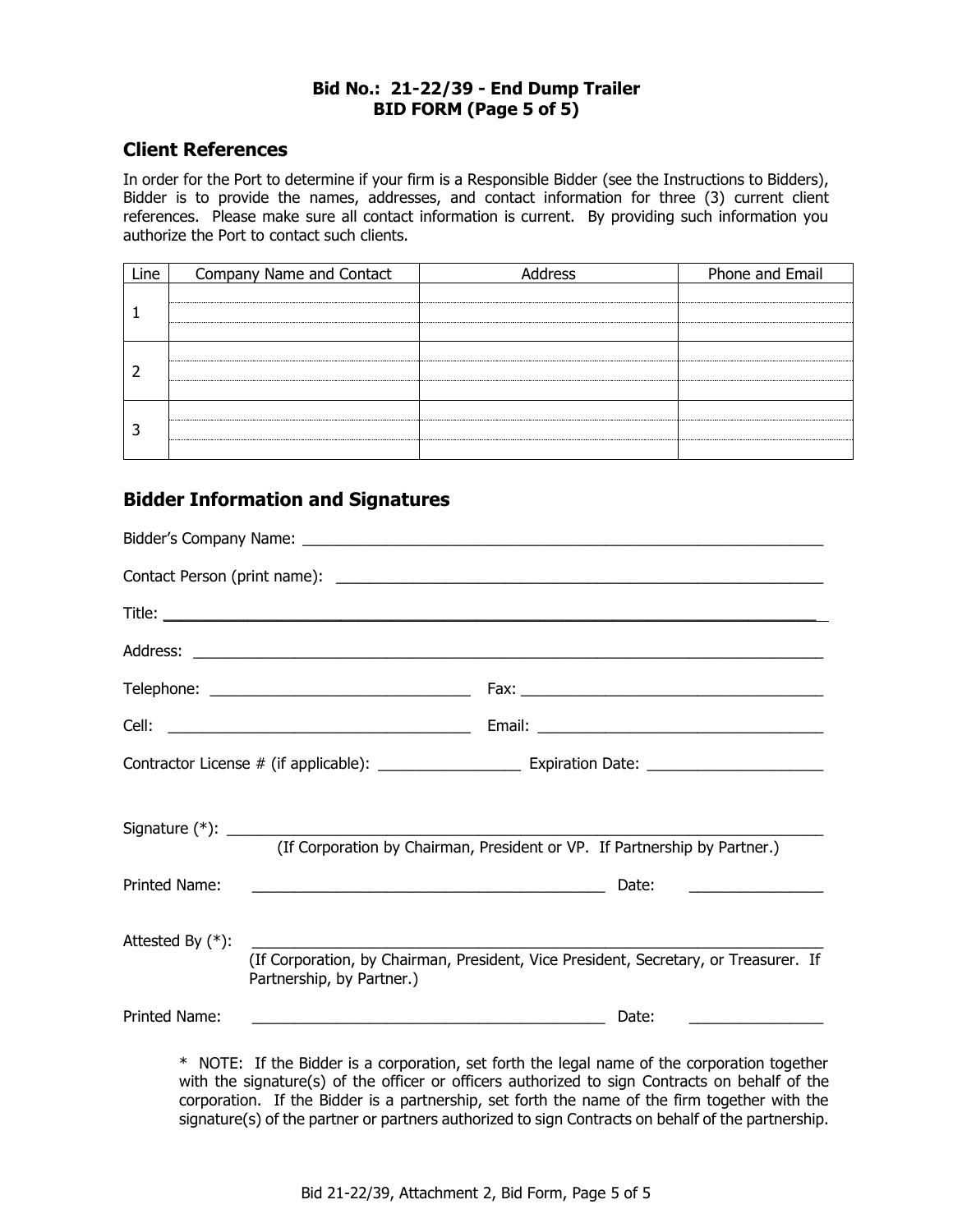

# **STANDARD PURCHASE ORDER TERMS AND CONDITIONS**

The Port of Oakland uses Purchase Orders for all purchases. Phone orders are not valid and may be subject to non-payment. In these Terms and Conditions, "the Purchase Order" refers to each Purchase Order subject to these Terms and Conditions. All Appendices described herein and/or attached hereto are part of this Purchase Order.

Any software purchased under this Purchase Order shall be subject to the more specific provisions in Appendix A-1 (Software) attached hereto. With respect to Software, Appendix A-1 shall supersede any directly conflicting provisions of these Terms and Conditions.

1. THE PORT. The Port is legally known as the City of Oakland, a Municipal Corporation, Acting by and through its Board of Port Commissioners. The Port is an independent department of the City of Oakland and issues Purchase Orders under the name "Port of Oakland." The Port has exclusive control and management of all Port facilities and properties located in Oakland, CA (including, but not limited to, marine terminals, a railway intermodal terminal, and container storage areas; the Oakland International Airport; and office, retail, and other developed property and undeveloped land), and no other agency or department of the City of Oakland may issue Purchase Orders with respect to these facilities and properties.

2. SUPPLIER. Supplier (sometimes referred to on the Port's website or in other materials related to the Purchase Order as "seller", "lessor", "vendor", "contractor", "respondent", "consultant", "service provider" or by similar terms) is an independent contractor and not an officer, employee or agent of the Port. Supplier shall provide the goods or services described on the Purchase Order (the "**Work**") using its own qualified employees or using only qualified subcontractors approved in writing by the Port. Supplier, and not the Port, shall be solely responsible for paying all compensation (including benefits), making all withholdings, paying all taxes and ensuring compliance with all laws regarding the employment of such employees or engagement of such subcontractors. Supplier may not change its subcontractors or assign, delegate or transfer, voluntarily, involuntarily or by operation of law, any of its rights or obligations under the Purchase Order (other than its interest in receivables as part of a bona fide third-party financing arrangement), without the prior written consent of the Port.

3. PERFORMANCE AND QUALITY. Supplier shall supply or perform the Work and represents and warrants that the Work performed or supplied is (i) as specified in the Purchase Order, (ii) in a good and workmanlike manner, (iii) in conformity to all applicable specifications, and (iv) in compliance with all Applicable Law (as defined below). Supplier further represents and warrants that all goods sold under the Purchase Order are new (unless otherwise specifically stated in the Purchase Order), merchantable and fit for the particular purpose specified by the Port, and all services provided under the Purchase Order conform to the standard of practice of persons specializing in performing services of similar nature and complexity. Nothing in the Purchase Order shall be construed to limit or exclude any warranties implied by law. Supplier hereby assigns to the Port all of the Supplier's rights under manufacturers', subcontractors' or other warranties or indemnities with respect to the Work.

Bid 21-22/39, Attachment 3, Standard Purchase Order Terms and Conditions, Page 1 of 11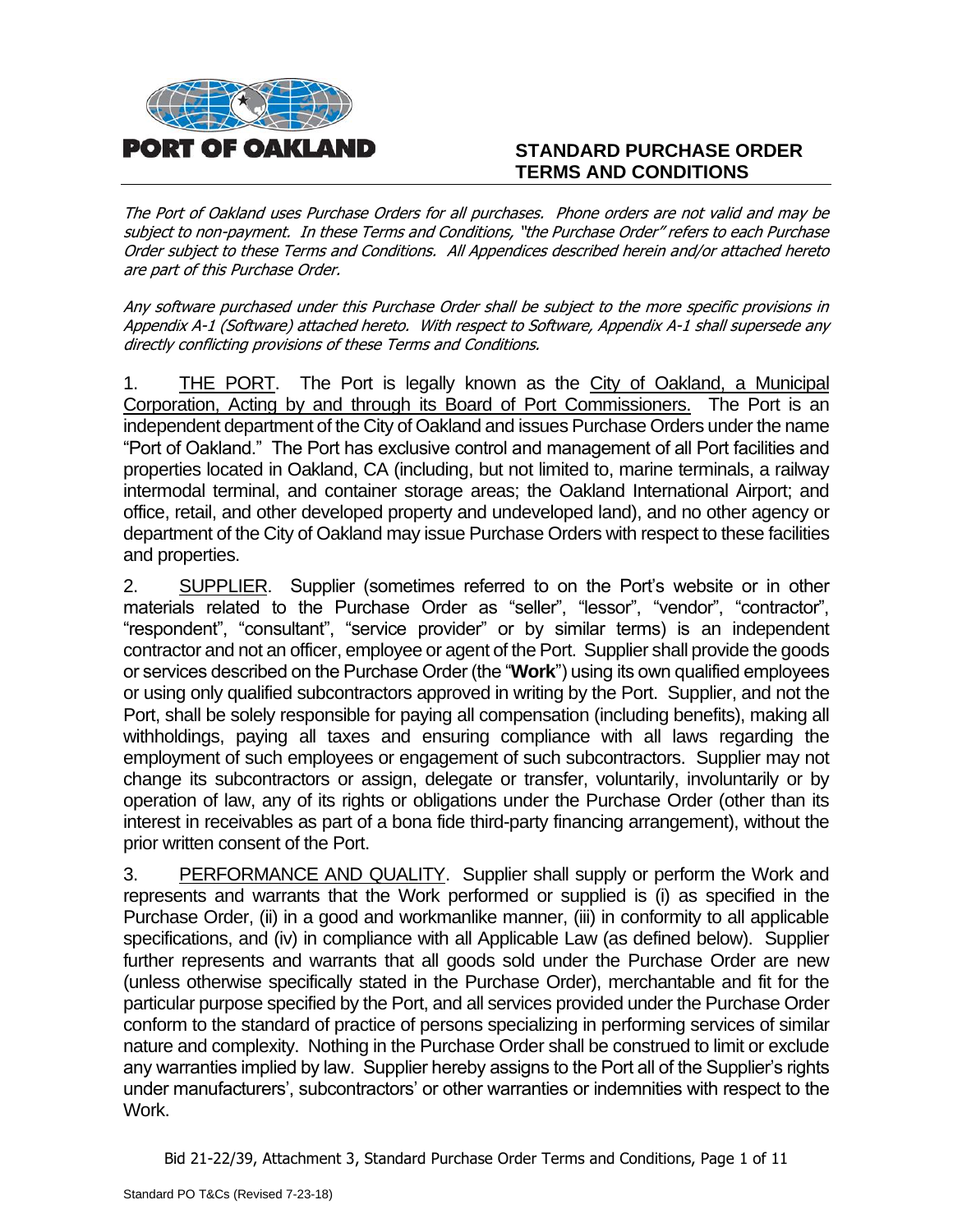4. INVOICING AND PAYMENT. All payments require a written invoice from Supplier in a form acceptable to the Port. Supplier must issue all invoices directly to the "Bill To" address set forth in the Purchase Order. Each invoice must indicate thereon whether it constitutes a "Partial Billing" or "Final Billing". Each invoice is subject to review and verification by the Port. The time for payment of invoices (and for calculating any net discounts) shall run from the date on which proper, correct and complete invoices are received by the Port. Payment for all Work shall be made by the Port within thirty (30) days of receipt of satisfactory Work by the Port, and an itemized, proper, correct and complete invoice from Supplier. Any amounts due to the Port from Supplier may be set off against any amounts due to Supplier from the Port, whether or not under the Purchase Order.

5. DELIVERY. If applicable, Supplier shall package and ship all Work consisting of goods to the Purchase Order "Ship To" address at Supplier's sole cost and expense. Packing slips must specify the quantity and description of goods shipped, the related Purchase Order number and must accompany each shipment. Supplier shall be responsible for delivery and shall prepay all related shipping costs and add them to the invoice. All goods are to be shipped F.O.B. destination: Port of Oakland, and risk of loss and title to goods shall remain with Supplier until the Port takes physical possession of the goods. The Port may change the address for shipment prior to shipment by Supplier. Goods must be suitably packed to assure against damage from weather or transportation, and in accordance with instructions of the Port.

6. REMEDIES. If Supplier breaches the Purchase Order, the Port may exercise any right or remedy available under the California Commercial Code or any other Applicable Law. Without limiting those rights and remedies, the Port may also do any of the following, in the Port's sole discretion: (i) require Supplier to repair or replace any Work, and if Supplier fails or refuses to do so, repair or replace the same at Supplier's expense; (ii) reject any delivery of non-conforming or defective Work and return the same for credit or replacement at Supplier's sole cost and risk; or (iii) cancel any outstanding deliveries and treat such breach by Supplier as Supplier's repudiation of the Purchase Order. Supplier's becoming the subject of bankruptcy or insolvency proceedings shall constitute a breach of the Purchase Order by Supplier. If the Port breaches the Purchase Order, Supplier's exclusive remedy shall be recovery of any goods shipped and the payment of the price payable for Work delivered prior to the breach. No limitation or exclusion by Supplier of any right or remedy available to the Port shall be effective unless expressly and specifically agreed to by the Port in writing. Under no circumstances shall the Port be responsible for consequential, punitive, or incidental damages.

7. LAWS, REGULATIONS, PERMITS. Supplier shall comply with all applicable laws, ordinances, rules, regulations, codes, professional standards, permits, and/or land use restrictions or limitations of any governmental authority at any time applicable to Supplier, the Work or the Purchase Order ("**Applicable Law**"). Supplier shall obtain and maintain in full force and effect all professional, contracting and other permits and licenses required to undertake or supply the Work.

8. ADA. Without limiting Supplier's obligations to comply with Applicable Laws generally, Supplier hereby warrants that all Work complies with the accessibility requirements of the American with Disabilities Act of 1990, other similar state and federal laws and their implementing regulations, as applicable. Supplier agrees to promptly respond to and resolve any complaint regarding accessibility of the Work which is brought to its attention. Supplier further agrees to indemnify, defend and hold harmless the Port and all of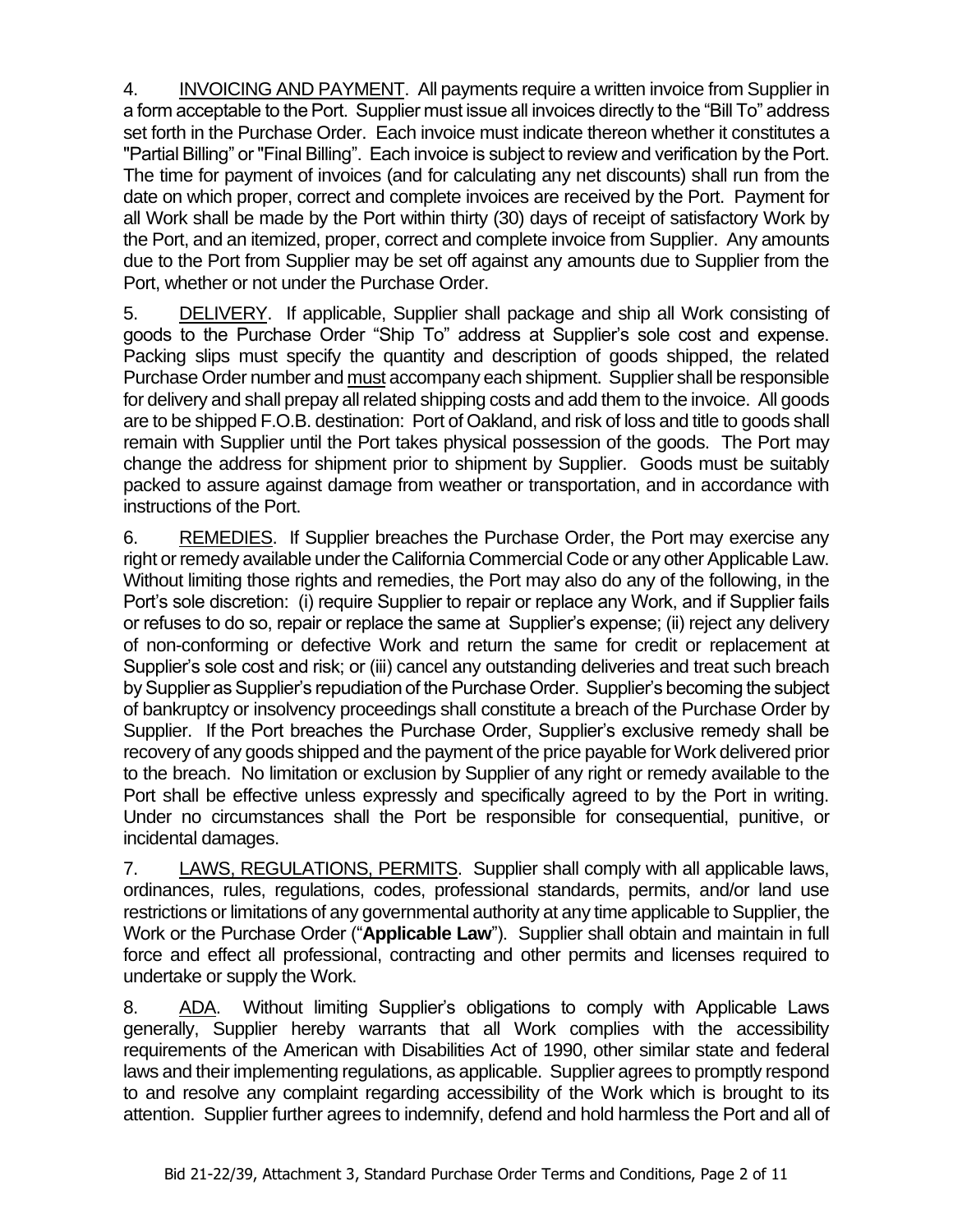its officers, commissioners, agents, departments, officials, representatives and employees using the Work from any loss, liability or claim arising out of its failure to comply with these accessibility requirements.

9. NON-DISCRIMINATION. Without limiting Supplier's obligation to comply with Applicable Laws generally, Supplier shall not discriminate against any employee or applicant for employment, nor against any subcontractor or applicant for a subcontractor contract, because of race, color, religion, sex, national origin, ancestry, age (over forty (40)), physical or mental disability, cancer-related medical condition, a known genetic pre-disposition to a disease or disorder, veteran status, marital status, or sexual orientation.

10. OWNERSHIP OF NON-SOFTWARE WORK PRODUCT. Any interest (including copyright or other interests in intellectual property) of Supplier in studies, reports, memoranda, computational sheets, designs, drawings, specifications or any other documents (including electronic media) or work product prepared by or on behalf of Supplier in connection with the Work (collectively, the "**Work Product**"), whether or not embodied therein, constitutes a work for hire and is the property of the Port. Supplier shall pay all royalties and license fees necessary for or relating to the Work and shall defend all suits of claims for infringement of any patents or other intellectual property rights and shall indemnify the Port and hold it harmless from liability or loss on account thereof.

11. INSURANCE. Supplier shall maintain all insurance required under Applicable Law or commonly maintained by similarly situated, responsible businesses and in all events will maintain insurance of the types and in the amounts applicable to Supplier and the Work as required by the Port's *Supplier Insurance Requirements* posted from time to time on the Port's website [\(www.portofoakland.com\)](http://www.portofoakland.com/) and can be accessed by clicking on "Full Menu" (or the menu icon from your mobile device), then under the Business heading, click on "Purchasing and Accounts Payable", and scroll down to find the "Supplier Insurance Requirements (PDF)" to download the document, or alternatively type in the below link into your browser: [http://www.portofoakland.com/files/PDF/supplier\\_insurance.pdf](http://www.portofoakland.com/files/PDF/supplier_insurance.pdf)

A courtesy copy of the Port's *Supplier Insurance Requirements* may be delivered to Supplier at the same time as the Purchase Order. (In the event of any conflict between any courtesy copy of the *Insurance Requirements*, and the version of the *Insurance Requirements* posted to the Port's website, the website version shall control). The type, scope and amounts of the required insurance may be increased should the scope of Work, in the opinion of the Port, warrant such increase, and Supplier shall obtain such insurance when so directed by the Port. If any portion of the Work is to be performed outside the United States, Supplier must contact the Port Risk Management Department regarding appropriate insurance. At the Port's request, Supplier shall file with the Port certificates evidencing the insurance maintained by Supplier and failure to do so shall constitute a material breach of the Purchase Order.

12. TAXES. Unless otherwise provided for in the Purchase Order, Supplier shall pay all taxes levied upon the Purchase Order or the Work performed or supplied pursuant hereto without additional compensation, regardless of which party has liability for such tax under Applicable Law, and any deficiency, interest or penalty asserted with respect thereto. The Port shall pay only California sales and use tax and Alameda County uniform local sales and use tax. Supplier must separately itemize all sales and use taxes on its invoices.

13. BOOKS AND RECORDS. Supplier shall maintain all documents and records prepared by or furnished to Supplier in connection with the Purchase Order and backup for all costs for which the Port was directly or indirectly invoiced during the course of supplying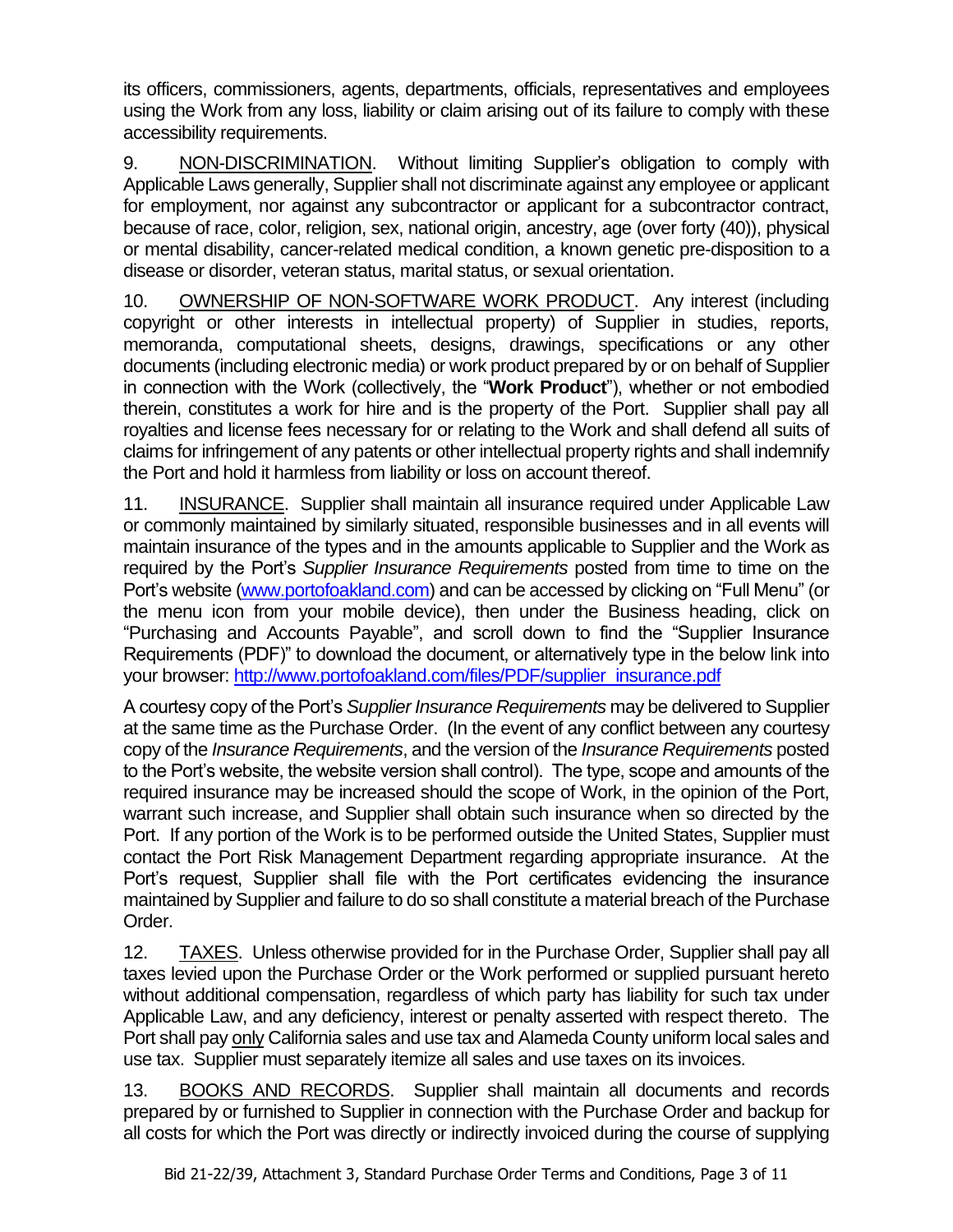or performing the Work for at least three (3) years following delivery of final payment by the Port, provided that all records relating to environmental consulting services and hazardous materials in, on or adjacent to the Port's property shall be maintained indefinitely. Supplier agrees that its books and records and facilities, or so much thereof as may be engaged in the performance of the Purchase Order, are subject to inspection and audit at all reasonable times by any authorized representative of the Port. Supplier agrees to waive, to the greatest extent permitted by Applicable Law, the defense of laches, statute of limitations, or any other defense based upon the Port's failure to timely file an action with regard to any matter arising out of the Purchase Order.

14. WAIVER AND HOLD HARMLESS. Supplier waives any and all claims, causes of action and rights to recovery, in law or in equity, against the Port for losses, liabilities, damages or injuries of any nature or kind, including injuries to Supplier's employees or subcontractors, regardless of whether such losses, damages, liabilities or injuries are covered by insurance. This provision is intended to waive fully, for the benefit of the Port, any rights or claims that might provide a right of subrogation in favor of any insurer providing insurance with respect to the Purchase Order. To the fullest extent permitted by Applicable Law (including, without limitation, California Civil Code Section 2782), Supplier shall defend (with legal counsel chosen or approved by the Port), indemnify and hold the Port and all of its officers, Commissioners, agents, departments, officials, representatives and employees harmless from and against any and all claims, loss, or liability of every kind, nature and description that arise from or relate to, directly or indirectly, in whole or in part: (i) the Work under the Purchase Order, or any part thereof; or (ii) any act or omission of Supplier, its employees, subcontractors or representatives.

15. CHANGES. The Purchase Order may not be modified, supplemented, or terminated without the Port's prior written approval. The Port may make changes to the Purchase Order at any time, and Supplier agrees to accept such changes. If such changes result in additional costs, the Port shall make an equitable adjustment to the purchase price at Supplier's request, provided that Supplier itemizes and justifies to the Port's satisfaction in writing the adjustment requested within five (5) days of delivery of the change notification.

16. SUSPENSION OR TERMINATION. Supplier must continue to perform the Work under the Purchase Order throughout the course of any dispute, and Supplier's failure to continue Work during a dispute shall itself constitute a material breach of the Purchase Order. The Port may, with or without cause, direct Supplier to suspend, delay or interrupt the execution of any Work, in whole or in part, for such periods of time as the Port may determine in its discretion; any such directives must be in writing. The Port may, at any time, terminate the Purchase Order for its own convenience with the Port's liability limited to the services or goods received by the Port prior to delivery of the Port's termination notice. Upon any termination, Supplier shall assign to the Port in the manner, at times and to the extent directed by the Port, all right, title, and interest of Supplier under procurement orders and subcontracts relating to Work so terminated and shall transfer title and possession to the Port of Work Product, completed and uncompleted designs and specifications, Work in process, completed Work, supplies, and other material produced or fabricated as part of, or acquired in connection with performance of the Work terminated by the notice of termination.

17. CONFIDENTIALITY AND PUBLICITY. All data, information, reports, plans, designs and other documents received from the Port or its employees, agents or representatives or generated by Supplier in connection with the Work (collectively, the "**Confidential Information**") are private and confidential and shall remain the sole and exclusive property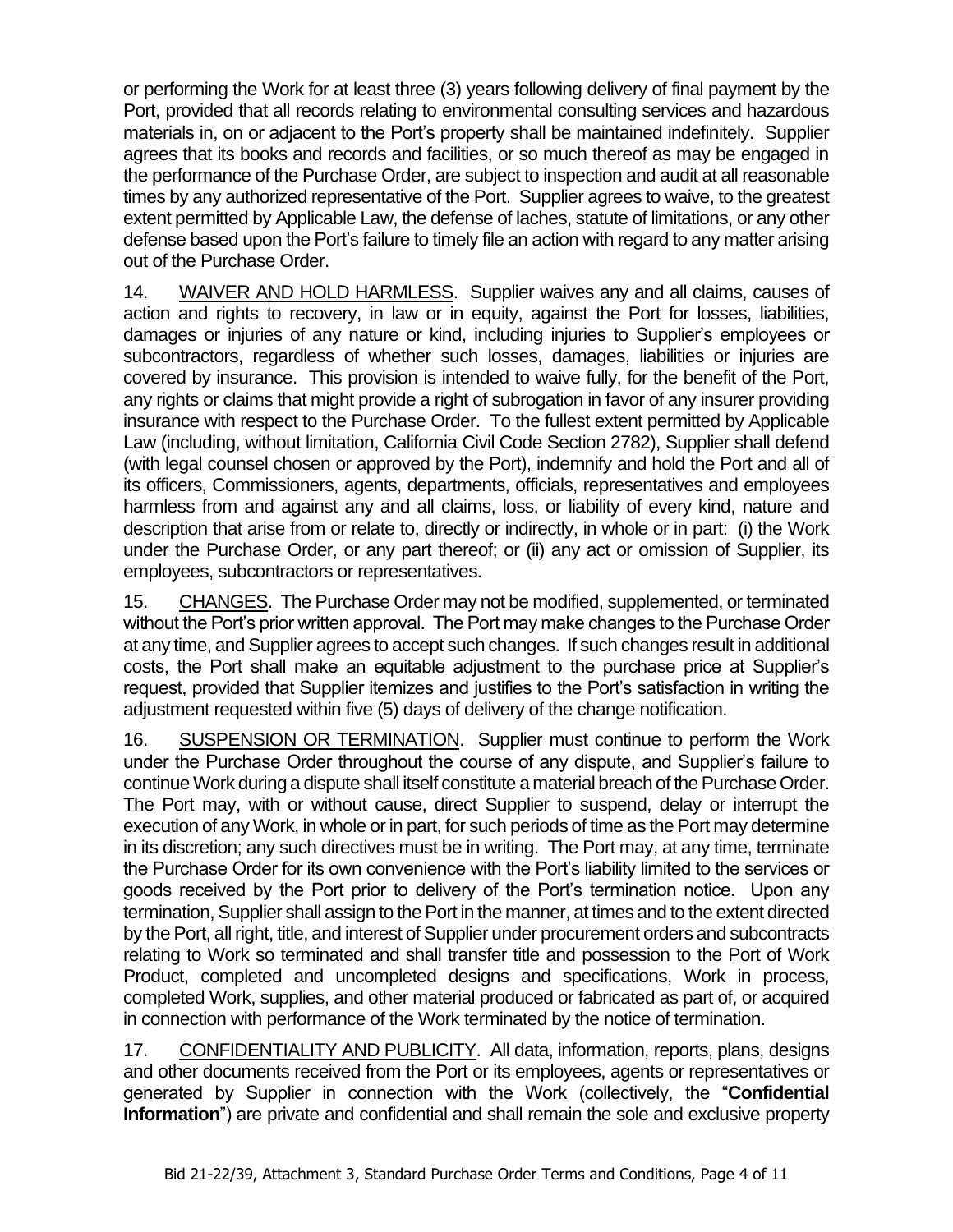of the Port. Supplier shall not disclose the identity of the Port, nor distribute or disclose Confidential Information to any third party, without prior express written authorization from the Port. All Confidential Information shall be deemed confidential and Supplier shall take all reasonable precautions to prevent its disclosure to unauthorized persons. Any publicity or press releases with respect to the Work or the Purchase Order shall be under the Port's sole discretion and control.

18. COVENANT AGAINST CONTINGENT FEES. Supplier warrants that no person or agency has been employed or retained to solicit or obtain the Contract upon an agreement or understanding for a contingent fee, except a bona fide employee or agency. For breach or violation of this warranty, the Port, at its option, may annul the Contract or deduct from the contract price or otherwise recover from Supplier the full amount of the contingent fee. As used in this Section, "bona fide agency" means an established commercial or selling agency, maintained by Supplier for the purpose of securing business, that neither exerts nor proposes to exert improper influence to solicit or obtain Port contracts nor holds itself out as being able to obtain any Port contract or contracts through improper influence. As used in this Section, "bona fide employee" means a person, employed by Supplier and subject to Supplier's supervision and control as to time, place, and manner of performance, who neither exerts nor proposes to exert improper influence to solicit or obtain Port contracts nor holds itself out as being able to obtain any Port contract or contracts through improper influence. As used in this Section, "contingent fee" means any commission, percentage, brokerage, or other fee that is contingent upon the success that a person or concern has in securing a Port contract. As used in this Section, "improper influence" means any influence that induces or tends to induce a Port Commissioner, employee or officer to give consideration or to act regarding a Port contract on any basis other than the merits of the matter.

19. FEDERAL AIP GRANT COMPLIANCE. By executing this Contract, Supplier agrees and certifies that Supplier will comply with the FAA Airport Improvement Program (AIP) provisions set forth below (Sections 20 through 24) and Supplier shall also include each of these provisions in all of its contracts and subcontracts related to this Contract. For purposes of Sections 19 through 24, Supplier is sometimes hereinafter referred to as "Contractor" and Port is sometimes hereinafter referred to as "Sponsor".

20. GENERAL CIVIL RIGHTS PROVISIONS.The Contractor agrees to comply with pertinent statutes, Executive Orders and such rules as are promulgated to ensure that no person shall, on the grounds of race, creed, color, national origin, sex, age, or disability be excluded from participating in any activity conducted with or benefiting from Federal assistance. This provision binds the Contractor and subtier contractors from the bid solicitation period through the completion of the Contract. This provision is in addition to that required of Title VI of the Civil Rights Act of 1964.

21. COMPLIANCE WITH NONDISCRIMINATION REQUIREMENTS. During the performance of this Contract, the contractor, for itself, its assignees, and successors in interest (hereinafter collectively referred to as the "Contractor") agrees as follows:

- 21.1 COMPLIANCE WITH REGULATIONS. The Contractor (hereinafter includes any and all consultants) will comply with the Title VI List of Pertinent Nondiscrimination Acts and Authorities, as they may be amended from time to time, which are herein incorporated by reference and made a part of this Contract.
- 21.2 NON-DISCRIMINATION. The Contractor, with regard to the work performed by it during the Contract, will not discriminate on the grounds of race, color, or national origin in the selection and retention of subcontractors, including procurements of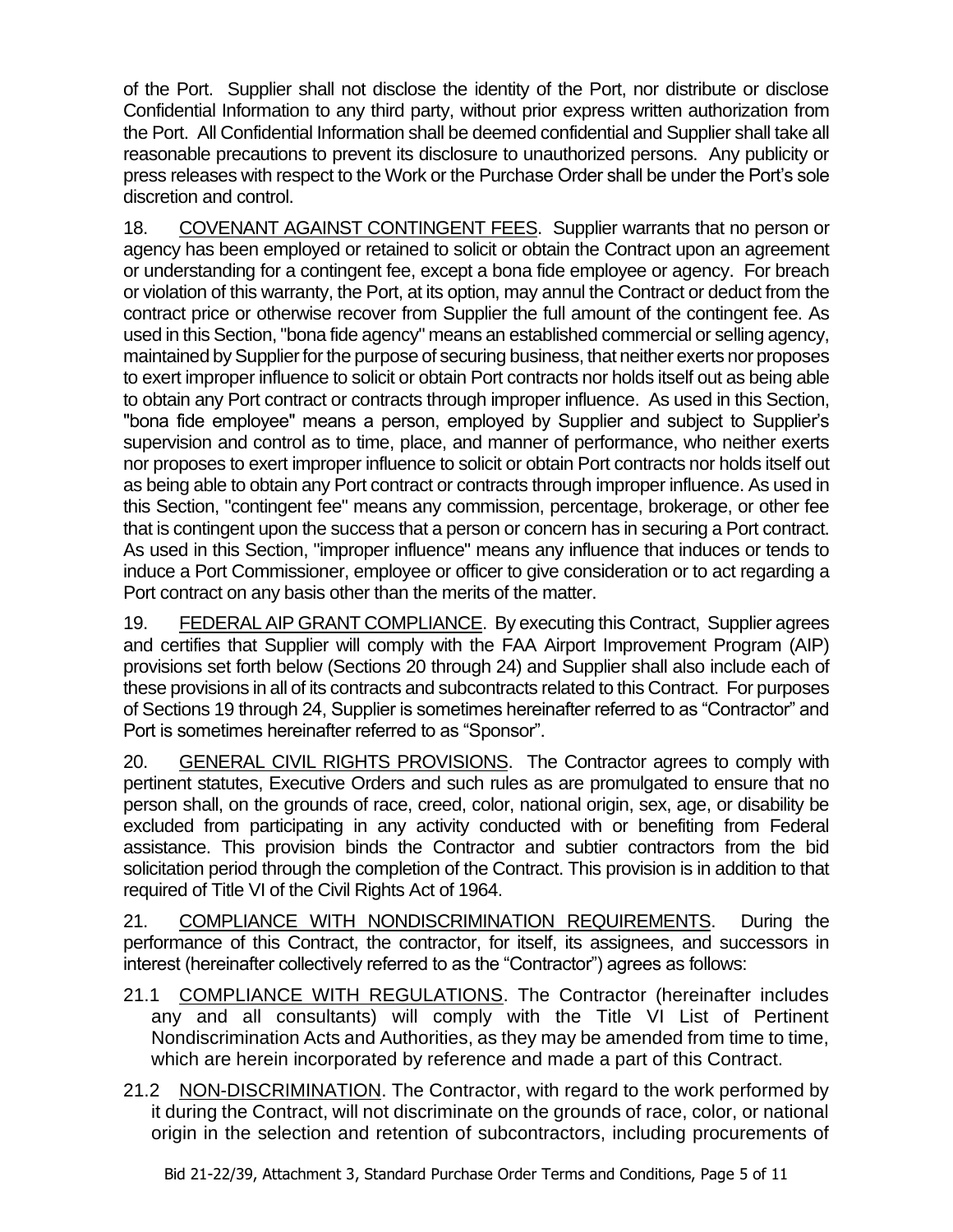materials and leases of equipment. The Contractor will not participate directly or indirectly in the discrimination prohibited by the Nondiscrimination Acts and Authorities, including employment practices when the Contract covers any activity, project, or program set forth in Appendix B of 49 CFR Part 21.

- 21.3 SOLICITATIONS FOR SUBCONTRACTS, INCLUDING PROCUREMENTS OF MATERIALS AND EQUIPMENT. In all solicitations, either by competitive bidding, or negotiation made by the Contractor for work to be performed under a subcontract, including procurements of materials, or leases of equipment, each potential subcontractor or supplier will be notified by the contractor of the Contractor's obligations under this Contract and the Nondiscrimination Acts and Authorities on the grounds of race, color, or national origin.
- 21.4 INFORMATION AND REPORTS. The Contractor will provide all information and reports required by the Acts, the Regulations, and directives issued pursuant thereto and will permit access to its books, records, accounts, other sources of information, and its facilities as may be determined by the sponsor or the Federal Aviation Administration to be pertinent to ascertain compliance with such Nondiscrimination Acts and Authorities and instructions. Where any information required of a contractor is in the exclusive possession of another who fails or refuses to furnish the information, the Contractor will so certify to the sponsor or the Federal Aviation Administration, as appropriate, and will set forth what efforts it has made to obtain the information.
- 21.5 SANCTIONS FOR NONCOMPLIANCE. In the event of a Contractor's noncompliance with the Non-discrimination provisions of this Contract, the Sponsor will impose such contract sanctions as it or the Federal Aviation Administration may determine to be appropriate, including, but not limited to:
	- a. Withholding payments to the Contractor under the Contract until the Contractor complies; and/or
	- b. Cancelling, terminating, or suspending a Contract, in whole or in part.
- 21.6 INCORPORATION OF PROVISIONS.The Contractor will include the provisions of Sections 21.1 through 21.6 in every subcontract, including procurements of materials and leases of equipment, unless exempt by the Acts, the Regulations and directives issued pursuant thereto. The Contractor will take action with respect to any subcontract or procurement as the Sponsor or the Federal Aviation Administration may direct as a means of enforcing such provisions including sanctions for noncompliance. Provided, that if the Contractor becomes involved in, or is threatened with litigation by a subcontractor, or supplier because of such direction, the Contractor may request the Sponsor to enter into any litigation to protect the interests of the Sponsor. In addition, the Contractor may request the United States to enter into the litigation to protect the interests of the United States.

22. TITLE VI LIST OF PERTINENT NONDISCRIMINATION ACTS AND AUTHORITIES. During the performance of this Contract, the Contractor, agrees to comply with the following non-discrimination statutes and authorities; including but not limited to:

• Title VI of the Civil Rights Act of 1964 (42 U.S.C. § 2000d *et seq*., 78 stat. 252) (prohibits discrimination on the basis of race, color, national origin);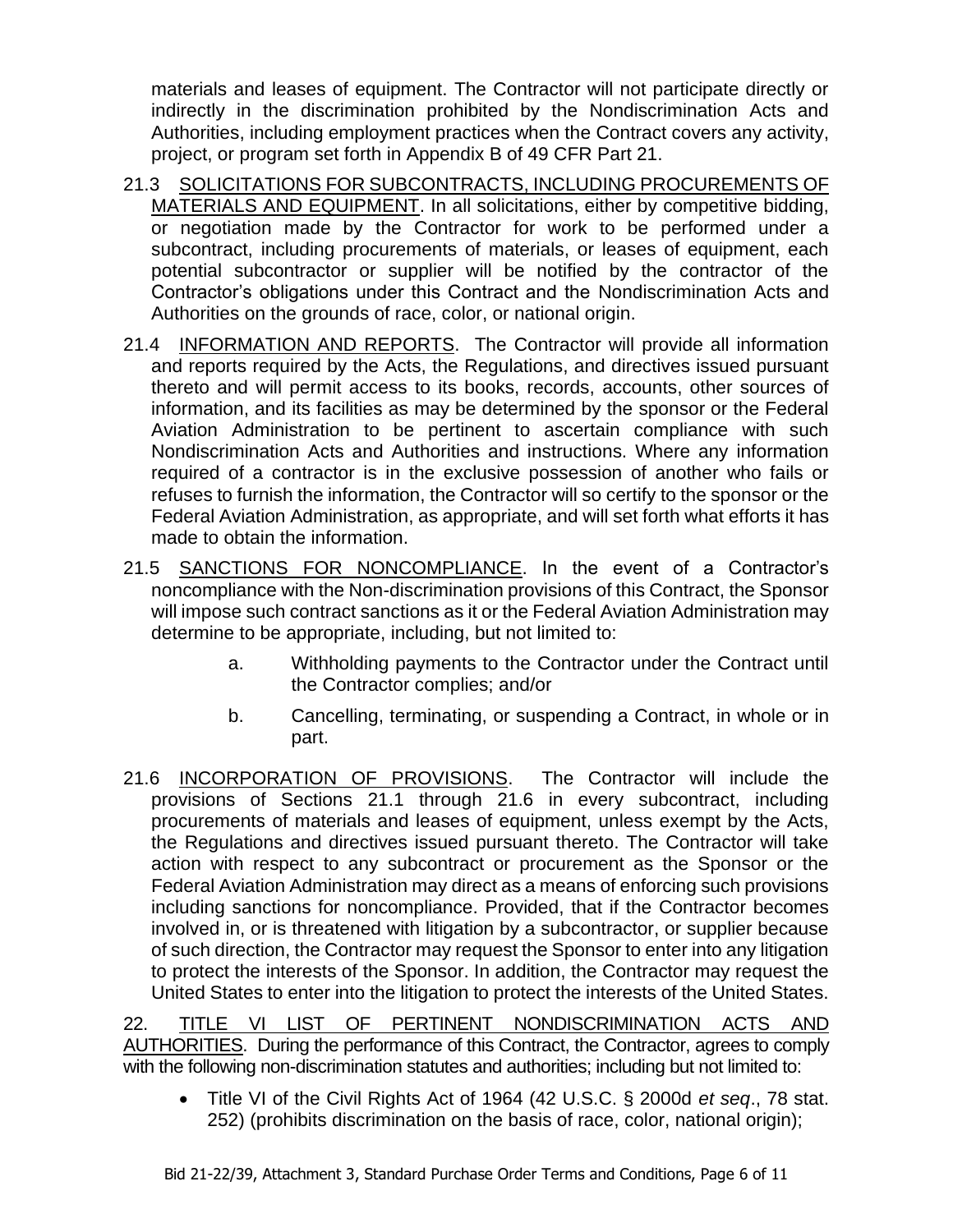- 49 CFR Part 21 (Non-discrimination In Federally-Assisted Programs of The Department of Transportation—Effectuation of Title VI of The Civil Rights Act of 1964);
- The Uniform Relocation Assistance and Real Property Acquisition Policies Act of 1970, (42 U.S.C. § 4601), (prohibits unfair treatment of persons displaced or whose property has been acquired because of Federal or Federal-aid programs and projects);
- Section 504 of the Rehabilitation Act of 1973, (29 U.S.C. § 794 *et seq*.), as amended, (prohibits discrimination on the basis of disability); and 49 CFR Part 27;
- The Age Discrimination Act of 1975, as amended, (42 U.S.C. § 6101 *et seq*.), (prohibits discrimination on the basis of age);
- Airport and Airway Improvement Act of 1982, (49 USC § 471, Section 47123), as amended, (prohibits discrimination based on race, creed, color, national origin, or sex);
- The Civil Rights Restoration Act of 1987, (PL 100-209), (broadened the scope, coverage and applicability of Title VI of the Civil Rights Act of 1964, the Age Discrimination Act of 1975 and Section 504 of the Rehabilitation Act of 1973, by expanding the definition of the terms "programs or activities" to include all of the programs or activities of the Federal-aid recipients, subrecipients and contractors, whether such programs or activities are Federally funded or not);
- Titles II and III of the Americans with Disabilities Act of 1990, which prohibit discrimination on the basis of disability in the operation of public entities, public and private transportation systems, places of public accommodation, and certain testing entities (42 U.S.C. §§ 12131 – 12189) as implemented by Department of Transportation regulations at 49 CFR Parts 37 and 38;
- The Federal Aviation Administration's Non-discrimination statute (49 U.S.C. § 47123) (prohibits discrimination on the basis of race, color, national origin, and sex);
- Executive Order 12898, Federal Actions to Address Environmental Justice in Minority Populations and Low-Income Populations, which ensures nondiscrimination against minority populations by discouraging programs, policies, and activities with disproportionately high and adverse human health or environmental effects on minority and low-income populations;
- Executive Order 13166, Improving Access to Services for Persons with Limited English Proficiency, and resulting agency guidance, national origin discrimination includes discrimination because of limited English proficiency (LEP). To ensure compliance with Title VI, you must take reasonable steps to ensure that LEP persons have meaningful access to your programs (70 Fed. Reg. at 74087 to 74100);
- Title IX of the Education Amendments of 1972, as amended, which prohibits you from discriminating because of sex in education programs or activities (20 U.S.C. 1681 et seq).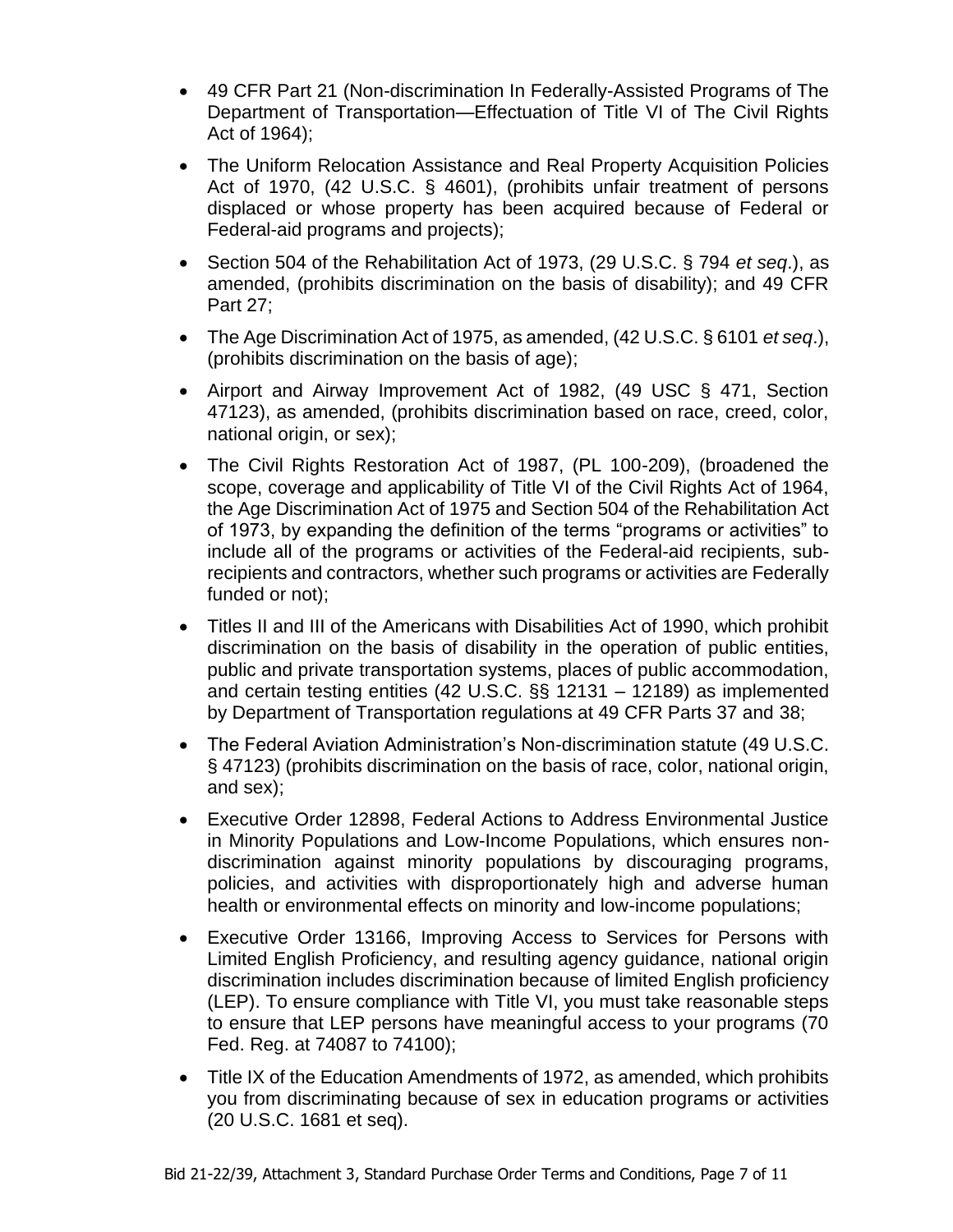23. FAIR LABOR STANDARDS ACT. This Contract incorporates by reference the provisions of 29 U.S.C. § 201, et seq (the Federal Fair Labor Standards Act (FLSA)), and its implementing regulations, with the same force and effect as if given in full text. The FLSA sets minimum wage, overtime pay, recordkeeping and child labor standards for full and part time workers. Supplier has full responsibility to monitor compliance to the referenced statute and regulation. Supplier must address any claims or disputes that arise from this requirement directly with the US Department of Labor – Wage and Hour Division.

24. OCCUPATIONAL SAFETY AND HEALTH ACT.This Contract incorporates by reference the requirements of 29 CFR Part 1910 with the same force and effect as if given in full text. Supplier must provide a work environment that is free from recognized hazards that may cause death or serious physical harm to the employee. Supplier retains full responsibility to monitor its compliance and its subcontractor's compliance with the applicable requirements of the Occupational Safety and Health Act of 1970 (29 U.S.C. § 651, et seq; 29 CFR Part 1910). Supplier must address any claims or disputes that pertain to a referenced requirement directly with the U.S. Department of Labor – Occupational Safety and Health Administration.

25. GOVERNING LAW AND VENUE. The Purchase Order shall be governed by California law. To the fullest extent allowed by law, legal actions relating to the Purchase Order shall only be brought in the state court of Alameda County, California or the federal court of the Northern District of California, to which jurisdictions Supplier irrevocably submits.

26. GENERAL. All correspondence and notices directed to the Port, other than invoices (which are to be delivered to the "Bill To" address set forth in the Purchase Order) must be in writing and delivered to Port of Oakland, Board of Port Commissioners, P.O. Box 2064, Oakland, CA 94604. The Purchase Order is for the sole benefit of the Port and Supplier, and their respective permitted successors and assigns, and nothing in the Purchase Order, express or implied, is intended to confer upon any other person any right, benefit or remedy of any nature whatsoever under or by reason of the Purchase Order. Time is of the essence in Supplier's performance of Supplier's obligations under the Purchase Order. The making or approval of any payment and any inspections, reviews, approvals or oral statements by or on behalf of the Port, or of certification by any governmental entity, in no way limits Supplier's obligations under the Purchase Order.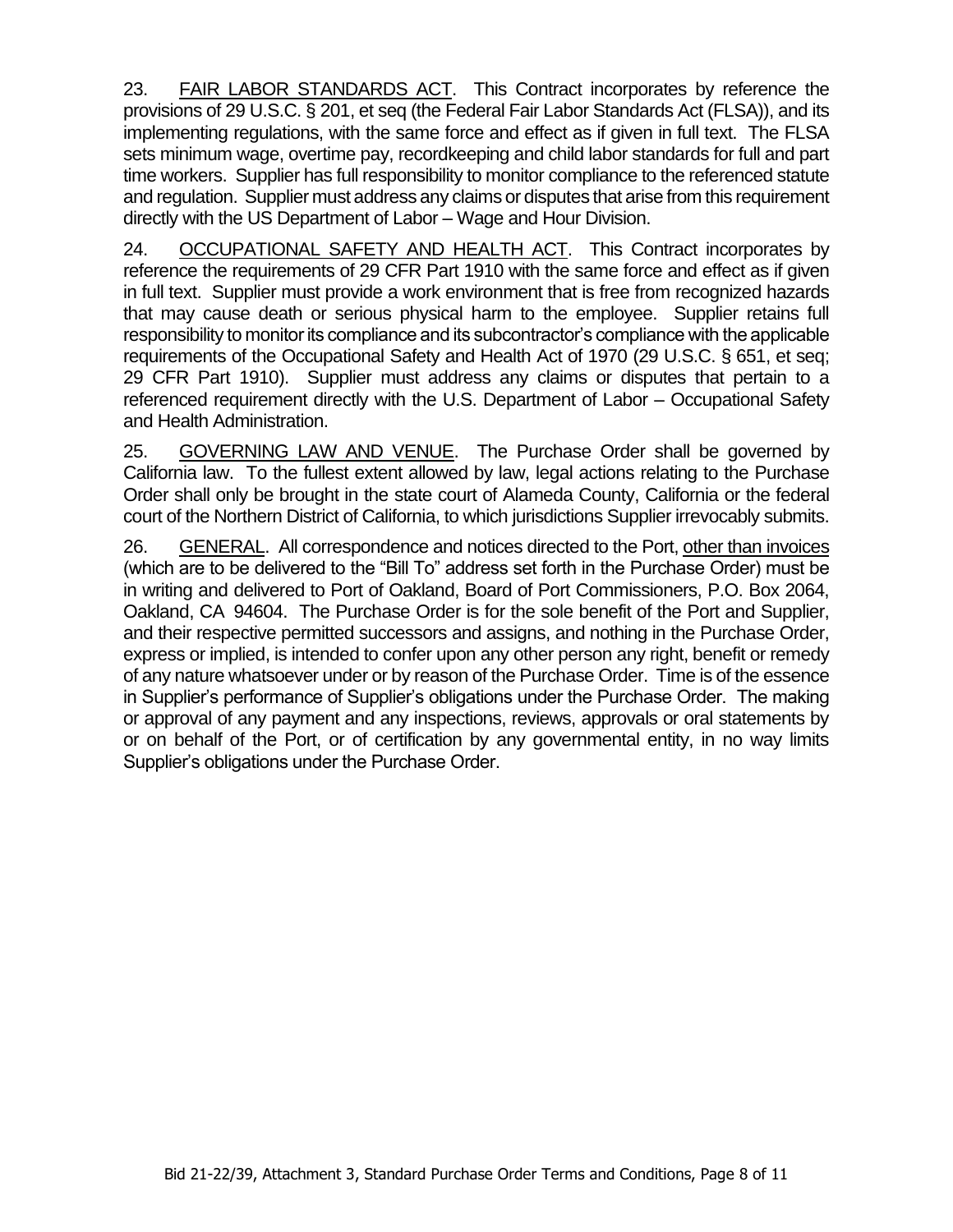# **APPENDIX A-1**

#### **SOFTWARE**

1. Applicability of Appendix. This Appendix shall govern any Software listed in the Purchase Order. With respect to Software, this Appendix shall supersede any directly conflicting provision of the Terms and Conditions.

2. Definitions. As used in this Appendix, the following capitalized terms will have the following meanings:

- 2.1"Software" means the software listed in the Purchase Order, which may be downloadable software or software installed locally on Port computing devices or which may be "software as a service," delivered through the stated online or mobileaccess platforms.
- 2.2"Agreement" means the agreement for purchase and/or license between the Port and Supplier, as defined by the Purchase Order, the Terms and Conditions, and this Appendix A-1.
- 2.3"Standard Purchase Order Terms and Conditions" (or "Terms and Conditions") means the document with that title that constitutes part of this Agreement.
- 2.4If not defined separately in this Appendix, capitalized terms used in this Appendix have the meanings set forth elsewhere in the Agreement.

3. License. Supplier hereby grants to the Port a perpetual, irrevocable, fully-paid, nonexclusive license to access and use the Software, without any limitation as to geographic scope or the number or nature of users, copies, installations, machines, devices, or platforms.

- 3.1**Back-Up Copies.** The Port may make copies of the Software as reasonably necessary for back-up disaster recovery purposes only.
- 3.2**No Other License.** Except as expressly set forth in this Agreement, no license is granted and none shall be deemed granted by implication, estoppel, or otherwise.
- 3.3**License Restrictions.** Any use of the Software not expressly permitted by this Agreement is prohibited. Without limiting the generality of the foregoing, the Port shall not commit any of the following:
- (a) Sublicense use or access to any Software.
- (b) Remove or modify any Software markings or any notice of Consultant's or its licensors' proprietary rights.
- (c) Cause or permit reverse engineering (unless required by law for interoperability), disassembly, or decompilation of the Software.

Except for the licenses granted herein and rights to data as set forth herein, all right, title, and interest in and to the Software, including (without limitation) all tangible or intangible material of any nature produced by Supplier related to the Software shall remain exclusively with Supplier and its licensors, as applicable. The software is licensed, not sold.

4. Delivery. To the extent possible, Supplier will deliver Software to the Port electronically, unless otherwise requested by the Port in writing.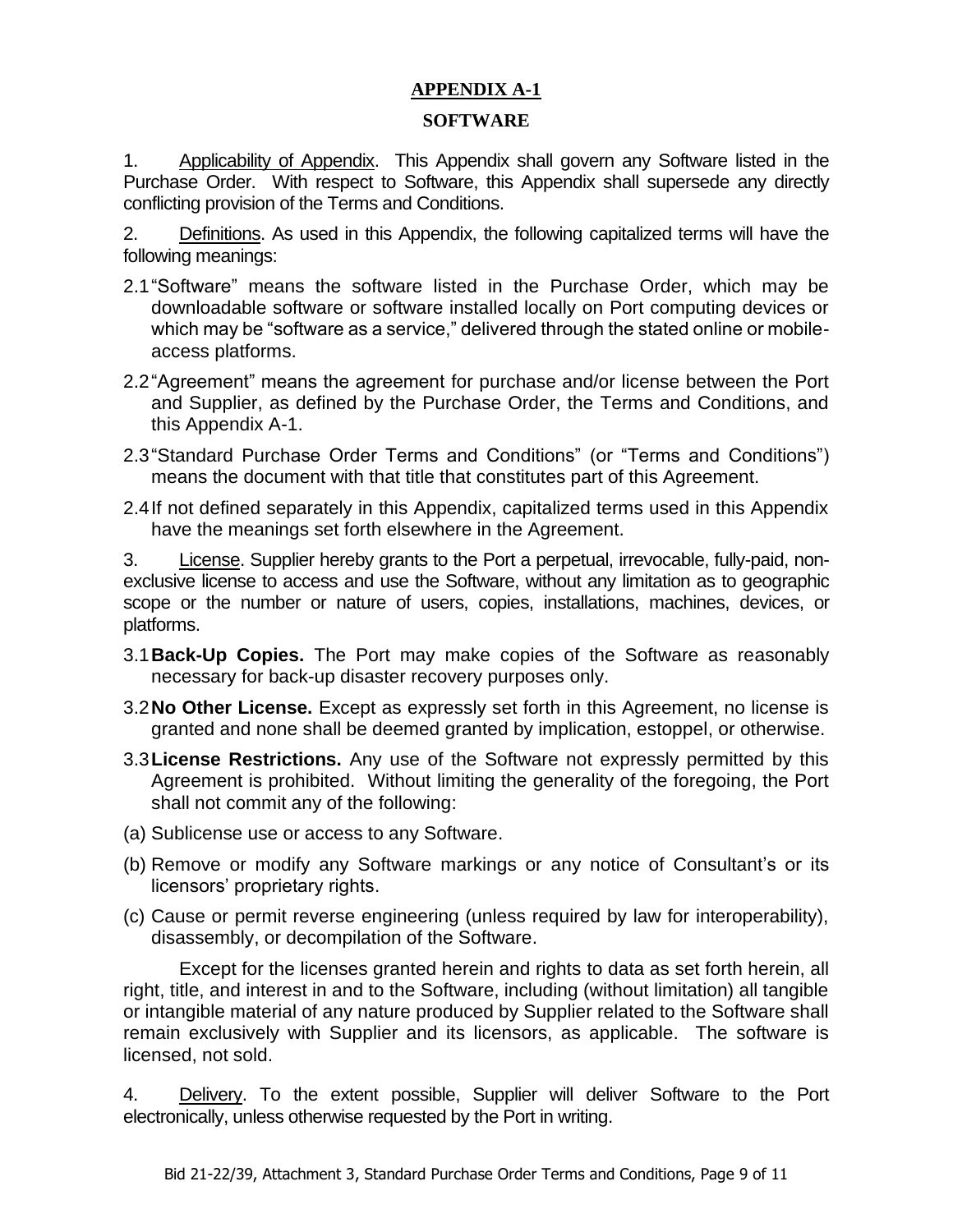5. Installation. Unless otherwise agreed in writing by the Port, and to the extent applicable, Supplier will be responsible for installing the Software on the Port's systems and for ensuring compatibility and that the Software is functioning as intended.

6. Data. As between the Port and Supplier, the Port owns all right, title, and interest in any data that the Port, or others acting on behalf of the Port, have entered into, have associated with, or have otherwise prepared for use in or with the Software ("Port Data").

Within thirty (30) days of the expiration or termination of the Agreement for any reason, Supplier shall, at no charge to the Port and without the Port's request, export and deliver to the Port all data input into the Software, including (without limitation) the Port Data. Supplier shall provide such data to the Port in a format reasonably requested by the Port.

7. Additional Warranties. Cumulative to any representations and warranties in the *Terms and Conditions*:

- 7.1The Software will operate in all material respects as described in its product descriptions and/or documentation provided or published by Supplier.
- 7.2The Software will contain no viruses, Trojan horses, worms, time bombs, trap doors, or other undisclosed code, program routine, device, or other feature or hidden file designed to damage, delete, disable, deactivate, interfere with or otherwise harm the Software or any hardware, software, data, or other programs of the Port.
- 7.3Where the Software involves any access, collection, handling or storage of personally-identifiable information or other Port data by Supplier (or through or at Supplier's computer systems), Supplier will use all commercially reasonable best practices to ensure the security, safety, and integrity of all such information and data.
- 7.4Supplier has all right, title, and authority necessary to grant any licenses or provide any Software or related services under this Agreement, including without limitation the absence of any contractual or other obligations that conflict with this Agreement or limit, restrict, or impair the rights granted under this Agreement
- 7.5The Software will not infringe or otherwise violate the patent rights, copyright, trade secret, trade name, trademark, service mark or any other intellectual-property or proprietary right of any person or persons.

8. Additional Indemnification and Liability Provisions. Cumulative to any provisions on indemnification and liability in the *Terms and Conditions*, to the fullest extent permitted by law, the Supplier shall defend (with legal counsel chosen or approved by the Port Attorney), indemnify and hold harmless the Indemnitees from all loss, cost, damage, expense, liability or claims, in law or in equity, including paralegal and attorneys' fees (including costs attributable to in-house paralegals and attorneys), Port staff costs, court costs, litigation expenses and fees of expert consultants or expert witnesses, that may at any time arise from or relate to, directly or indirectly, in whole or in part, from: (1) any claim of infringement of the patent rights, copyright, trade secret, trade name, trademark, service mark or any other intellectual-property or proprietary right of any person or persons in consequence of the use by Port, or any of the other Indemnitees, of the Software; or (2) any claim of unauthorized collection, disclosure, use, access, destruction, or modification, or inability to access, or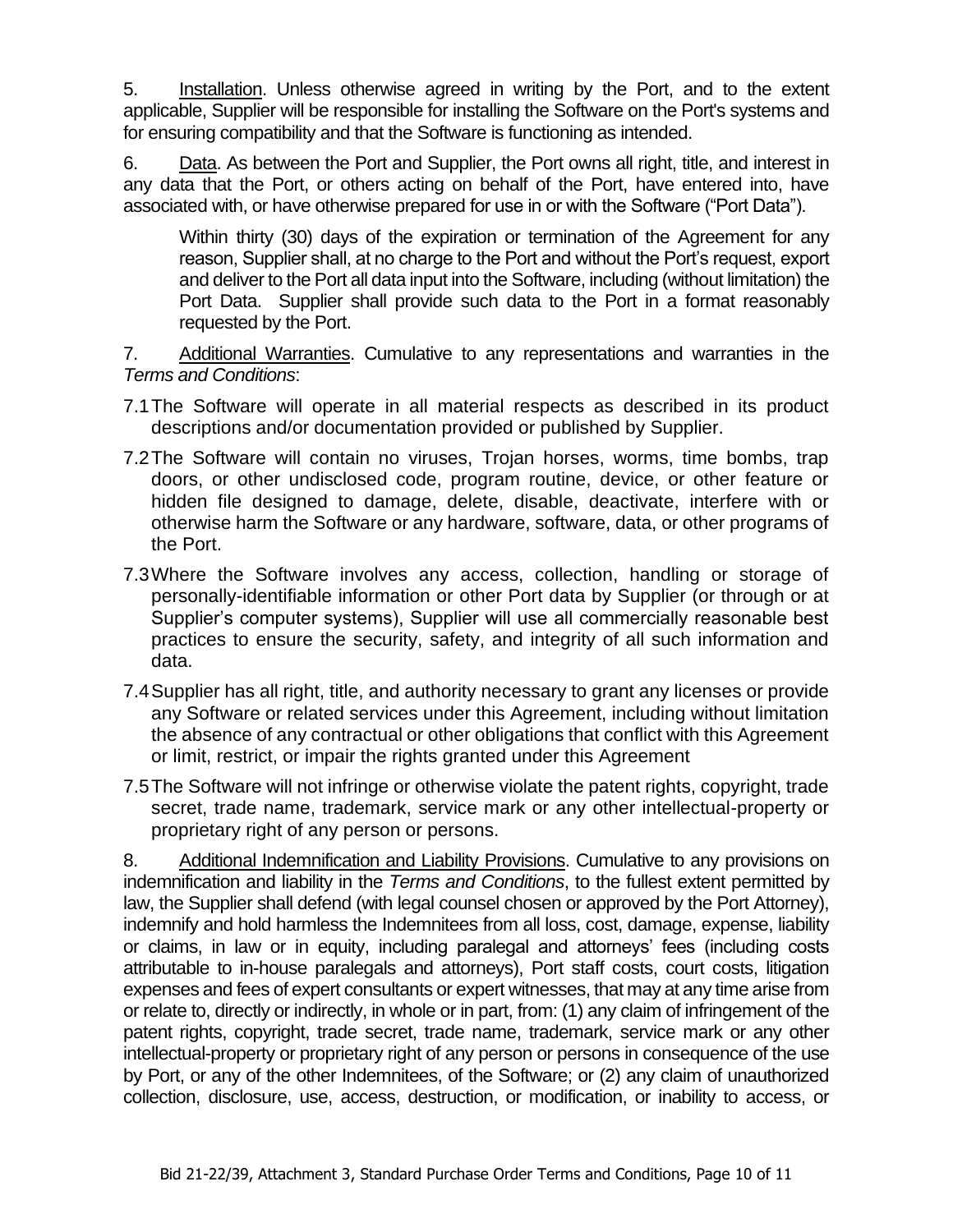failure to provide data, by any person or persons in consequence of any act or omission by Supplier.

9. Additional Bankruptcy Provisions. All rights and licenses granted under or pursuant to this Agreement are and shall be deemed to be, for purposes of Section 365(n) of the U.S. Bankruptcy Code, licenses of rights to "intellectual property," as defined under Section 101 of the U.S. Bankruptcy Code. The parties agree that the Port, as a licensee of such rights under this Agreement, will retain and may fully exercise all of its rights and elections under the U.S. Bankruptcy Code; however, nothing in this Agreement may be deemed to constitute a present exercise of such rights and elections. Supplier hereby agrees and consents that, in the event an order for relief under the United States Bankruptcy Code has been entered with respect to the Port, the Port will be permitted to assume this Agreement and all licenses set forth herein pursuant to 11 U.S.C. § 365, notwithstanding any right Supplier may have pursuant to 11 U.S.C. § 365(c)(1) to object to such assumption. This consent will constitute an irrevocable consent pursuant to 11 U.S.C. § 365 (c)(1)(B) but only with respect to the Port's assumption of the License (and not with respect to any assignment of this Agreement and the licenses set forth herein).

10. Clarifications regarding Certain Vendors. For clarification, Supplier does not need the Port's prior written consent under Section 2 of the Standard Purchase Order Terms and Conditions — or written subcontracts with incorporation of provisions under Section 21.6 of the Standard Purchase Order Terms and Conditions — with respect to Supplier's use of Internet service providers, co-location facilities, or managed cloud computing service providers that are part of Supplier's usual business operations—and that were not arranged specifically for the Work for the Port or provision of the Software to the Port under this Agreement. Notwithstanding the foregoing, however, where the Work of the Software involves any access, collection, handling or storage of personally-identifiable information or other Port data by Supplier (or through or at Supplier's computer systems), Supplier must gain the Port's prior written approval for the use of any such facilities or providers through which such information or data will be handled or stored outside the United States.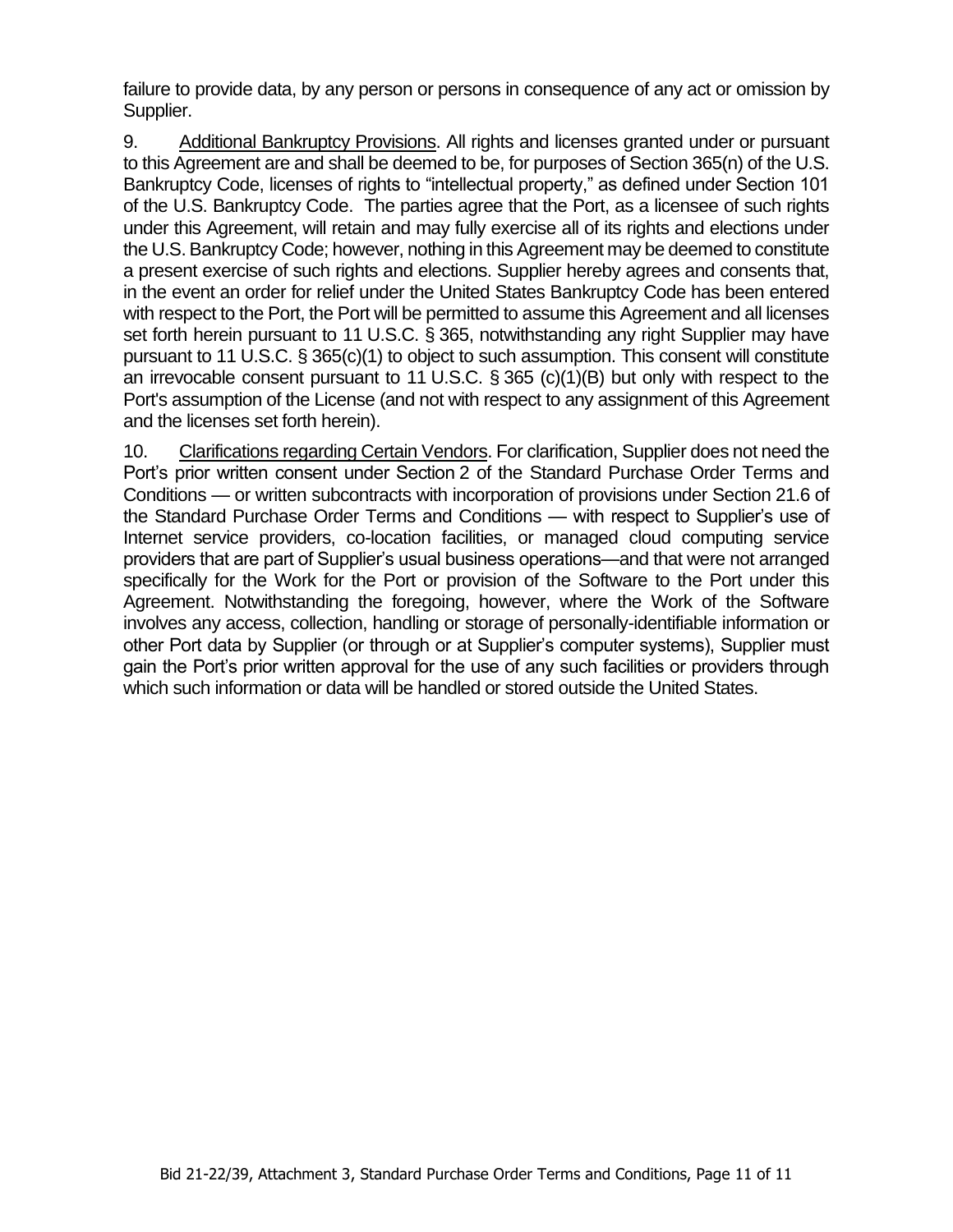

# **Supplier Insurance Requirements**

During any period Supplier performs the Work, and for such additional time as described below, Supplier shall maintain the following insurance with the following provisions:

#### **1. Commercial General Liability Insurance**

- **When Required:** All Suppliers performing Work.
- **Coverage:** Standard ISO Commercial General Liability form.
- **Limits**: \$1,000,000 per occurrence; \$2,000,000 annual general aggregate; \$2,000,000 products and completed operations aggregate; \$1,000,000 each offense for personal and advertising injury.
- **Deductible/Self-Insured Retention:** Not more than \$25,000 per occurrence unless otherwise approved by Port Risk Management.
- **Additional Insured**: The City of Oakland, a Municipal Corporation, Acting by and through its Board of Port Commissioners, Port of Oakland, its commissioners, officers, agents and employees.
- Cross liability/separation of insureds.
- Waiver of subrogation in favor of additional insured.
- If the Work involves construction activities, completed operations coverage must remain in force until at least 5 years after completion and acceptance of the Work.
- If the Work involves the sale of liquor, liquor legal liability insurance.
- If the Work involves construction or demolition work within 50 feet of railroad property, Railroad Protective Liability insurance in the name of the applicable railroad company with limits of at least \$2,000,000 per occurrence or as required by the applicable railroad company.

#### **2. Business Automobile Liability Insurance**

- **When Required:** All Suppliers performing Work.
- **Coverage:** Standard ISO Business Automobile Liability form for all owned (if any), non-owned and hired automobiles.
- **Limits:** \$1,000,000 each accident, except \$5,000,000 for vehicles operating in the South Field, the Aviation Operating Area ("**AOA**"), or any active airfields of the Oakland International Airport.
- **Deductible/Self-Insured Retention:** Not more than \$25,000 per accident unless otherwise approved by Port Risk Management.
- **Additional Insured:** The City of Oakland, a Municipal Corporation, Acting by and through its Board of Port Commissioners, Port of Oakland, its commissioners, officers, agents and employees.
- Waiver of subrogation in favor of additional insured.
- If the Work involves the parking or storage of vehicles, Garagekeeper's Liability insurance.
- If the Work involves valet parking, Valet Liability insurance.

#### **3**. **Workers' Compensation and Employer's Liability Insurance**

- **When Required:** All Suppliers performing Work.
- **Coverage:** Statutory Workers' Compensation and Side B Employer's Liability form.
- **Limits:** Statutory for workers' compensation and \$1,000,000 per accident, \$1,000,000 bodily injury each employee, and \$1,000,000 policy limit for bodily injury by disease, for Employer's Liability.
- **Deductible/Self-Insured Retention:** Not more than \$25,000 per occurrence for Employer's Liability unless otherwise approved by Port Risk Management.
- If Work is performed in or around water (whether in the Port maritime area or elsewhere), U.S. Longshoremen and Harbor Workers Act coverage and, if applicable, Jones Act and Marine Employer's Liability coverage.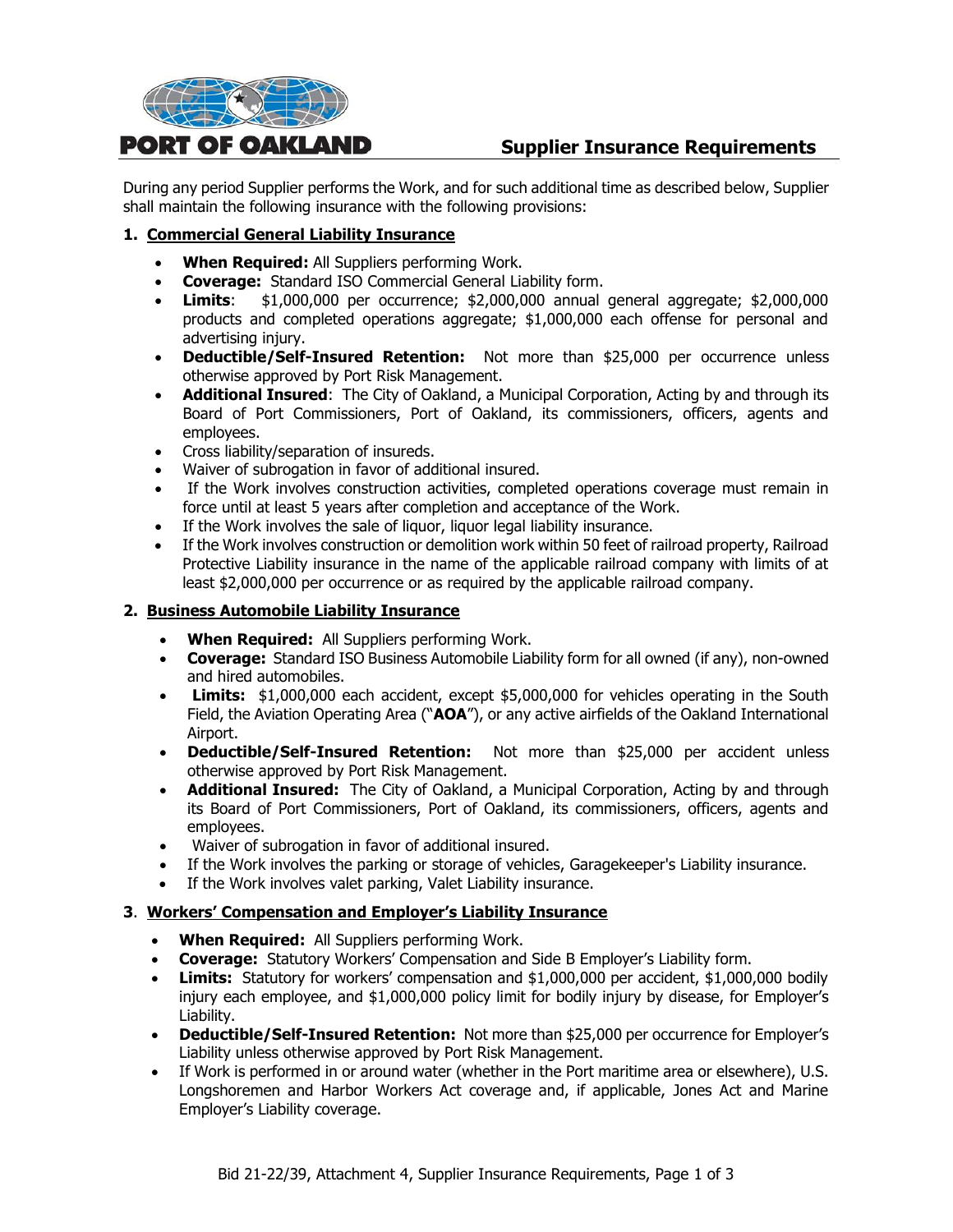• Waiver of subrogation in favor of the City of Oakland, a Municipal Corporation, Acting by and through its Board of Port Commissioners, Port of Oakland, its commissioners, officers, agents and employees.

#### **4**. **Professional "Errors and Omissions" Liability Insurance**

- **When Required:** If the Work involves consulting, temporary staffing, design or technology services.
- **Coverage:** For errors and omissions arising out of the Work.
- **Limits:** \$1,000,000 per claim and annual aggregate.
- **Deductible/Self-Insured Retention:** Not more than \$25,000 per claim unless otherwise approved by Port Risk Management.
- **Additional Term:** 2 years after completion and acceptance of the Work.
- If Work involves software or technology services, Technology Liability coverage, including coverage for privacy liability.
- If the Work involves outsourced internet services, Network and Media Liability coverage.

# **5. Contractor's Pollution Legal Liability Insurance**

- **When Required:** If the Work involves any construction activities, or any grading, excavating, underground utilities, piping, trenching, or any Work below the surface of the ground, or involves the hauling or disposal of hazardous or regulated materials.
- **Coverage:** Contractor's Pollution Legal Liability occurrence or claims made form.
- **Limits:** \$1,000,000 per occurrence and \$2,000,000 annual aggregate.
- **Deductible/Self-Insured Retention:** Not more than \$100,000 per occurrence unless otherwise approved by Port Risk Management.
- **Additional Insured:** The City of Oakland, a Municipal Corporation, Acting by and through its Board of Port Commissioners, Port of Oakland, its commissioners, officers, agents and employees.
- Waiver of subrogation in favor of additional insured.
- **Additional Term if Claims Made Form:** 2 years following completion and acceptance of the Work.
- **Definition of "Covered Operations":** All Work performed by Supplier or its contractors or subcontractors.

#### **6. Aviation Insurance**

- **When Required:** If Supplier or its subcontractors utilize aircraft in the Work.
- **Coverage:** Aviation Public Liability and Passenger Liability forms.
- **Limits:** \$1,000,000 combined single limit per accident for use of aircraft with up to 4 seats: such limit shall be \$5,000,000 for use of aircraft with 5 or more seats. However, use of jet aircraft of any size will need to be referred to Risk Management to determine amount of insurance required.
- **Deductible/Self-Insured Retention:** Not more than \$25,000 per accident unless otherwise approved by Port Risk Management.
- **Additional Insured:** The City of Oakland, a Municipal Corporation, Acting by and through its Board of Port Commissioners, Port of Oakland, its commissioners, officers, agents and employees.

#### **7. Protection and Indemnity Insurance**

- **When Required:** If Supplier or its subcontractors utilize watercraft/vessels in the Work.
- **Coverage:** Liability for bodily injury and property damage including wreck removal and liability to crew, and SP-23 clause or equivalent, including collision liability.
- **Limits:** \$1,000,000 per person on board the watercraft for bodily injury and property damage, but no less than \$5,000,000 for watercraft of a length of 30 feet to 39 feet and no less than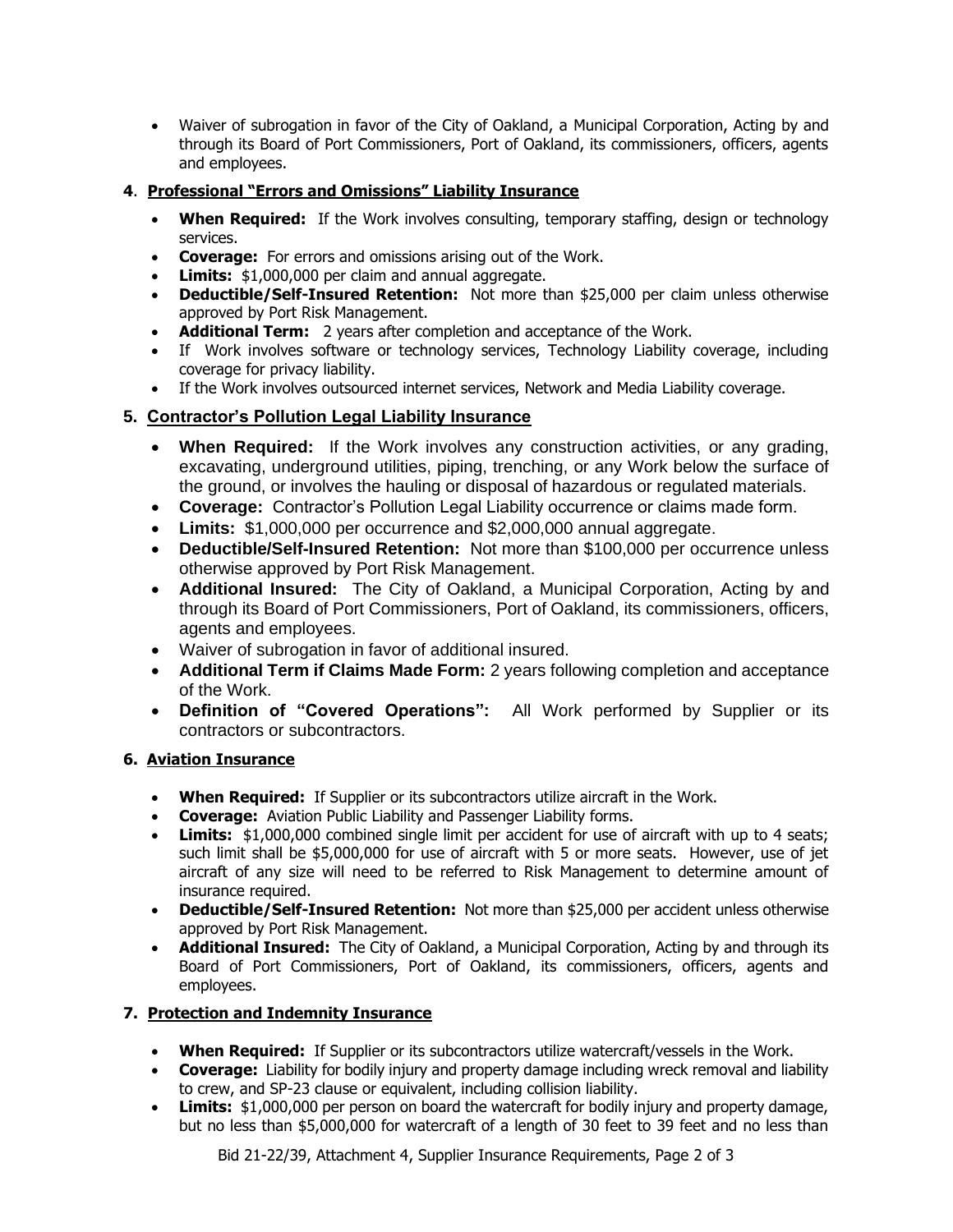\$10,000,000 for watercraft 40 feet and over; any passenger services watercraft will need to be referred to Risk Management to determine amount of insurance required.

- **Deductible/Self-Insured Retention:** Not more than \$25,000 per occurrence unless otherwise approved by Port Risk Management.
- **Additional Insured:** The City of Oakland, a Municipal Corporation, Acting by and through its Board of Port Commissioners, Port of Oakland, its commissioners, officers, agents and employees.
- Waiver of subrogation in favor of additional insured.
- Deletion of any language that limits coverage to additional insured in the event the Limitation of Liability Statute applies.

#### **8. Builder's Risk/Equipment Installation Insurance**.

- **When Required:** If Work involves new construction of buildings or facilities, or the renovation of existing buildings or facilities.
- **Coverage: "**All risk" or "special form" perils, earthquake and terrorism, including risks from testing of equipment, and delayed completion coverage for soft costs.
- **Limits:** Full replacement cost value of the construction, covering the entire Work, including all materials and equipment that are or will be incorporated into the construction, or stored at the construction site or offsite, and including materials or equipment in the course of transportation.
- **Deductible/Self-Insured Retention:** Not more than \$25,000 per occurrence unless otherwise approved by Port Risk Management.
- **Term:** Until final completion and acceptance of the Work and for 2 years for delayed completion coverage.
- **Additional Insured and Loss Payee:** The City of Oakland, a Municipal Corporation, Acting by the through its Board of Port Commissioners.
- Waiver of subrogation in favor of additional insured and its commissioners, officers, agents and employees.
- Primary and non-contributory with any insurance, retention or self-insurance of the Port.

#### **Other Insurance Requirements:**

- **Notice of Cancellation**. Supplier or Supplier's agent must provide 30-days prior written notice to the Port Risk Management Department of any insurance policy cancellation, except 10-days prior written notice for non-payment of premium.
- **Proof of Insurance/Insurer Rating**. Supplier must deliver to the Port Risk Management Department, prior to the commencement of the Work, certificates of insurance evidencing all required insurance and additional insured status for the Port. All required insurance shall be provided by insurance companies with current A.M. Best ratings of A- VII or better. Please send certificates and other required information to:

Port of Oakland Attn: Risk Management Dept. 530 Water Street Oakland, Ca 94607 Email: risktransfer@portoakland.com

**Conversion to OCIP**. The Port reserves the right to include the Purchase Order in an Owner Controlled Insurance Program ("OCIP"), upon written notice to Supplier. In that event, Supplier agrees to comply with all requirements of the OCIP.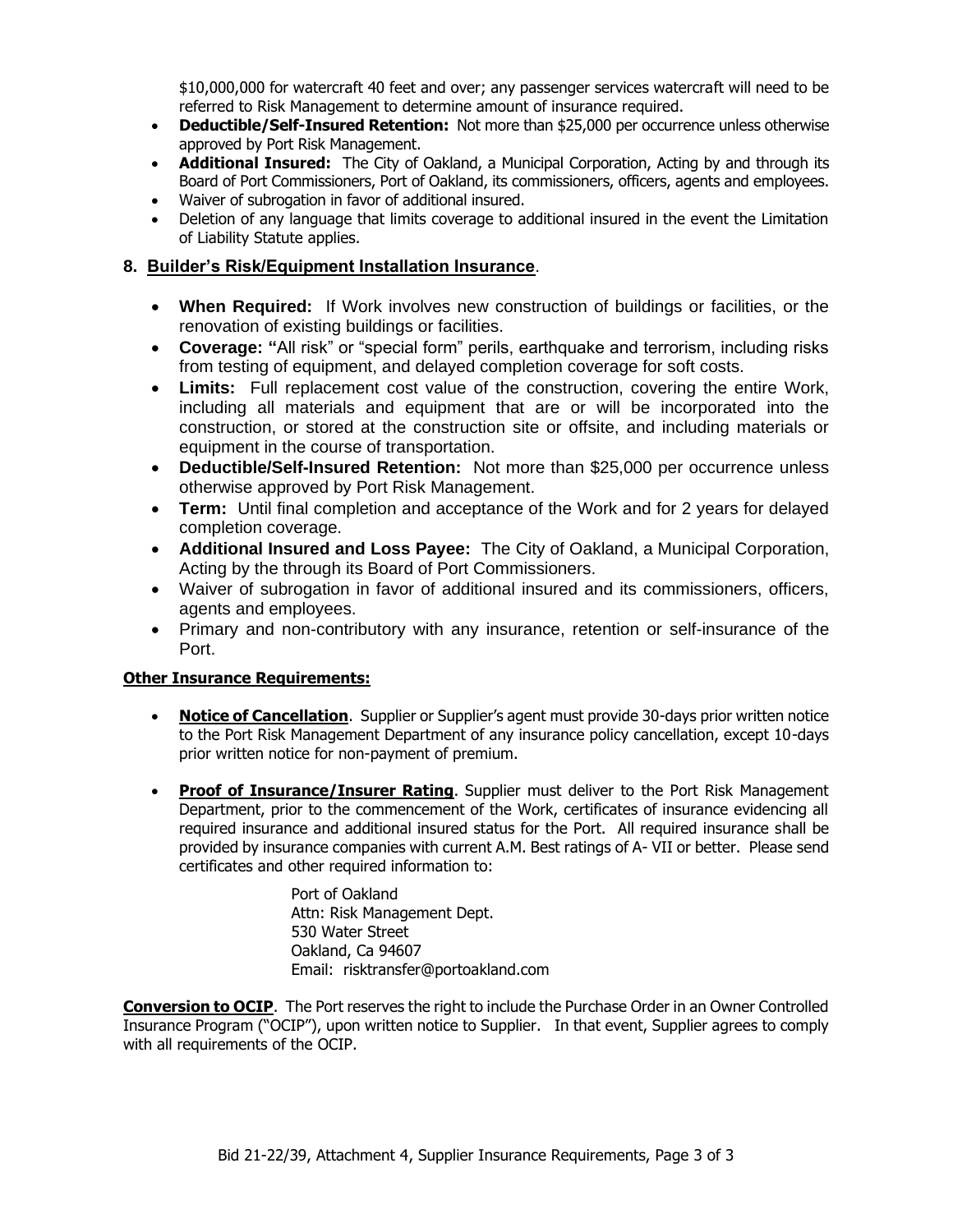

#### **Bid No. 21-22/39 – End Dump Trailer**

(To Be Executed by Bidder and Submitted with the Bid)

I, \_\_\_\_\_\_\_\_\_\_\_\_\_\_\_\_\_\_\_\_\_\_\_\_\_\_\_\_\_\_\_\_\_\_\_\_\_\_\_\_\_\_\_\_\_\_\_\_\_\_\_\_\_\_, declare as follows:

That I am the the set of the set of the party of the party of the party making the attached Bid; that the attached Bid is not made in the interest of, or on behalf of, any undisclosed person, partnership, company, association, organization, or corporation; that the Bid is genuine and not collusive or sham; that the Bidder has not directly or indirectly induced or solicited any other Bidder to put in a false or sham Bid, or that anyone shall refrain from Bidding; that the Bidder has not in any manner, directly or indirectly, sought by agreement, communication, or to fix any overhead, profit, or cost element of the Bid price, or that of any other Bidder, or to secure any advantage against the public body awarding the Contract (or Purchase Order) of anyone interested in the proposed contract; that all statements contained in the Bid are true; and further, that the Bidder has not, directly or indirectly, submitted his or her Bid price or any breakdown thereof, or the contents thereof, or divulged information or data relative thereto, or paid, and will not pay, any fee to any corporation, partnership, company, association, organization, Bid depository, or to any member or agent thereof to effectuate a collusive or sham Bid.

Any person executing this declaration on behalf of a proposer that is a corporation, partnership, joint venture, limited liability company, limited liability partnership, or any other entity, hereby represents that he or she has full power to execute, and does execute, this declaration on behalf of the Bidder.

I declare under penalty of perjury under the laws of the State of California that the foregoing is true and correct.

Executed this \_\_\_\_\_\_\_\_\_\_\_\_ day of \_\_\_\_\_\_\_\_\_\_\_\_\_\_\_\_\_\_\_\_\_\_\_\_\_\_, 20\_\_, at

\_\_\_\_\_\_\_\_\_\_\_\_\_\_\_\_\_\_\_\_\_\_\_\_\_\_\_\_\_, \_\_\_\_\_\_\_\_\_\_\_\_

Signature

\_\_\_\_\_\_\_\_\_\_\_\_\_\_\_\_\_\_\_\_\_\_\_\_\_\_\_\_\_\_\_\_\_\_\_\_\_\_\_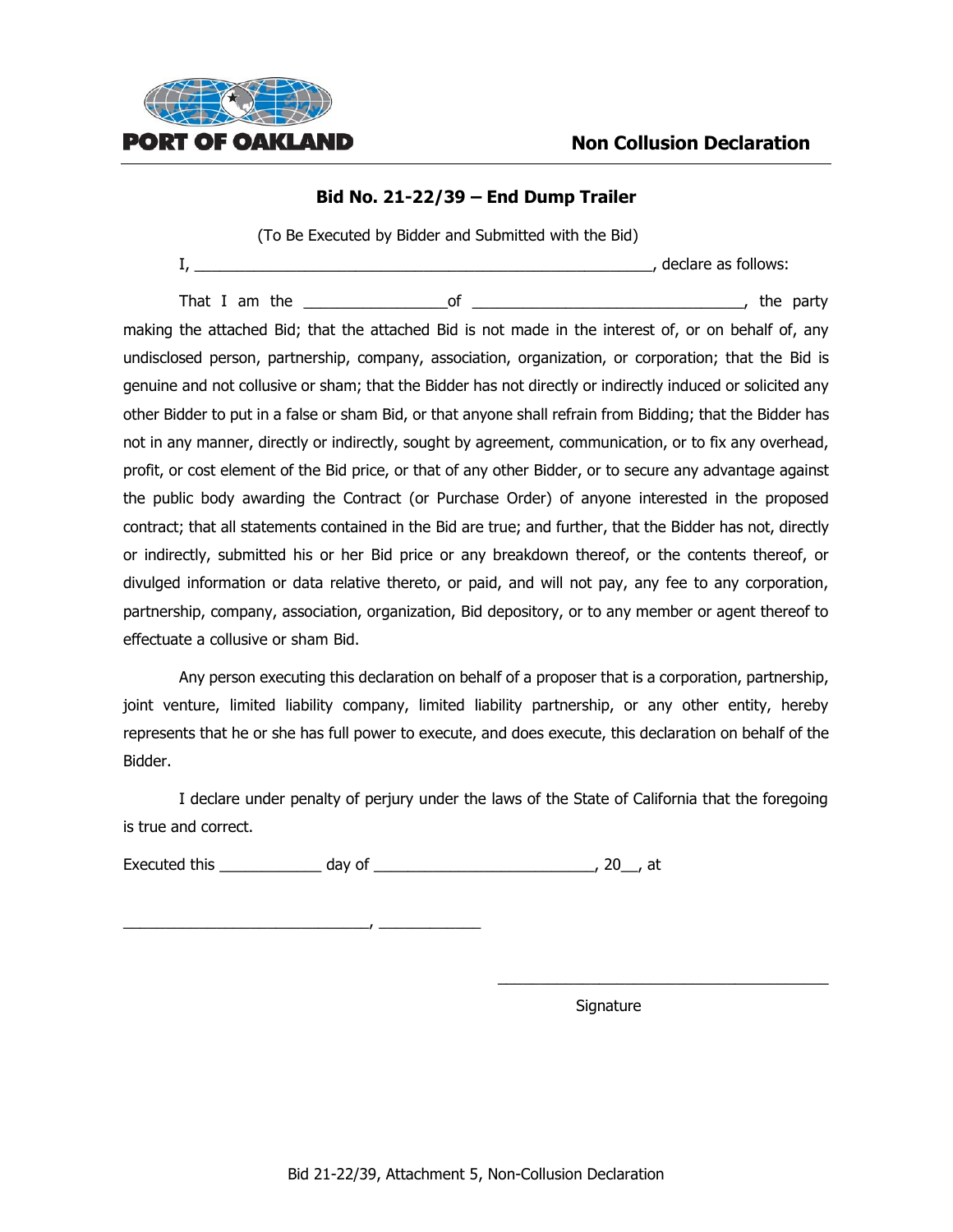

# **City of Oakland City Charter § 728 Living Wage Information**

#### **EMPLOYERS SUBJECT TO §728 OF THE CITY CHARTER MUST COMPLY WITH THE FOLLOWING REQUIREMENTS:**

- 1) Pay all non-exempt employees the living wage rates (As of July 1, 2021, \$17.56 without health benefits or \$15.30 with health benefits). Port Ordinance No. 3666, as amended also requires that covered businesses provide employees at least twelve compensated days off per year, including holidays.
- 2) Pay at least \$2.26 per hour worked toward the provision of health care benefits for employees and/or their dependents, if the employer claims credit for health benefits.
- 3) **Provide written notification to each current and new employee, at time of hire, of his or her rights to receive the benefits under the provisions of these regulations.** The notification shall be provided in English, Spanish and other languages spoken by a significant number of the employees, and shall be posted prominently in communal areas at the work site. A copy of said notification is available from the Port Division of Social Responsibility.
- 4) Provide all employees earning less than \$12/hour notification in English, Spanish, and any other language spoken by a significant number of employees of their right to advance Earned Income Credit payments.
- 5) **Maintain a list of the name, address, date of hire, occupation classification, rate of pay, benefits paid for each of its employees, and compensated time off - and submit this list to the Port's Social Responsibility Division, Attention: Amy Tharpe, Living Wage Compliance Officer, by March 31st, June 30th, September 30th, and December 31st of each year.** If a covered employer has obtained a waiver from the Port Board of Directors, then the employer must still submit an annual payroll report covering each of its employees by December 31st of each year. Failure to provide the list within five days of the due date will result in a penalty of \$500 per day. Covered employers shall maintain payrolls and basic records for all employees and shall preserve them for a period of at least three years after the close of the compliance period.
- 6) Require subcontractors, tenants and subtenants, or licensees who are covered by these requirements to comply with the provisions of these regulations. **Covered employers shall be responsible for including language committing the subcontractor's, tenant's or licensee's agreement to comply, in the contract with the subcontractor**. Covered employers shall submit a copy of such subcontracts or other such agreements to the Port Division of Social Responsibility.
- 7) Permit authorized Port representatives access to work sites and, with employee consent, relevant payroll records for the purpose of monitoring compliance with these regulations, investigating employee complaints of non-compliance and evaluating the operation and effects of these regulations, including the production for inspection and copying of its payroll records for any or all of its employees for the applicable compliance period. Permit a representative of the labor organizations in its industry to have access to its workforce at the Port during nonworking time and in non-work areas to ensure compliance.

Employers who fail to submit documents, declarations or information required to demonstrate compliance with these regulations shall be deemed noncompliant or non-responsive and subject to the remedies as set forth in §728.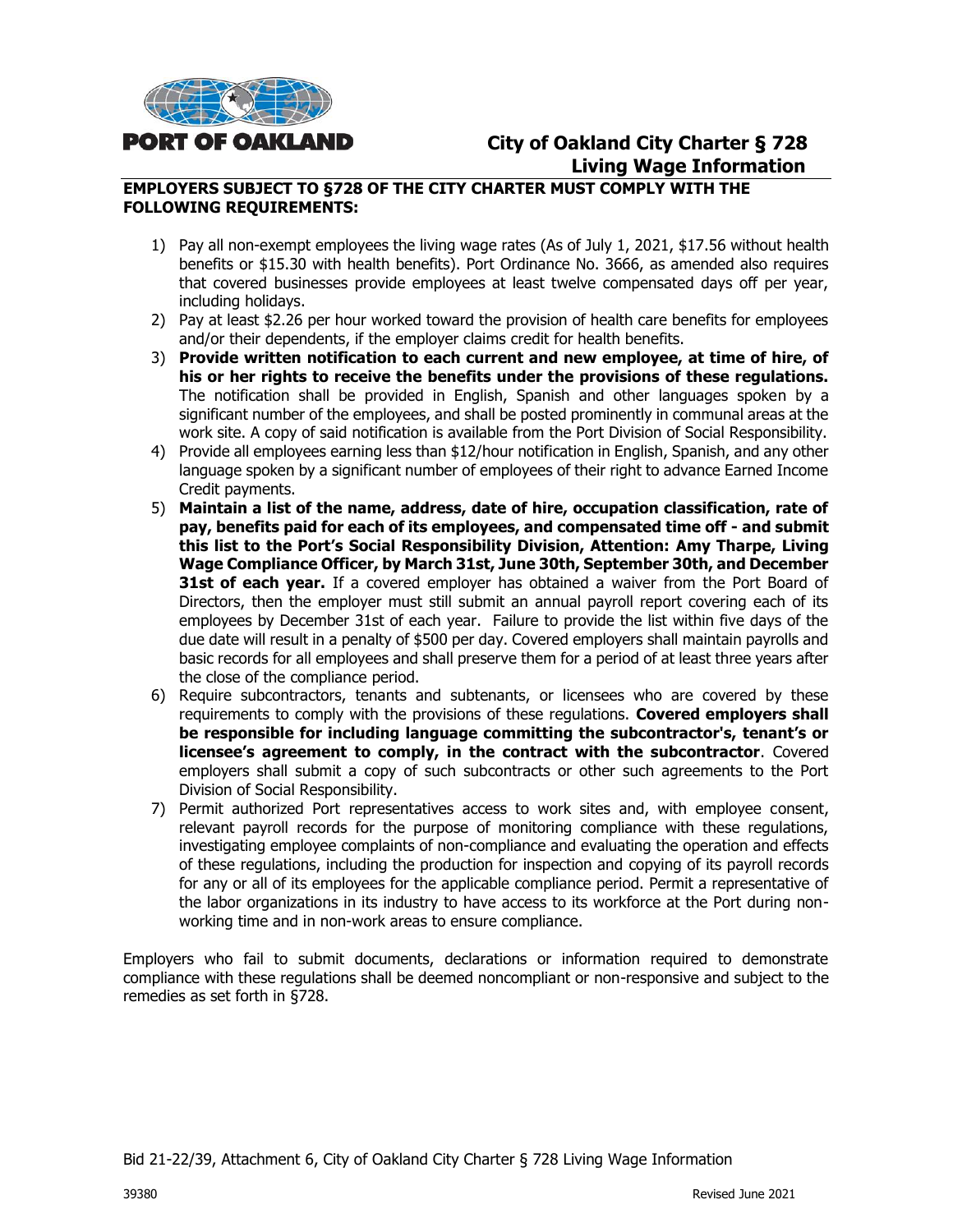

#### **COVERED BUSINESS CHECKLIST WRITE YES/NO ANSWER IN APPROPRIATE BOX:**

- 1.  $\Box$  Is the Business entering into a contract, tenancy agreement or subordinate agreement (such as, subcontract, subtenancy, or sublicense) with the Port? If no, go on to question 2. If yes, go to question 3.
- 2. **Has the Business amended an existing contract, tenancy agreement or subordinate** agreement at any time since April 2002? If no to 1 and 2, stop here: the business is not covered. If yes, go to question 3.
- 3. Is the contract with Aviation or Maritime divisions for a value of greater than \$50,000 over the life of the contract (over the next five years if contract is for less than a year and expected to be renewed or extended)? If no, stop here; the contract is not covered. If yes, go to question 4.
- 4. Is the contract for service other than the delivery of products, equipment or commodities? If no, stop here: the business is not covered. If yes, go to question 5.
- $5.$  Does the Business employ more than 20 employees who spend at least 10 hours per week (4 hours per week if part time employees) working under the contract with the Port or on Port property? Indicate the number of employees that are employed by the Contractor\_\_\_\_\_\_\_\_\_. If no, stop here the business is not covered. If yes, go to question 6, exemptions for specified employees of a covered employer.

#### **All employees of a covered employer are required to be provided compensation and other benefits as provided under §728 of the Charter, except for specified employees exempt under the following exemptions. The following questions should be answered for each employee.**

- 6. Does the employee work less than 25% of his/her time (10 hours per week for full time employee) under the contract with the Port? If yes, stop here; the specified employee is exempt. If no, go to question 7.
- 7. Is the employee under 21 years of age, employed by a government agency or nonprofit for after school or summer employment, or as a trainee for 90 days or less? If yes, stop here; the specified employee is exempt. If no, go to question 8.
- 8.  $\Box$  Has the Business obtained a waiver that covers the employee? If yes, stop here; the specified employee is exempt. If no, go to question 9.
- 9.  $\Box$  Is the employee participating in a bona-fide temporary job-training program in which a significant part of the compensation consists of acquiring specialized knowledge, abilities or skills in a recognized trade? If yes, stop here; the specified employee is exempt. If no, go to question 10.

Bid 21-22/39, Attachment 6-A, Employer Self-Evaluation for Port of Oakland Living Wage, Page 1 of 2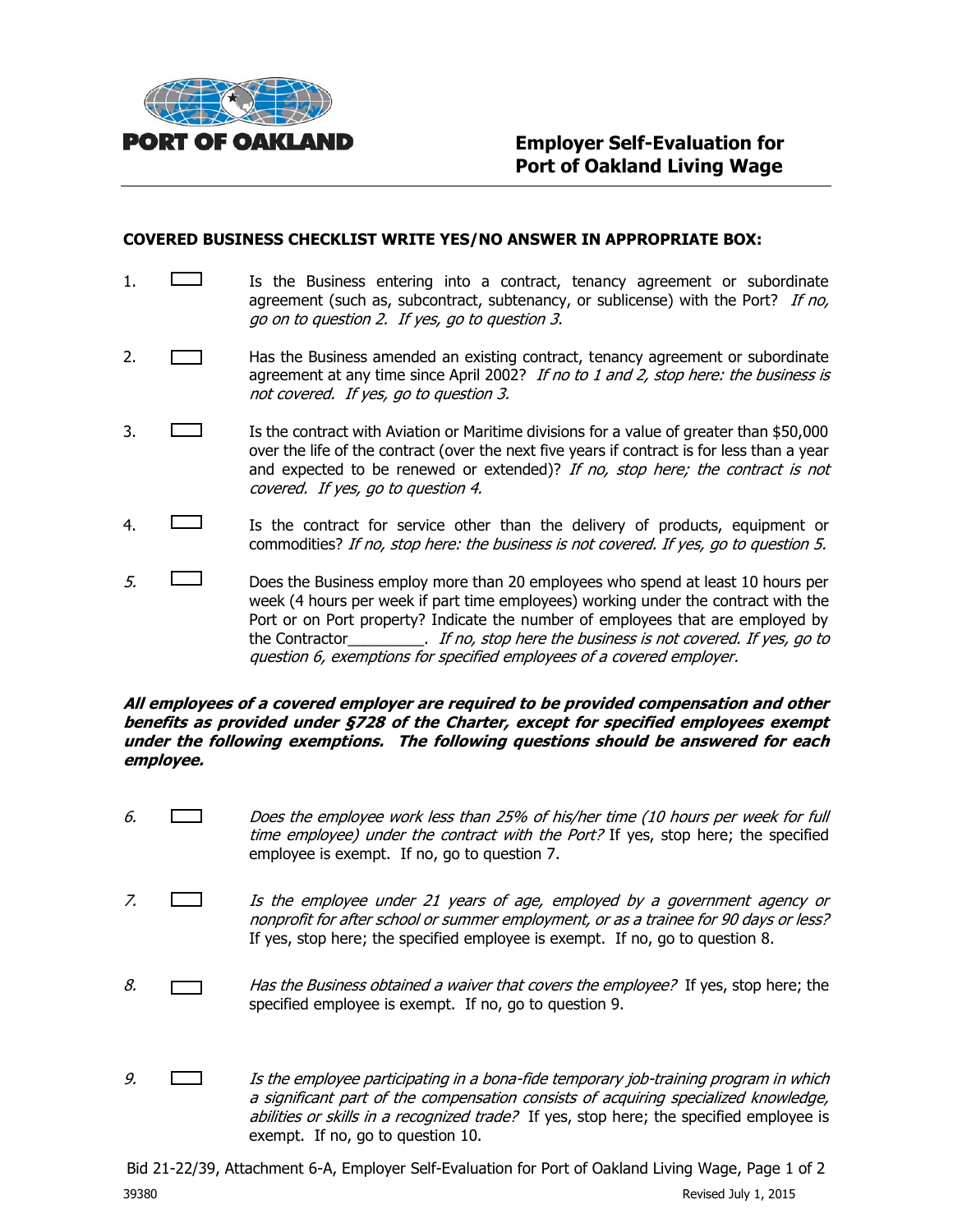- 10.  $\Box$  Is the employee a volunteer who is not compensated other than for incidental expenses or stipends? If yes, stop here; the specified employee is exempt. If no, go to question 11.
- 11. Is the employee working for the Business less than 20 hours per week for a period of 6 months or less? If yes, stop here the specified employee is exempt. If no, go to question 12.
- 12.  $\Box$  Of the remaining employees (employees for which no exemption applies as indicated by your answers to questions 6 through 11), are there 20 or fewer non-exempt employees working for the employer under the Port Contract? If yes, stop here; each of the remaining specified employee(s) is/are exempt. If no, each of the remaining specified employee(s) is covered by §728.

The undersigned authorized representative of Contractor hereby certifies under penalty of perjury that all of the information on this form is true and accurate.

| Company Name            | Signature of Authorized Representative |
|-------------------------|----------------------------------------|
| <b>Address</b>          | Type or Print Name & Title             |
| Area Code and Phone     | <b>Email Address</b>                   |
| Name of Primary Contact | Date                                   |
|                         | Project Name (Be Specific)             |

# **Submit Completed Checklist To:**

Kimberly Wilson

#### **Port of Oakland**

Social Responsibility Division 530 Water Street Oakland, CA 94607 Phone: (510) 627-1390 Email: [kwilson@portoakland.com](mailto:kwilson@portoakland.com)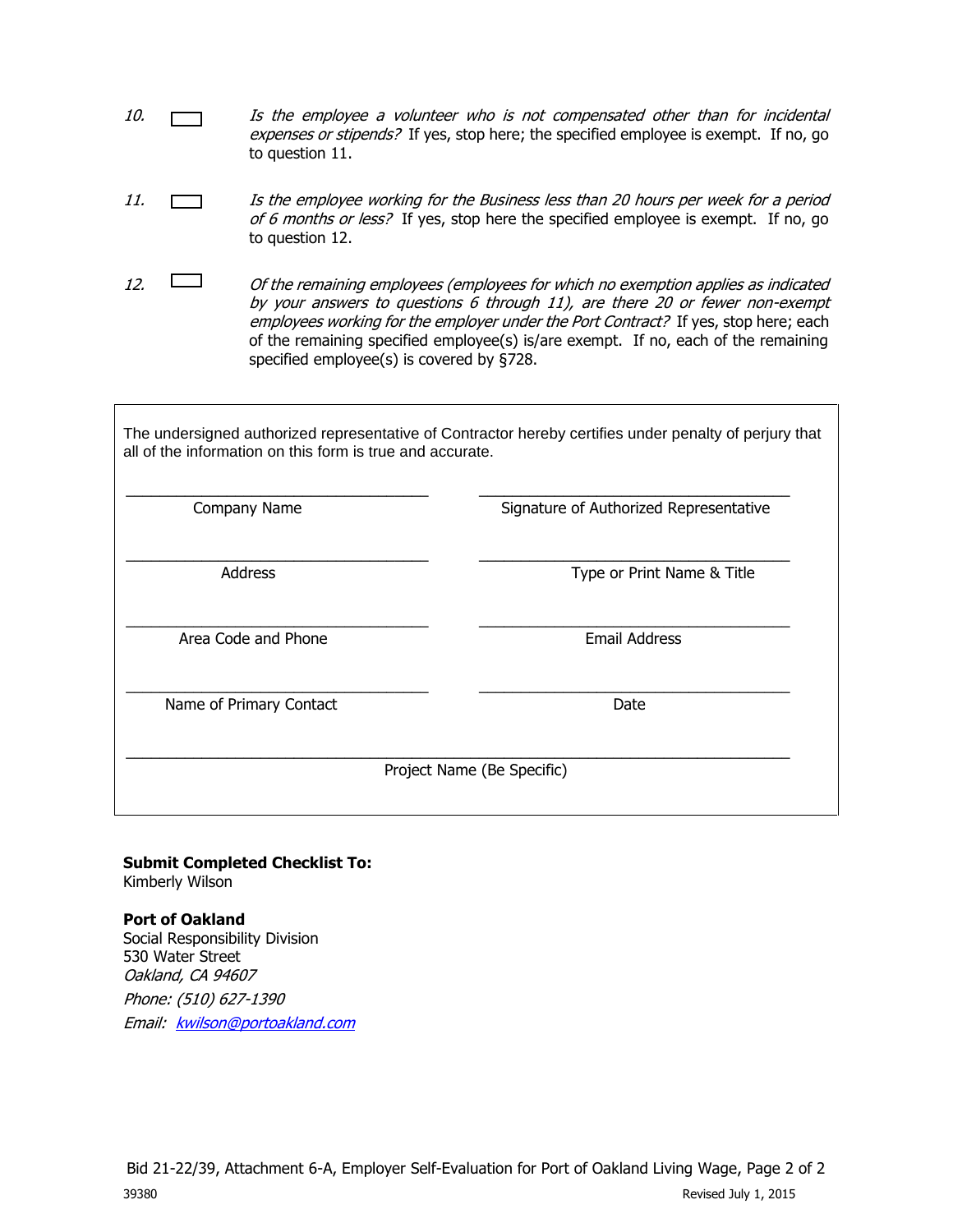

# **Certificate of Compliance – Living Wage**

The City of Oakland Living Wage Charter §728 ("§728") and Port Ordinance No. 3666 ("Ordinance 3666") as amended, provide that certain employers that enter into a contract, lease, license (or a subcontract, sublease, sublicense, or other agreement) with the Port for \$50,000 or more over the term of the contract and certain recipients of Port financial assistance for \$50,000 or more shall pay a prescribed minimum level of compensation to their covered employees ("Employees").

The undersigned ("Contractor") submits this certificate under penalty of perjury and as a condition of payment of its invoice(s) for service provided under the **Example 2** agreement between the Port and Contractor.

- 1) Contractor hereby certifies that it is in compliance with §728 and Ordinance 3666 with respect to all non-exempt Employees of Contractor engaged in Port-related employment or work on Port property.
- 2) Contractor herby acknowledges that the Port is relying on Contractor's certification of compliance with §728 and Ordinance 3666 as a condition of payment of Contractor's invoice(s).
- 3) Contractor understands that it may be subject to fines or penalties for noncompliance with §728 and Ordinance 3666 up to and including potential fines of \$500 per day until Contractor complies.
- 4) Contractor hereby certifies that claims, records and statements relating to Contractor's compliance with §728 and Ordinance 3666 are true and accurate, that such claims, records and statements are made with the knowledge that the Port will rely on such claims, records and statements, and that such claims, records and statements are submitted to the Port for the express benefit of Contractor's employees engaged in Port-related employment or work on Port property.

#### **Please check the appropriate box and sign below**

- П Contractor hereby certifies its compliance with all of its obligations under §728 and Ordinance 3666;
- Contractor hereby certifies that all Employees of Contractor working under Contractor's contract  $\Box$ with the Port are compensated at wage rate(s) greater than \$12.00 per hour;
- П Contractor hereby certifies that it is not currently covered by §728 or Ordinance 3666. Contractor further certifies that should §728 or Ordinance 3666 become applicable, Contractor will comply with all of its Living Wage obligations.

All terms used herein and not defined shall have the meaning ascribed to such terms in §728 and Ordinance 3666.

The undersigned authorized representative of Contractor hereby certifies under penalty of perjury that all of the information on this form is true and accurate.

\_\_\_\_\_\_\_\_\_\_\_\_\_\_\_\_\_\_\_\_\_\_\_\_\_\_\_\_\_\_\_\_\_\_\_\_ \_\_\_\_\_\_\_\_\_\_\_\_\_\_\_\_\_\_\_\_\_\_\_\_\_\_\_\_\_\_\_\_\_\_\_\_\_ Company Name **Signature of Authorized Representative** 

\_\_\_\_\_\_\_\_\_\_\_\_\_\_\_\_\_\_\_\_\_\_\_\_\_\_\_\_\_\_\_\_\_\_\_\_ \_\_\_\_\_\_\_\_\_\_\_\_\_\_\_\_\_\_\_\_\_\_\_\_\_\_\_\_\_\_\_\_\_\_\_\_\_ Address **Address** Type or Print Name & Title

Phone and Email Date and Email Date Date and Email Date Date Date Date Date

Project Name (Be Specific)

**Submit to:** Kimberly Wilson, Port of Oakland, Social Responsibility Division, 530 Water Street, Oakland, CA 94607. Email: [kwilson@portoakland.com](mailto:kwilson@portoakland.com)

\_\_\_\_\_\_\_\_\_\_\_\_\_\_\_\_\_\_\_\_\_\_\_\_\_\_\_\_\_\_\_\_\_\_\_\_ \_\_\_\_\_\_\_\_\_\_\_\_\_\_\_\_\_\_\_\_\_\_\_\_\_\_\_\_\_\_\_\_\_\_\_\_\_

\_\_\_\_\_\_\_\_\_\_\_\_\_\_\_\_\_\_\_\_\_\_\_\_\_\_\_\_\_\_\_\_\_\_\_\_\_\_\_\_\_\_\_\_\_\_\_\_\_\_\_\_\_\_\_\_\_\_\_\_\_\_\_\_\_\_\_\_\_\_\_\_\_\_\_\_\_\_\_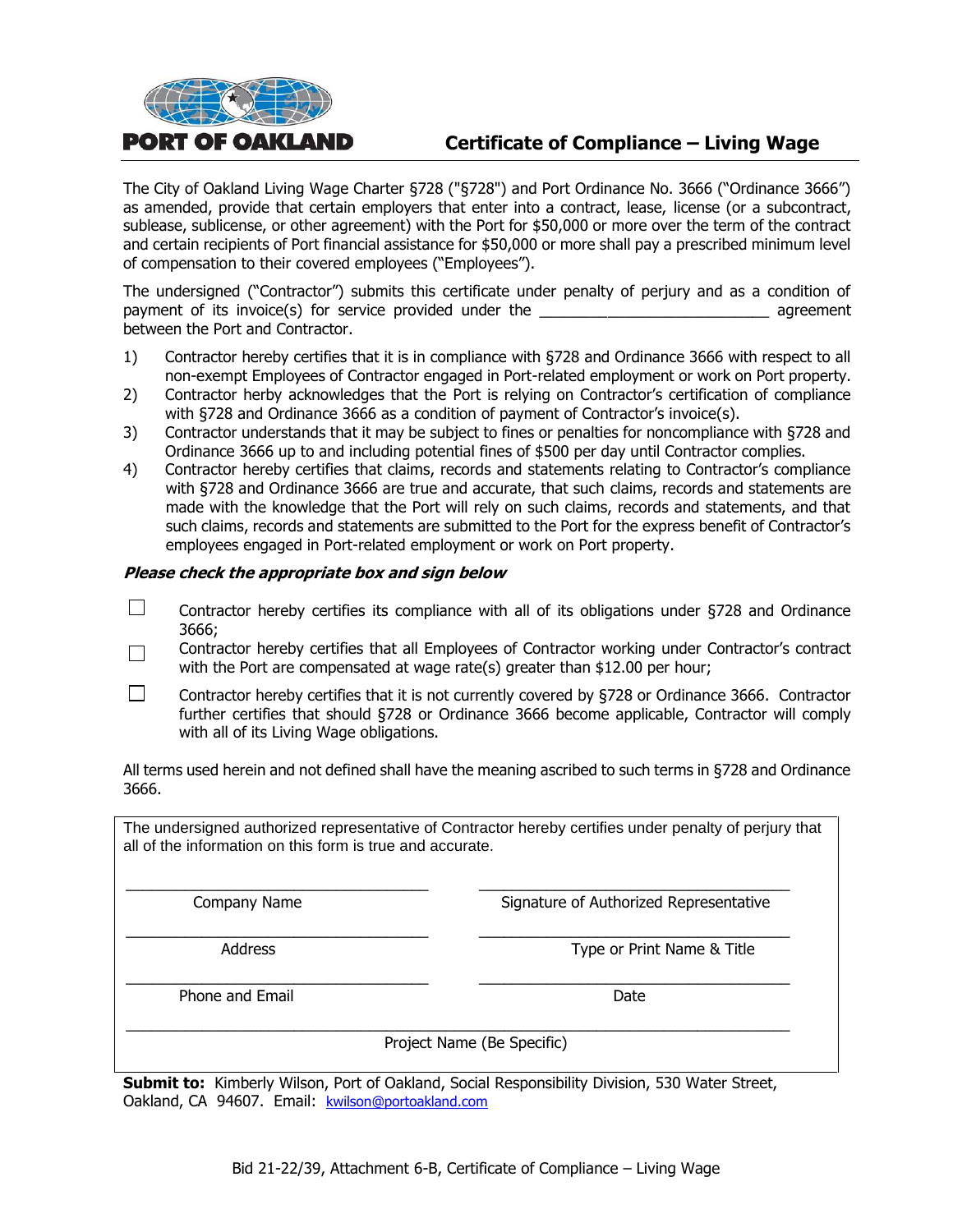

#### **Statement of Living Wage Requirements**

#### **Bid No.: 21-22/39 – End Dump Trailer**

I hereby certify that I\_\_\_\_\_\_\_\_\_\_\_\_\_\_\_\_\_\_\_\_\_\_\_\_\_\_\_\_\_\_\_\_\_\_\_\_\_\_\_\_\_\_\_\_\_\_\_\_\_\_\_(Legal Name of Bidder/Respondent/Supplier/Consultant/Contractor), has reviewed the Living Wage Requirements, included in this Bid packet and will comply with said Requirement. Upon execution of an Agreement, the selected Bidder will be required to complete the Employer Self-Evaluation for Port of Oakland Form and Certificate of Compliance – Living Wage Form included in this Bid packet, and submit them to the Social Responsibility Division.

I declare under penalty of perjury under the laws of the State of California that the information I have provided herein is true and correct.

> \_\_\_\_\_\_\_\_\_\_\_\_\_\_\_\_\_\_\_\_\_\_\_\_\_\_\_\_\_\_\_\_\_\_\_\_\_\_\_\_\_ **Signature**

> \_\_\_\_\_\_\_\_\_\_\_\_\_\_\_\_\_\_\_\_\_\_\_\_\_\_\_\_\_\_\_\_\_\_\_\_\_\_\_\_\_ Print Name

> \_\_\_\_\_\_\_\_\_\_\_\_\_\_\_\_\_\_\_\_\_\_\_\_\_\_\_\_\_\_\_\_\_\_\_\_\_\_\_\_\_ Title

> \_\_\_\_\_\_\_\_\_\_\_\_\_\_\_\_\_\_\_\_\_\_\_\_\_\_\_\_\_\_\_\_\_\_\_\_\_\_\_\_\_ Date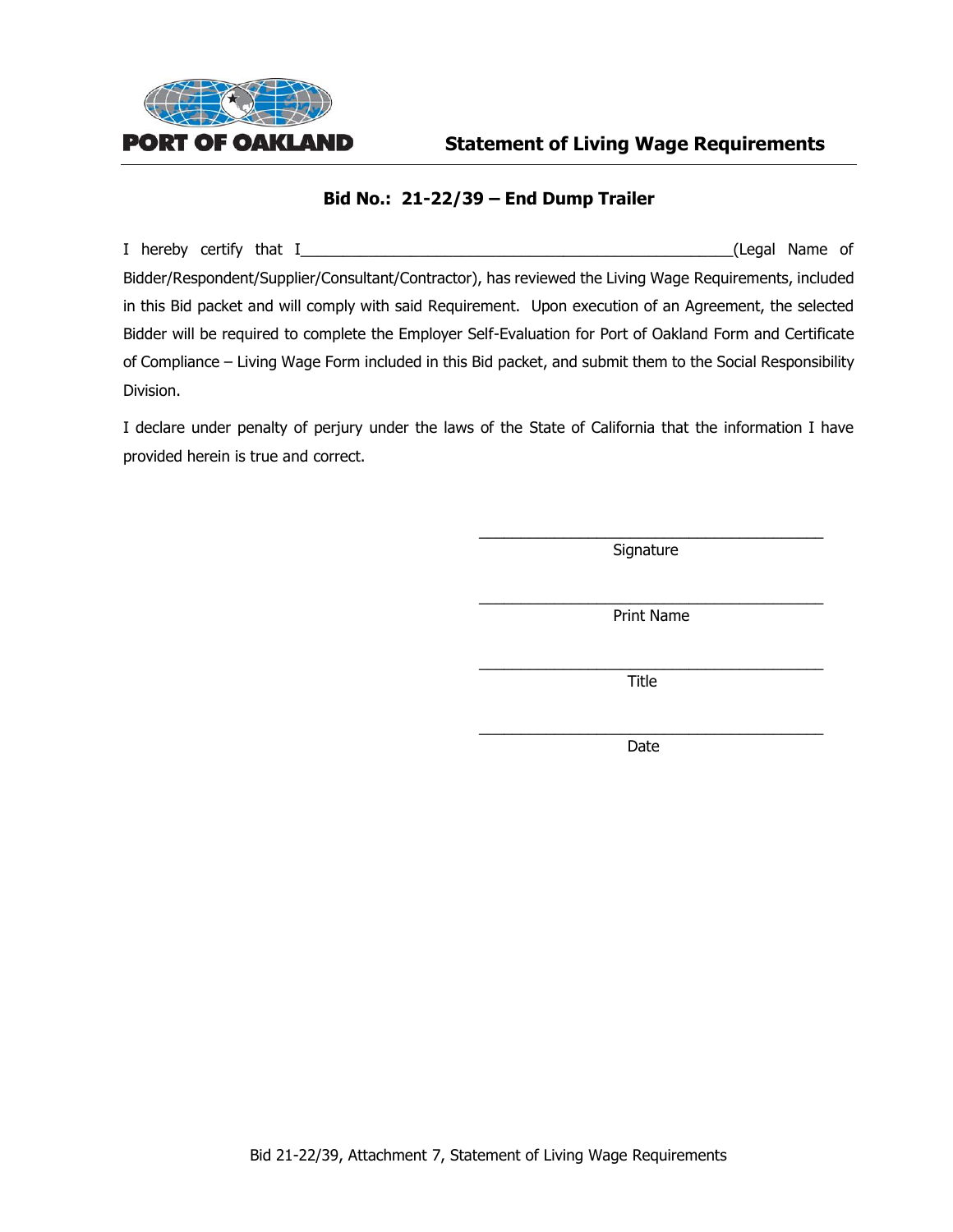

**Statement of Equal Employment Opportunity**

#### **Bid No.: 21-22/39 – End Dump Trailer**

I hereby certify that I\_\_\_\_\_\_\_\_\_\_\_\_\_\_\_\_\_\_\_\_\_\_\_\_\_\_\_\_\_\_\_\_\_\_\_\_\_\_\_\_\_\_\_\_\_\_\_\_\_(Legal Name of Bidder/Supplier/Consultant/Contractor), will not discriminate against any employee or applicant for employment because of race, color, religion, sex, national origin, ancestry, age (over 40), physical or mental disability, cancer-related medical condition, a known genetic pre-disposition to a disease or disorder, veteran status, marital status, or sexual orientation.

I declare under penalty of perjury under the laws of the State of California that the information I have provided herein is true and correct and is of my own personal knowledge.

> \_\_\_\_\_\_\_\_\_\_\_\_\_\_\_\_\_\_\_\_\_\_\_\_\_\_\_\_\_\_\_\_\_\_\_\_\_\_\_\_\_ Signature

> \_\_\_\_\_\_\_\_\_\_\_\_\_\_\_\_\_\_\_\_\_\_\_\_\_\_\_\_\_\_\_\_\_\_\_\_\_\_\_\_\_ Print Name

> \_\_\_\_\_\_\_\_\_\_\_\_\_\_\_\_\_\_\_\_\_\_\_\_\_\_\_\_\_\_\_\_\_\_\_\_\_\_\_\_\_ Title

> \_\_\_\_\_\_\_\_\_\_\_\_\_\_\_\_\_\_\_\_\_\_\_\_\_\_\_\_\_\_\_\_\_\_\_\_\_\_\_\_\_ Date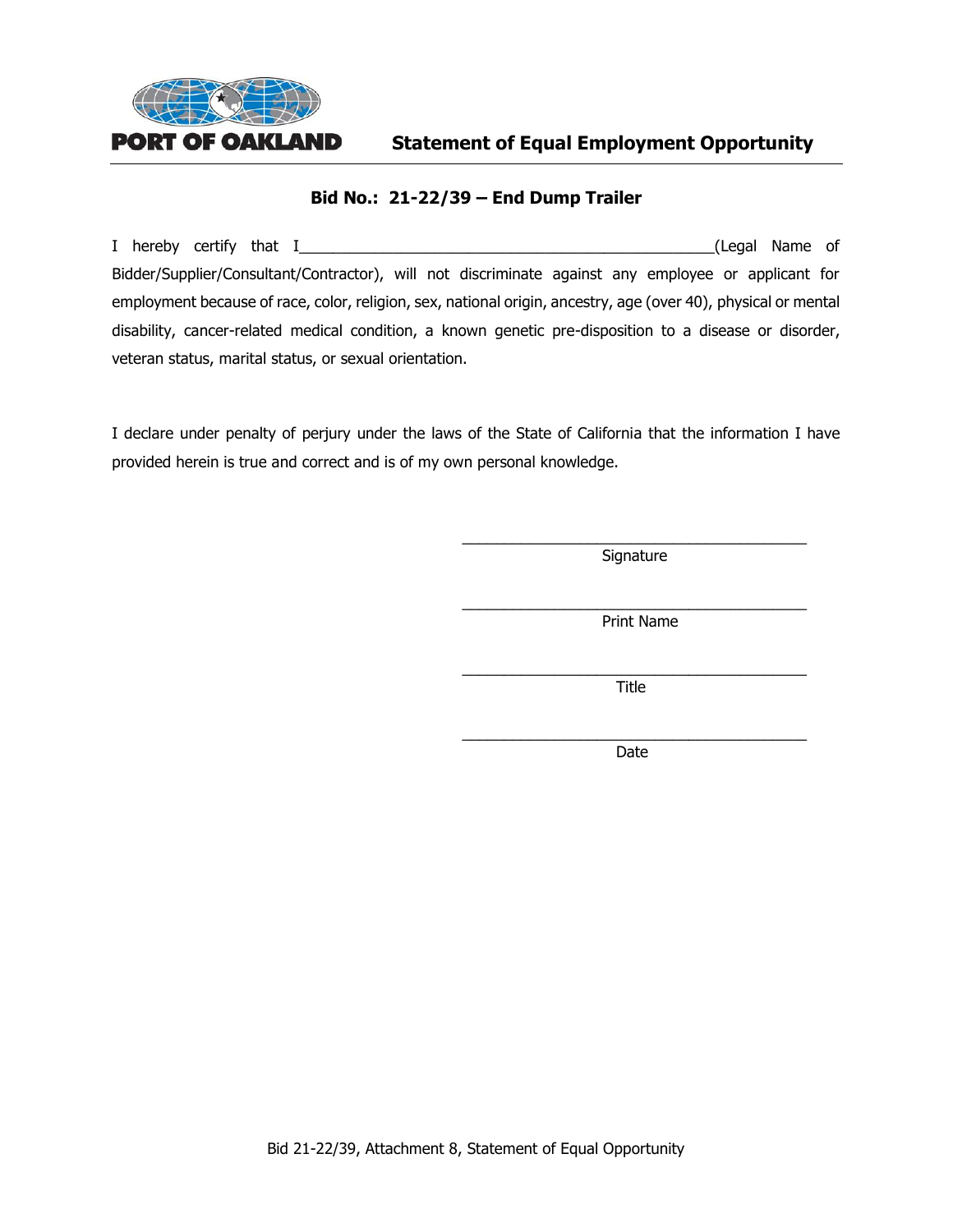

# **Bid No.: 21-22/39 – End Dump Trailer**

The Port of Oakland (referred to herein as "Buyer") is soliciting competitive bids to purchase one End Dump Trailer for our Vehicle and Equipment Services Department. The Port will only purchase **new** end dump trailer; therefore, refurbished or used are not acceptable. The end dump trailer shall be delivered completely assembled, serviced and ready to operate. All bidders must submit all manufacturer specifications, warranties, and other relevant information with their bid.

The bidder shall confirm to have sourced commercial trailer submitted in this offer from Manufacturer or through Manufacturer Authorized Channels only, in accordance with all applicable laws and policies at the time of purchase. In the event the products have been acquired from unauthorized channels, the Port of Oakland further reserves the right to return the products for a full refund.

### **A. End Dump Trailer Specifications:**

**NOTE:** The Port will accept approved equivalents, but the Port reserves the right to determine equivalency. Bidders must submit all manufacturer's specifications and warranties for comparison. The Port will be the sole determinant if the product meets the Port's operational needs and specification.

### **I. End Dump Trailer Required Specifications:**

### **Quantity Needed: 1**

- 1) 28' body length with tarping system
- 2) Standard body height of 41"
- 3) 3/8' Heavy Duty elliptical rolled 175,000 lb psi yield 400 Brinell rated Relialloy steel body (Body shell 3/8' steel)
- 4) 4'x4'x3/8 top rails, wielded on diamond.
- 5) Stable frameless construction
- 6) Oscillating kingpin plate, rubber-bushed body seats
- 7) Tubular draft arms, hinged at full width setting
- 8) Cab-operated airlift tailgate, with independently air-actuated spring brake latches
- 9) 42,000 lb capacity Parallelogram lift suspension
- 10) Wide-track 5' round axles with 161/2'x7' tapered non-asbestos brake lining
- 11) ABS anti-lock brake system
- 12) Spring Brakes on both axles
- 13) D.O.T approved sealed beam lights
- 14) Five stage 220' hydraulic hoist
- 15) Steel sloped rear fenders and Steel front fenders
- 16) Removable body stand
- 17) Draft arm mounted 2 speed landing gear